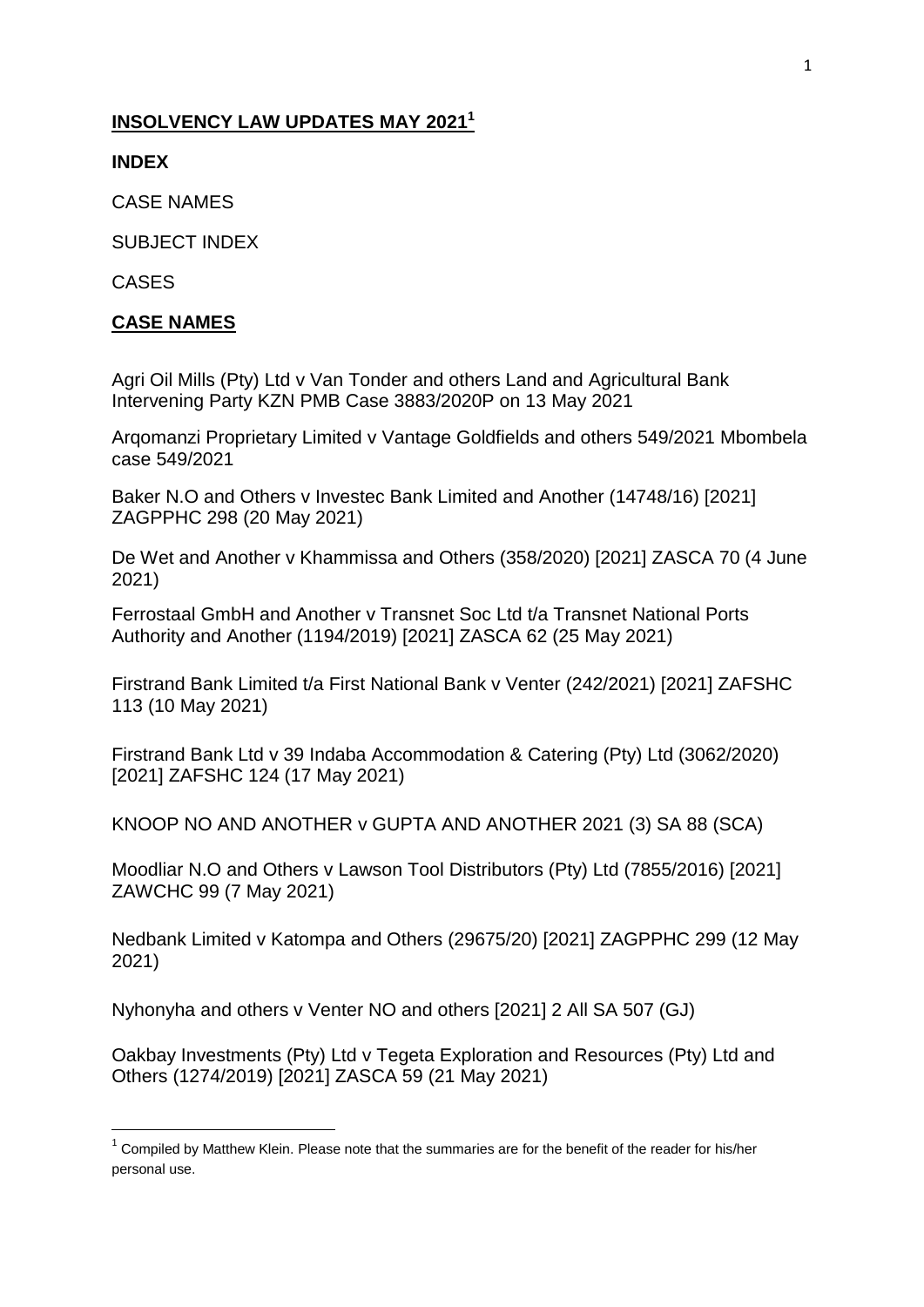PIETERS NO v ABSA BANK LTD 2021 (3) SA 162 (SCA)

[Strydom N.O and Others v Brandt \(4579/2019\) \[2021\] ZALMPPHC 24 \(6 May 2021\)](http://www.saflii.org/za/cases/ZALMPPHC/2021/24.html)

[SV Trading CC Virtual Production v Suliman and Another \(19614/2021\) \[2021\]](http://www.saflii.org/za/cases/ZAGPPHC/2021/228.html)  [ZAGPPHC 228 \(10 May 2021\)](http://www.saflii.org/za/cases/ZAGPPHC/2021/228.html)

Syme and others v Southern Sky Hotel and Leisure (Pty) Ltd in re: intervention application Southern Sky Food Enterprise (Pty) Ltd in Vision Tactical (Pty) Ltd. Case 7535/2020 Limpopo 3 June 2021

[Van Rooyen N.O and Another v Mokwena and Others \(2064/2021\) \[2021\]](http://www.saflii.org/za/cases/ZALMPPHC/2021/23.html)  [ZALMPPHC 23 \(18 May 2021\)](http://www.saflii.org/za/cases/ZALMPPHC/2021/23.html)

[Van Zyl v Boat Lodge Investments CC & others \(9417/2019P\) \[2021\] ZAKZPHC 29](http://www.saflii.org/za/cases/ZAKZPHC/2021/29.html)  [\(31 May 2021\)](http://www.saflii.org/za/cases/ZAKZPHC/2021/29.html)

#### **SUBJECT INDEX**

Business rescue — Business rescue practitioner — Removal — Grounds — Court's discretion — General principles — Proof of grounds — Implications of practitioner being officer of court and subject to directors' duties — Companies Act 71 of 2008, ss 139(2) and 140(3). KNOOP NO AND ANOTHER v GUPTA AND ANOTHER 2021 (3) SA 88 (SCA)

Business rescue converted to liquidation –date of commencement of the liquidation proceedings-section 348-date of the issue of the application- 15 May 2021-more than one application Agri Oil Mills (Pty) Ltd v Van Tonder and others Land and Agricultural Bank Intervening Party KZN PMB Case 3883/2020P on 13 May 2021

Business rescue converted to liquidation-application brought by Land bank in terms of section 130(1) (a) BRP's continued notwithstanding launch of application. Plans were not approved. Non compliance with section 148 did not help Land Bank. Agri Oil Mills (Pty) Ltd v Van Tonder and others Land and Agricultural Bank Intervening Party KZN PMB Case 3883/2020P on 13 May 2021

Business rescue plan-unilaterally amended by business rescue practitioners-cannot be done Arqomanzi Proprietary Limited v Vantage Goldfields and others 549/2021 Mbombela case 549/2021

Business rescue-business rescue practitioners (BRPs) – removal under [s 139\(2\)\(](http://www.saflii.org/za/legis/consol_act/ca2008107/index.html#s139)*e*) – scope of section – dispute over intercompany loans – whether giving rise to a conflict of interest warranting removal of BRP[sOakbay Investments \(Pty\) Ltd v](http://www.saflii.org/za/cases/ZASCA/2021/59.html)  [Tegeta Exploration and Resources \(Pty\) Ltd and Others \(1274/2019\) \[2021\] ZASCA](http://www.saflii.org/za/cases/ZASCA/2021/59.html)  [59 \(21 May 2021\)](http://www.saflii.org/za/cases/ZASCA/2021/59.html)

Business rescue-business rescue proceedings - whether it was just and reasonable to set aside a creditor's vote against the adoption of a proposed business rescue plan on the ground that its result was inappropriate. Held: there is no justification for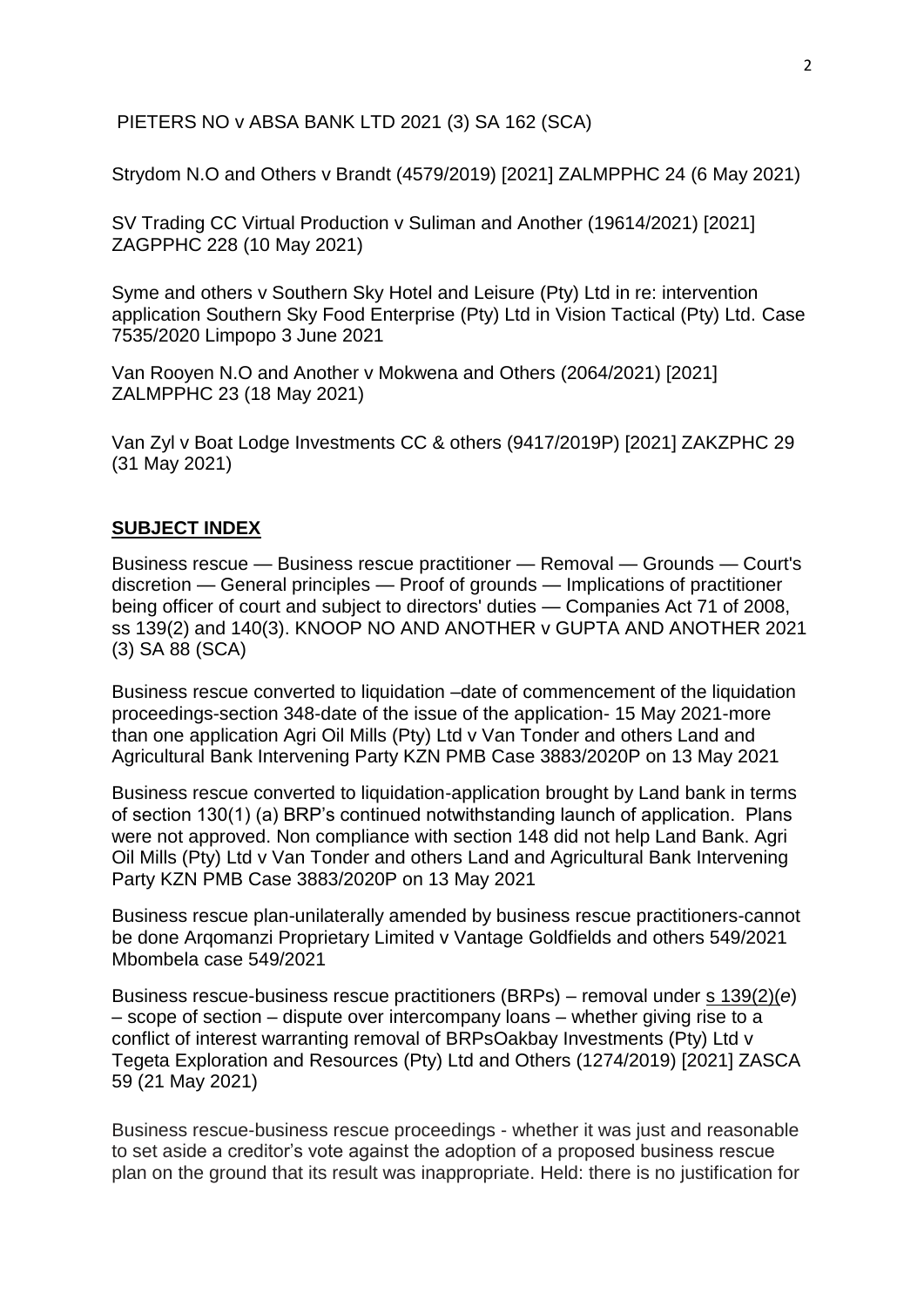interfering with the discretion exercised by the high court – appeal dismissed with costs. [Ferrostaal GmbH and Another v Transnet Soc Ltd t/a Transnet National Ports](http://www.saflii.org/za/cases/ZASCA/2021/62.html)  [Authority and Another \(1194/2019\) \[2021\] ZASCA 62 \(25 May 2021\)](http://www.saflii.org/za/cases/ZASCA/2021/62.html)

Business rescue-Notice of termination not filed section 132 (2) (b) Still conflicting cases! Court says it ends when plan is rejected and no actions taken. Agri Oil Mills (Pty) Ltd v Van Tonder and others Land and Agricultural Bank Intervening Party KZN PMB Case 3883/2020P on 13 May 2021

Business rescue-whilst company already liquidated- nothing can come from rescueno prospects. No prospects of success, even plan attached not proper Syme and others v Southern Sky Hotel and Leisure (Pty) Ltd in re: intervention application Southern Sky Food Enterprise (Pty) Ltd in Vision Tactical (Pty) Ltd. Case 7535/2020 Limpopo 3 June 2021

Impeachable transactions- voidable preferences in terms of [sec 29](http://www.saflii.org/za/legis/consol_act/ia1936149/index.html#s29) of the [Insolvency](http://www.saflii.org/za/legis/consol_act/ia1936149/)  [Act, 24 of 1936](http://www.saflii.org/za/legis/consol_act/ia1936149/) as read with sec 339 and 340 of the Companies Act, 61 of 1973. Moodliar N.O and Others v Lawson [Tool Distributors \(Pty\) Ltd \(7855/2016\) \[2021\]](http://www.saflii.org/za/cases/ZAWCHC/2021/99.html)  [ZAWCHC 99 \(7 May 2021\)](http://www.saflii.org/za/cases/ZAWCHC/2021/99.html)

Impeachable transactions[-section 26](http://www.saflii.org/za/legis/consol_act/ia1936149/index.html#s26) of the [Insolvency Act 24 of 1936-](http://www.saflii.org/za/legis/consol_act/ia1936149/) defendant received a significant amount of money over a period of time, which included repayment of the deposits or "capital payment" he had made and so-called "dividends"-scheme established Strydom N.O and Others v Brandt (4579/2019) [\[2021\] ZALMPPHC 24 \(6 May 2021\)](http://www.saflii.org/za/cases/ZALMPPHC/2021/24.html)

Impeahable transactions-action brought by the creditors of Bluecore in the stead of the liquidators after the liquidators were indemnified as envisaged under s 32(1)(b) of the Insolvency Ac ("the Insolvency Act"). Action dismissed! Baker N.O and Others v [Investec Bank Limited and Another \(14748/16\) \[2021\] ZAGPPHC 298 \(20 May 2021\)](http://www.saflii.org/za/cases/ZAGPPHC/2021/298.html)

Interrogation-urgency-parties not heard on merits yet court a quo gave judgment on merits-invalid. [Van Rooyen N.O and Another v Mokwena and Others \(2064/2021\)](http://www.saflii.org/za/cases/ZALMPPHC/2021/23.html)  [\[2021\] ZALMPPHC 23 \(18 May 2021\)](http://www.saflii.org/za/cases/ZALMPPHC/2021/23.html)

Liquidation application – deadlock-shareholders intervenin[gVan Zyl v Boat Lodge](http://www.saflii.org/za/cases/ZAKZPHC/2021/29.html)  [Investments CC & others \(9417/2019P\) \[2021\] ZAKZPHC 29 \(31 May 2021\)](http://www.saflii.org/za/cases/ZAKZPHC/2021/29.html)

Liquidators appointment-Master refusing to appoint liquidators and later appointing them – Master *functus officio* and second decision a nullity. De Wet and Another v Khammissa and Others (358/2020) [2021] ZASCA 70 (4 June 2021)

Section 69 application-liquidators ordered to return items so remove[dSV Trading CC](http://www.saflii.org/za/cases/ZAGPPHC/2021/228.html)  [Virtual Production v Suliman and Another \(19614/2021\) \[2021\] ZAGPPHC 228 \(10](http://www.saflii.org/za/cases/ZAGPPHC/2021/228.html)  [May 2021\)](http://www.saflii.org/za/cases/ZAGPPHC/2021/228.html)

Security-general notarial bond-perfecting thereo[fFirstrand Bank Ltd v 39 Indaba](http://www.saflii.org/za/cases/ZAFSHC/2021/124.html)  [Accommodation & Catering \(Pty\) Ltd \(3062/2020\) \[2021\] ZAFSHC 124 \(17 May](http://www.saflii.org/za/cases/ZAFSHC/2021/124.html)  [2021\)](http://www.saflii.org/za/cases/ZAFSHC/2021/124.html)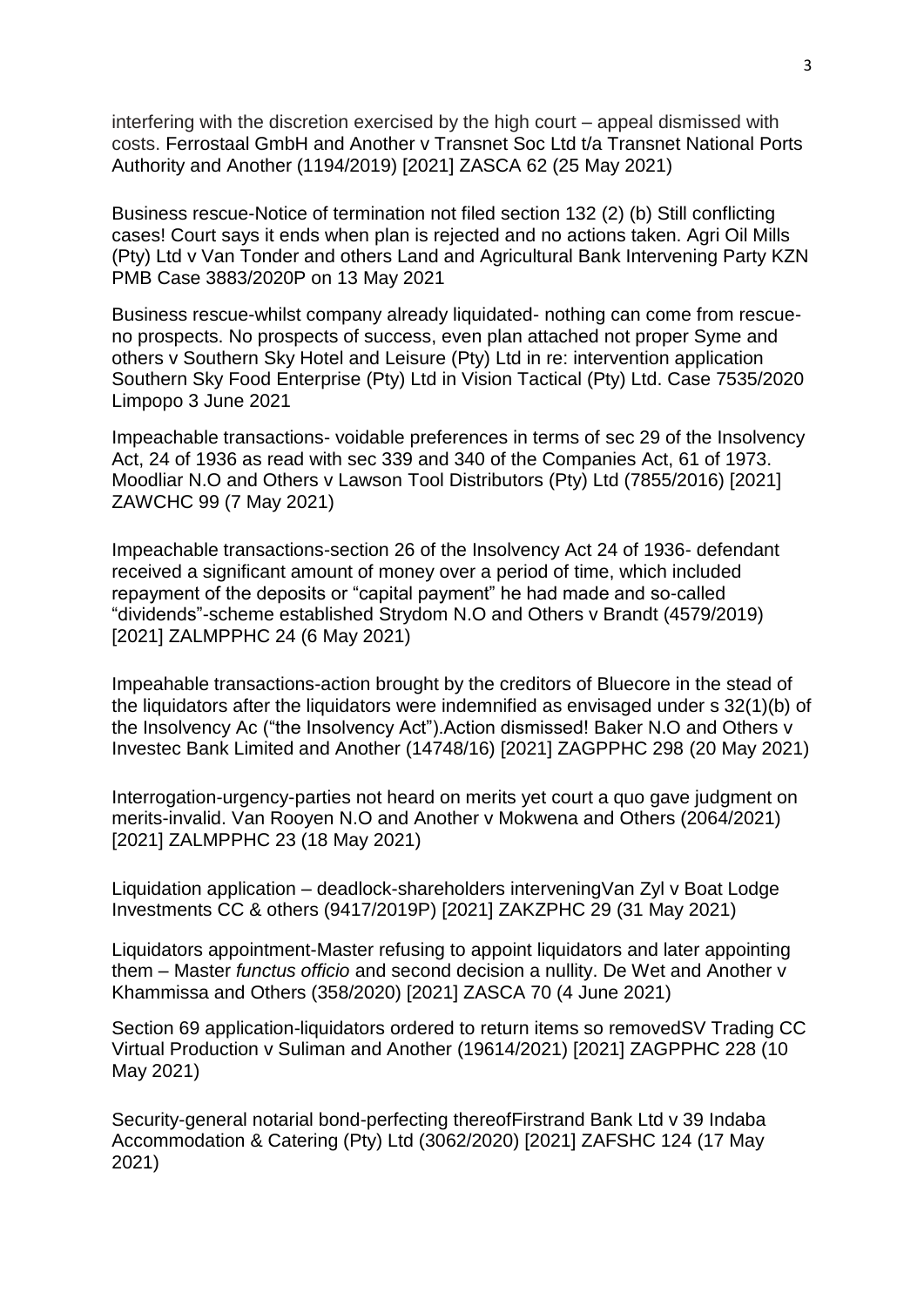Sequestration application – Provisional winding-up order – Application to set aside on ground that company was factually solvent and that it had experienced a temporary liquidity difficulty which resulted in its inability to timeously satisfy the claim of the creditor which had applied for its liquidation – Companies Act 61 of 1973, section 354 gives a court wide powers to stay or set aside a winding up at any time after commencement thereof – Interest of creditors a weighty factor to be considered in exercise of court's discretion – Winding up order set aside on basis that where all creditors could be paid, there was no advantage to keeping company wound up. Nyhonyha and others v Venter NO and others [2021] 2 All SA 507 (GJ)

Sequestration application- advantage to creditors-challenged- the applicant is merely required to show that there is reason to believe that creditors will be advantaged [Firstrand Bank Limited t/a First National Bank v Venter \(242/2021\) \[2021\] ZAFSHC](http://www.saflii.org/za/cases/ZAFSHC/2021/113.html) [113 \(10 May 2021\)](http://www.saflii.org/za/cases/ZAFSHC/2021/113.html)

Sequestration application- *nulla bona* return was not served on the second respondent.- yet attached to papers-point dismissed [Nedbank Limited v Katompa](http://www.saflii.org/za/cases/ZAGPPHC/2021/299.html)  [and Others \(29675/20\) \[2021\] ZAGPPHC 299 \(12 May 2021\)](http://www.saflii.org/za/cases/ZAGPPHC/2021/299.html)

Sequestration application- Security for payment of fees -the Security Bond was not furnished within ten days of the date of the application- The condition precedent, namely, the master's certificate was furnished- there had been proper compliance with the requirements of Section 9(3) [Nedbank Limited v Katompa and Others](http://www.saflii.org/za/cases/ZAGPPHC/2021/299.html)  [\(29675/20\) \[2021\] ZAGPPHC 299 \(12 May 2021\)](http://www.saflii.org/za/cases/ZAGPPHC/2021/299.html)

Winding-up — Dissolution — Date of dissolution — When Registrar recording dissolution in Companies Register, not date of publication of notice of dissolution in Government Gazette — Companies Act 61 of 1973, s 419. PIETERS NO v ABSA BANK LTD 2021 (3) SA 162 (SCA)

Winding-up — Liquidator — Completion of duties — Master's certificates in terms of ss 419(1) and 385 of Companies Act — Effect — Whether Master having power to reinstate liquidator subsequent to issuing of certificates — Companies Act 61 of 1973, ss 385 and 419. PIETERS NO v ABSA BANK LTD 2021 (3) SA 162 (SCA)

# **CASES**

### **[Moodliar N.O and Others v Lawson Tool Distributors \(Pty\) Ltd \(7855/2016\)](http://www.saflii.org/za/cases/ZAWCHC/2021/99.html)  [\[2021\] ZAWCHC 99 \(7 May 2021\)](http://www.saflii.org/za/cases/ZAWCHC/2021/99.html)**

Impeachable transactions- voidable preferences in terms of [sec 29](http://www.saflii.org/za/legis/consol_act/ia1936149/index.html#s29) of the [Insolvency](http://www.saflii.org/za/legis/consol_act/ia1936149/)  [Act, 24 of 1936](http://www.saflii.org/za/legis/consol_act/ia1936149/) as read with sec 339 and 340 of the Companies Act, 61 of 1973.

The plaintiffs are the joint liquidators of Vusela Construction (Pty) Ltd ('Vusela') which was placed into final liquidation on 4 December 2013 after spending less than a month under business rescue.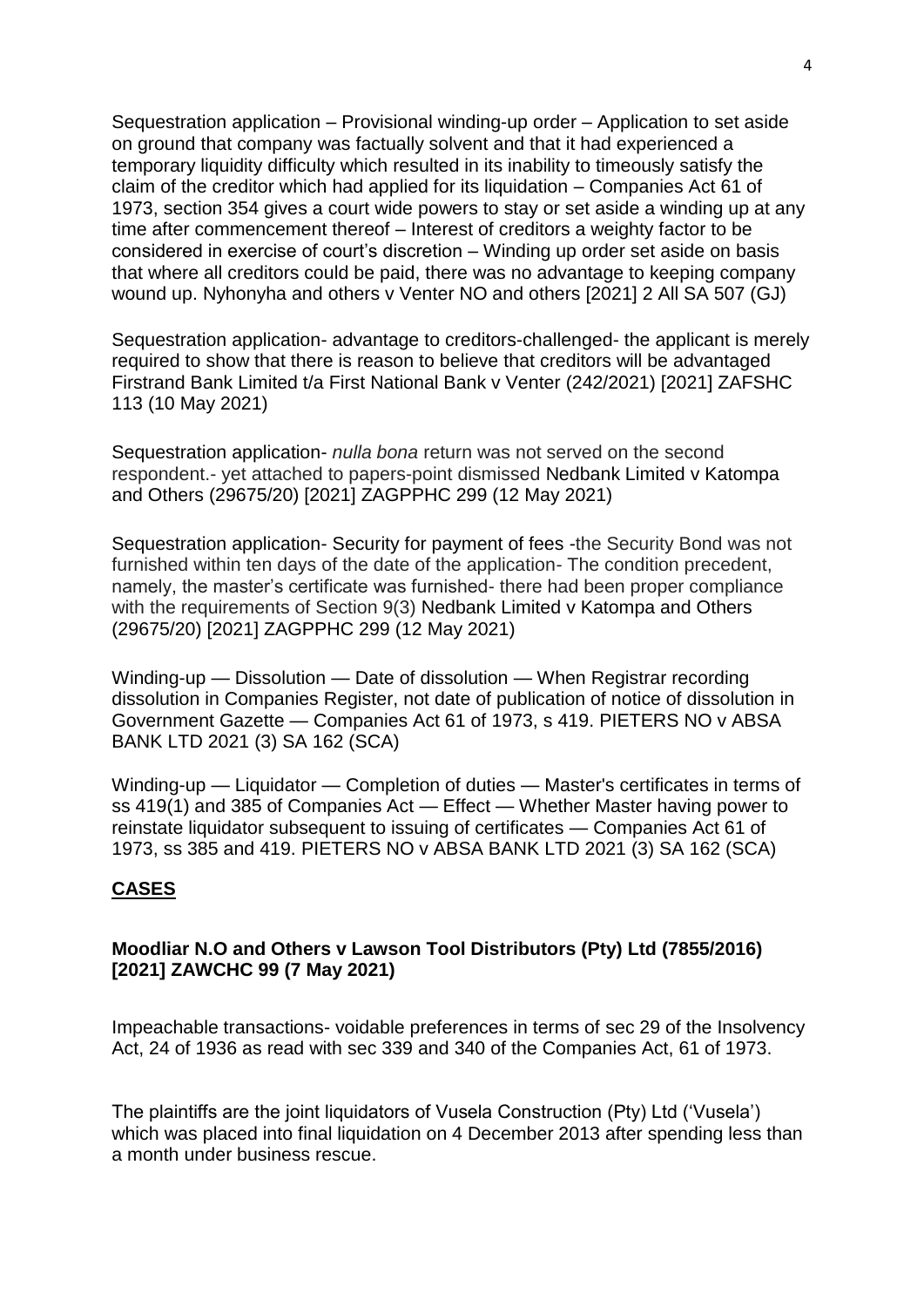In this action they claim payment of the sum of R1 287 088.00 from the defendant being the total sum of eight payments made by Vusela to the defendant in the sixmonth period preceding its liquidation.

The plaintiff's case is that such payments constituted voidable preferences in terms of [sec 29](http://www.saflii.org/za/legis/consol_act/ia1936149/index.html#s29) of the [Insolvency Act, 24 of 1936](http://www.saflii.org/za/legis/consol_act/ia1936149/) as read with sec 339 and 340 of the Companies Act, 61 of 1973.

The defendant carries on the business of a supplier of building tools, equipment and cement to the construction industry. It was common cause that Vusela was a longtime customer of the defendant, that it enjoyed a credit facility with it and that the eight payments in question formed part of regular payments made by it on account. The first of the disputed payments was made on 5 June 2013 and the last on 9 October 2013, their amounts ranging from R42 108.60 to R514 694.19. This latter payment was made just less than six months before Vusela's liquidation.

The plaintiffs led the evidence of a Mr Andrew Cawdry, a chartered accountant. He analysed Vusela's financial records with particular reference to its solvency during the six-month period in question and its record of payments to tis creditors over this period. In his evidence Mr Cawdry pointed to several instances in the six-month period where payments were made to the defendant whilst no payments were made to several creditors. In particular, SARS was owed amounts of approximately R42.5mil for VAT, R7.6mil for PAYE and R800 000 for UIF and this indebtedness went back to a time well before the six-month period. Thus while payments were being made to the defendant, SARS' indebtedness was outstanding and, Mr Cawdry testified, despite this no payments were made in the six-month period to SARS. Mr Cawdry also gave evidence as to Vusela's indebtedness to a number of creditors who eventually proved claims at the first and second meetings of creditors. In many instances the indebtedness of these creditors increased over the six-month period and this while the defendant was paid regularly and in full. The defendant did not prove a claim because it was owed an amount of only some R14 000.00 at liquidation.

[11] Mr Cawdry expressed the opinion that dispositions in question were not made in the ordinary course of business because many of Vusela's other creditors remained unpaid during this period. The plaintiff's counsel disavowed reliance on his opinion, however, on the basis that the issue was a legal question.

[12] The defendant called two witnesses including its managing director, Mr M Noordien. He testified that Vusela was a long-standing customer whose credit limit and payment terms had been set over the years the by the defendant's credit guarantor. These terms required Vusela to settle its indebtedness in full within 30 days of presentation by defendant of a monthly statement. If full payment was not timeously made the defendant was required to suspend the account failing which Vusela's credit guarantee was placed in jeopardy. The defendant had faithfully complied with these terms over the years until Vusela's credit was suspended by the defendant's credit guarantor temporarily on 13 August 2013.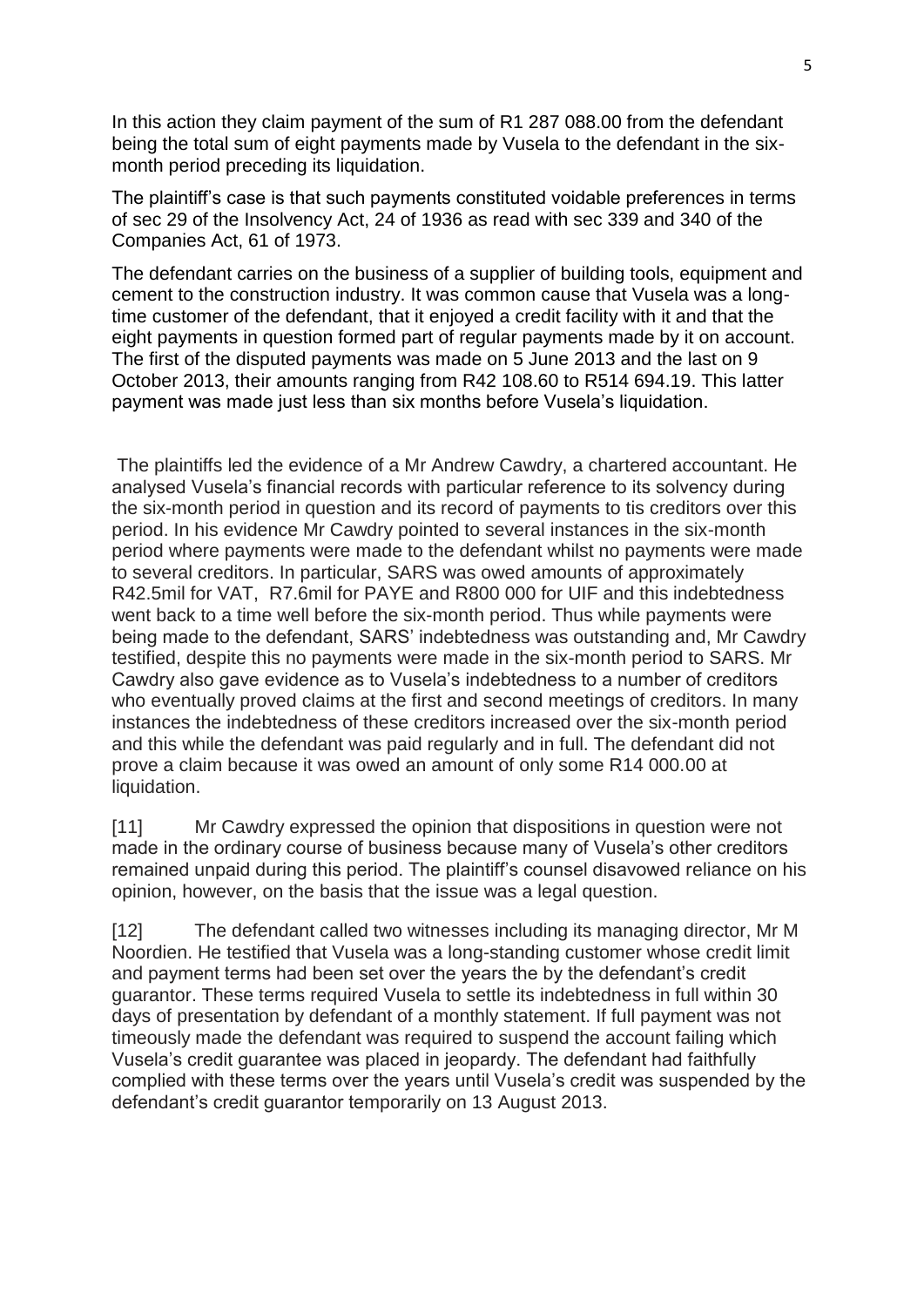[32] Whilst a distinction between reason and intent might, in certain situations, be a tool in determining whether a disposition was made with the intention to prefer, its utility should not be overvalued.

[33] Firstly, seen in the correct perspective the act which is accompanied by an intent or intention in the strict sense, is that of making the disposition, usually in the form of a payment. That act is accompanied or impelled by reasons, motive or intent and where this is predominantly to favour the particular creditor over another such a disposition, all other statutory requirements being met, is voidable.

[34] In this sense seeking to make a distinction between intent on the one hand and reasons or motive on the other hand is of limited value, if not potentially misleading. It is noteworthy in this regard that in *Cooper* Zulman JA uses the words intention and motive synonymously.

[35] Secondly, in a civil law context the distinctions between motive, intent and underlying reasons are by no means always clear and to a certain extent exist in the eye of the beholder. Thirdly, making fine distinctions between motive or underlying reasons or intent runs the risk of undermining the settled test of seeking the dominant, operative or effectual intention and of concentrating unduly on the effect of the payment vis-à-vis other creditors rather than the subjective intention of the payer.

[36] In the circumstances of the present matter it seems strained to relegate to a secondary role what appears on the probabilities to have been Vusela's primary concern, to continue trading as a builder, and to view its dominant intent as being to favour one of its suppliers of building materials – with whom it had an entirely regular customer/supplier relationship reaching back many years. Having regard to the evidence as a whole, and notwithstanding the lack of direct evidence, it appears to me that the defendant has succeeded in proving that the most plausible inference is that Vusela's ‗*dominant, operative or effectual intention in substance or in truth'* for making the eight dispositions was not to prefer the defendant over other creditors but simply to obtain building supplies to keep Vusela's business afloat and with some prospect of surviving its financial activities.

[37] In the result the defendant has succeeded in establishing the second leg of its defence to the plaintiffs' claim viz that the disputed dispositions were not made with the intention to prefer it above any other creditor.

[38] For these reasons the plaintiffs' claim cannot succeed and is dismissed with costs.

# **[Oakbay Investments \(Pty\) Ltd v Tegeta Exploration and Resources \(Pty\) Ltd](http://www.saflii.org/za/cases/ZASCA/2021/59.html)  [and Others \(1274/2019\) \[2021\] ZASCA 59 \(21 May 2021\)](http://www.saflii.org/za/cases/ZASCA/2021/59.html)**

Business rescue-business rescue practitioners (BRPs) – removal under **[s 139\(2\)\(](http://www.saflii.org/za/legis/consol_act/ca2008107/index.html#s139)***e*)  $-$  scope of section  $-$  dispute over intercompany loans  $-$  whether giving rise to a conflict of interest warranting removal of BRPs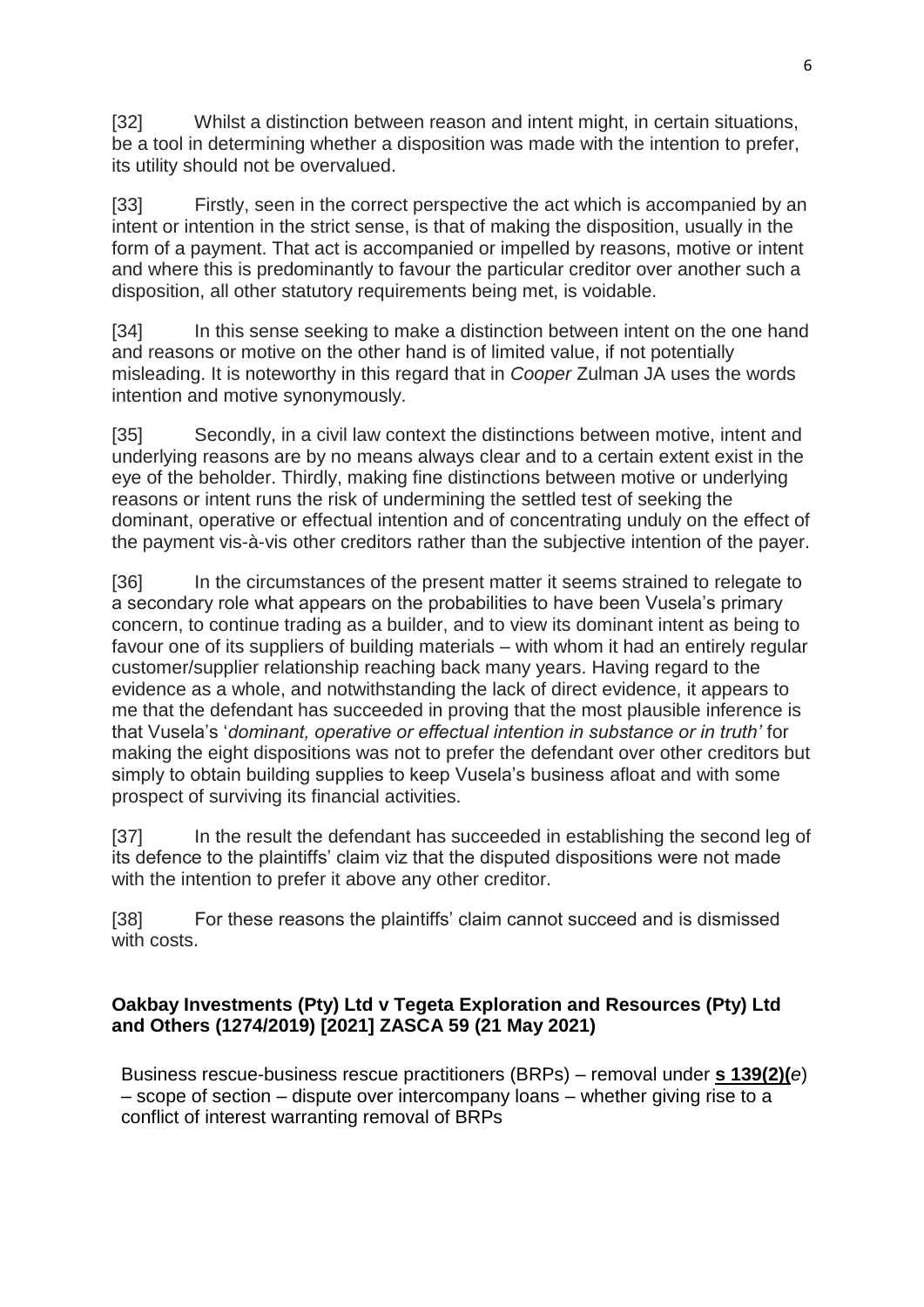Oakbay sought leave to appeal a High Court decision dismissing their application for the removal of Mr Knoop and Mr Klopper as business rescue practitioners (BRPs) in respect of Tegeta Resources, a subsidiary of Oakbay. The application was based on an alleged conflict of interest on the part of the BRPs in their treatment of an intercompany loan by Tegeta to its wholly-owned subsidiary Optimum Coal Mines. **Wallis JA** discusses the Companies Act 71 of 2008 and the removal business rescue practitioners under s 139(2)(e); and the dispute over the inter-company loans and whether this gave rise to a conflict of interest warranting the removal of the practitioners.

The application for leave to appeal is dismissed with costs.

In February 2018, eight companies in the Oakbay Group were placed in voluntary business rescue after the four major South African banks decided to terminate their banking facilities, rendering them commercially insolvent.**[\[1\]](http://www.saflii.org/za/cases/ZASCA/2021/59.html#_ftn1)** Among the companies were the first respondent, Tegeta Exploration and Resources (Pty) Ltd (Tegeta), and its three wholly-owned subsidiaries, Optimum Coal Mine (Pty) Ltd (OCM), Koornfontein Mines (Pty) Ltd (Koornfontein) and Optimum Coal Terminal (Pty) Ltd (OCT). Oakbay Investments (Pty) Ltd (Oakbay), the applicant and the company that controlled the group, was not placed in business rescue. It was represented in these proceedings, which were commenced on 16 November 2018, by Ms Ragavan, the acting Chief Executive Officer (CEO) of the Oakbay Group. She deposed to the founding and replying affidavits and sought the removal from office of Messrs Knoop and Klopper, the second and third respondents and the appointed business rescue practitioners (the BRPs) of Tegeta. The application was dismissed by Potterill J in the Gauteng Division of the High Court, Pretoria and she refused leave to appeal. This court referred Oakbay's application for such leave for argument in terms of s 17(2)(*d*) of the **[Superior Courts Act 10 of 2013](http://www.saflii.org/za/legis/num_act/sca2013224/)**.

[2] In addition to their appointment as Tegeta's BRPs, Messrs Knoop and Klopper were appointed, together with two others, as the BRPs of OCM and jointly as the BRPs of Koornfontein. Mr Knoop was appointed as the sole BRP of OCT. These appointments were said by Oakbay to give rise to a conflict of interest between their duties in relation to Tegeta and their duties, principally in relation to OCM, but generally to all three subsidiaries. It based its case for their removal on **[s](http://www.saflii.org/za/legis/num_act/sca2013224/index.html#s139)  [139\(2\)\(](http://www.saflii.org/za/legis/num_act/sca2013224/index.html#s139)***e*) of the Companies Act 71 of 2008 (the Act). First, however, it is necessary to outline the facts said to give rise to the conflict of interest.

[3] According to Oakbay, when Tegeta purchased the shares in OCM, Koornfontein and OCT, a balance sheet annexed to the sale agreement reflected that all three subsidiaries were substantially indebted to their then holding company in respect of inter-company loans.**[\[2\]](http://www.saflii.org/za/cases/ZASCA/2021/59.html#_ftn2)** As a result of the sale, Tegeta was said to have stepped into the shoes of the previous holding company as the party to whom those loans were owed. Thereafter further transactions occurred between the four companies. According to Ms Ragavan the outcome of these was accurately reflected in the audited annual financial statements for the three subsidiary companies that she annexed to the founding affidavit. These showed that all three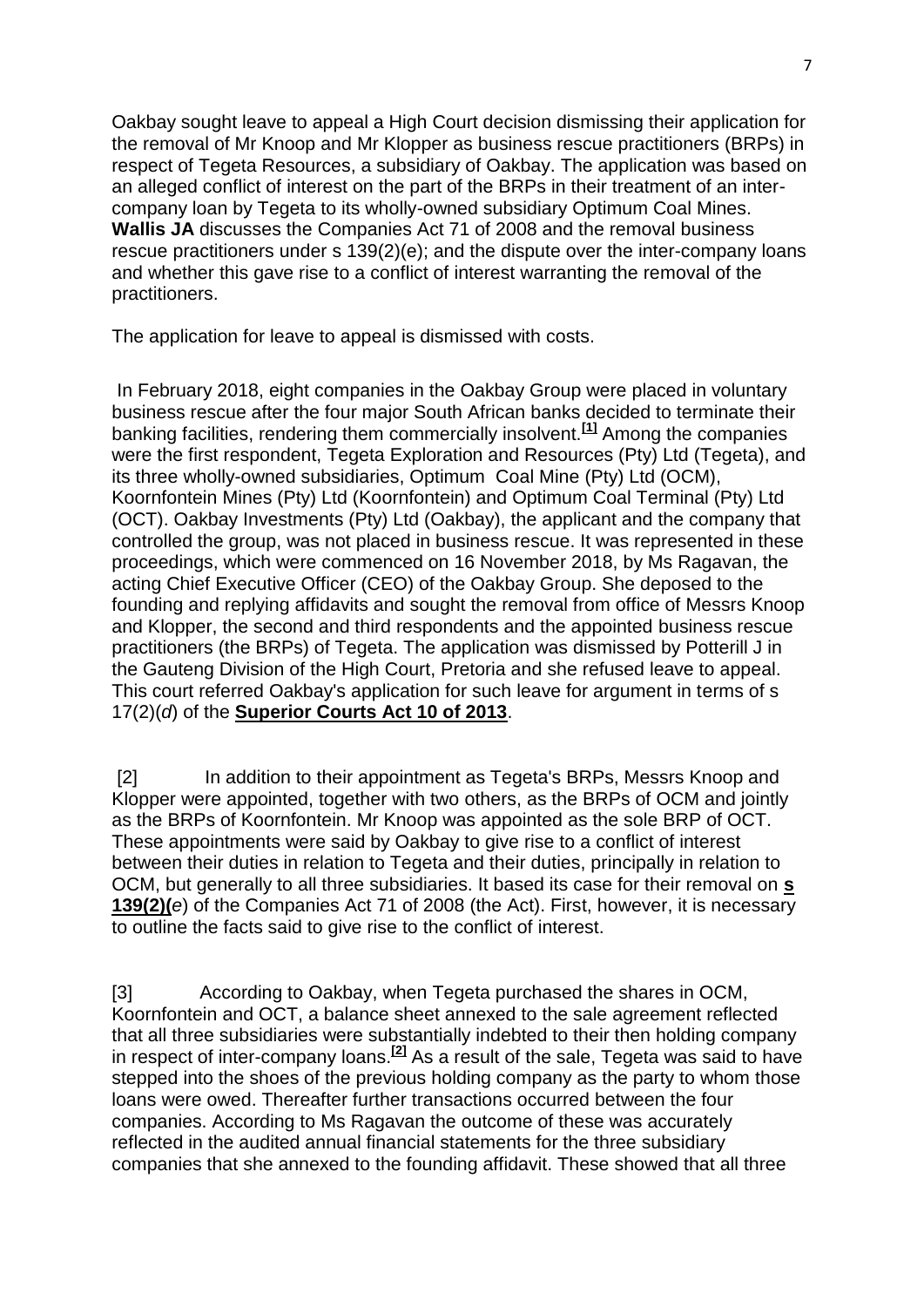companies had substantially reduced their liability to Tegeta and, in the case of Koornfontein, Tegeta had borrowed considerable sums from it by way of intercompany loans.**[\[3\]](http://www.saflii.org/za/cases/ZASCA/2021/59.html#_ftn3)**

[4] Ms Ragavan did not deal in any detail with the transactions that originally gave rise to the inter-company loans or those that occurred in the two years and two months that elapsed between Tegeta's acquisition of OCM, Koornfontein and OCT and the four companies entering business rescue. There was thus no explanation for the changes in the amount of these loans. She explained that the companies operated as related entities, with often common shareholders and asserted that the claims based on the inter-company loans were unassailable. She added:

'… there was never any contemplation by [Oakbay] that any party could question the intercompany loans as has now been done by the BRPs.'

### **[Ferrostaal GmbH and Another v Transnet Soc Ltd t/a Transnet National Ports](http://www.saflii.org/za/cases/ZASCA/2021/62.html)  [Authority and Another \(1194/2019\) \[2021\] ZASCA 62 \(25 May 2021\)](http://www.saflii.org/za/cases/ZASCA/2021/62.html)**

Business rescue-business rescue proceedings - whether it was just and reasonable to set aside a creditor's vote against the adoption of a proposed business rescue plan on the ground that its result was inappropriate. Held: there is no justification for interfering with the discretion exercised by the high court – appeal dismissed with costs.

This appeal concerns the question whether a court's refusal to set aside a creditor's vote against the adoption of a proposed business rescue plan (on the basis that it did not make provision for that creditor's interests) was correct. The detailed facts which gave rise to the litigation are not in dispute and are set forth in the judgment of Bozalek J sitting in the Western Cape Division of the High Court, Cape Town (the high court). The salient background facts to this appeal are set out in the succeeding paragraphs.

# **Background facts**

[2] On 31 December 2006, the first respondent, Transnet Soc Limited, trading as Transnet National Ports Authority (Transnet) concluded a written lease agreement (head lease) with Ferromarine Africa Proprietary Limited (FMA) over its fixed property located at the port of Saldanha. Although the leased property provided access to the quay apron and quay operational area of that port, the said apron and operational area did not form part of the leased premises. The head lease was for a period of 15 years, terminating on 30 September 2022, with FMA being granted an ‗option' to renew the lease but on terms still to be negotiated and agreed upon prior to that date, failing which the option clause would have no effect. FMA's shareholders were Ferrostaal GmbH, the first appellant, and Atlantis Marine Projects Proprietary Limited, the second appellant. FMA had two directors and no employees.

[3] On 2 December 2016, FMA was placed under business rescue. On 7 December 2016, Mr Gore, the duly appointed business rescue practitioner (practitioner), suspended FMA's obligation to pay rental to Transnet. The practitioner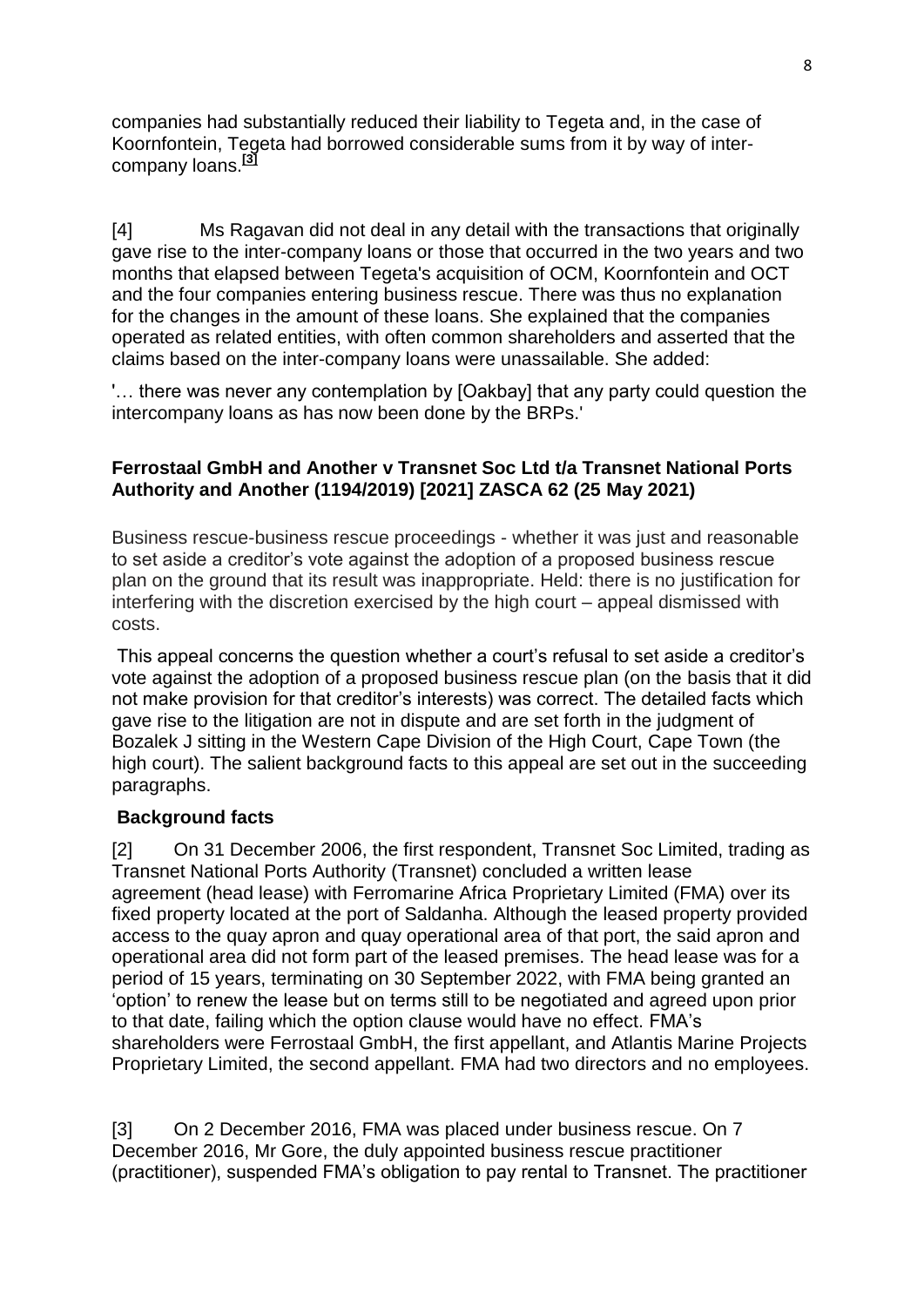published the first business rescue plan (BRP) on 28 February 2017. Transnet, which happened to be FMA's only independent creditor, did not support the proposed BRP. It appears that Transnet had subsequently initiated arbitration proceedings challenging the lawfulness of the practitioner's decision to suspend FMA's obligation to pay rental. The arbitrator found that the practitioner was entitled to suspend the payment of rental within the contemplation of s 136 (2)*(a)* of the Companies Act 71 of 2008 (the Act). The other aspects canvassed in the arbitration proceedings require no mention in this appeal, as nothing turns on them.

[4] On 23 November 2017, the practitioner published a second BRP. It too, did not find favour with Transnet. During August 2018, Transnet launched an application before the high court, seeking an order setting aside the resolution passed by FMA, in terms of which the business rescue proceedings were commenced. The practitioner opposed the application on behalf of FMA and simultaneously brought a counter-application seeking to review and set aside Transnet's vote against the adoption of the published BRP. It is unnecessary, for present purposes, to traverse the bases upon which the application and counter-application were initiated and resisted by the respective parties. It suffices merely to mention that while those proceedings were pending, FMA, in principle, agreed to a sub-lease with ArcelorMittal, in terms of which it was envisaged that ArcelorMittal would install a spiral welding mill at the premises, which would be used for the production of steel piping required in the marine construction industry.

[5] On 29 July 2019, the practitioner published a final revised BRP. The main elements of that revised BRP entailed (i) Transnet approving the terms of the proposed sub-lease between FMA and ArcelorMittal for a period of three years, (ii) agreeing to receive its full rental under the head lease for the first six months of the proposed sub-lease and, (iii) the repayment of the arrear rentals only if and when an extension of the lease for a further period of 15 years was negotiated between FMA and Transnet upon the expiry of the head lease. On 31 July 2019, Transnet voted against the adoption of the revised BRP at a meeting of creditors and holders of voting rights.

As regards the temporary moratorium on the rights of claimants envisaged in s 128(1)*(b)*(ii) of the Act, the revised BRP was unfortunately not a model of clarity. It stated that '[i]f the [BRP] fails and the Company is not placed in liquidation and instead the Business Rescue continues, then the moratorium will likewise remain in effect.' Given the fact that the payment of arrear rental will only be negotiated at the end of the head lease which would terminate in three years' time, and that the arrears would, in the absence of an agreement on the structuring of the repayments, be amortised over an extended 15-year period, the vague arrangement set out in the revised BRP cannot be described as "temporary" within the contemplation of s 128(1*)(b)*(ii) of the Act. This non-compliance with the provisions of s 128(1)*(b)*(ii) constitutes an additional reason why the high court's refusal to set aside Transnet's vote rejecting the proposed BRP is unassailable.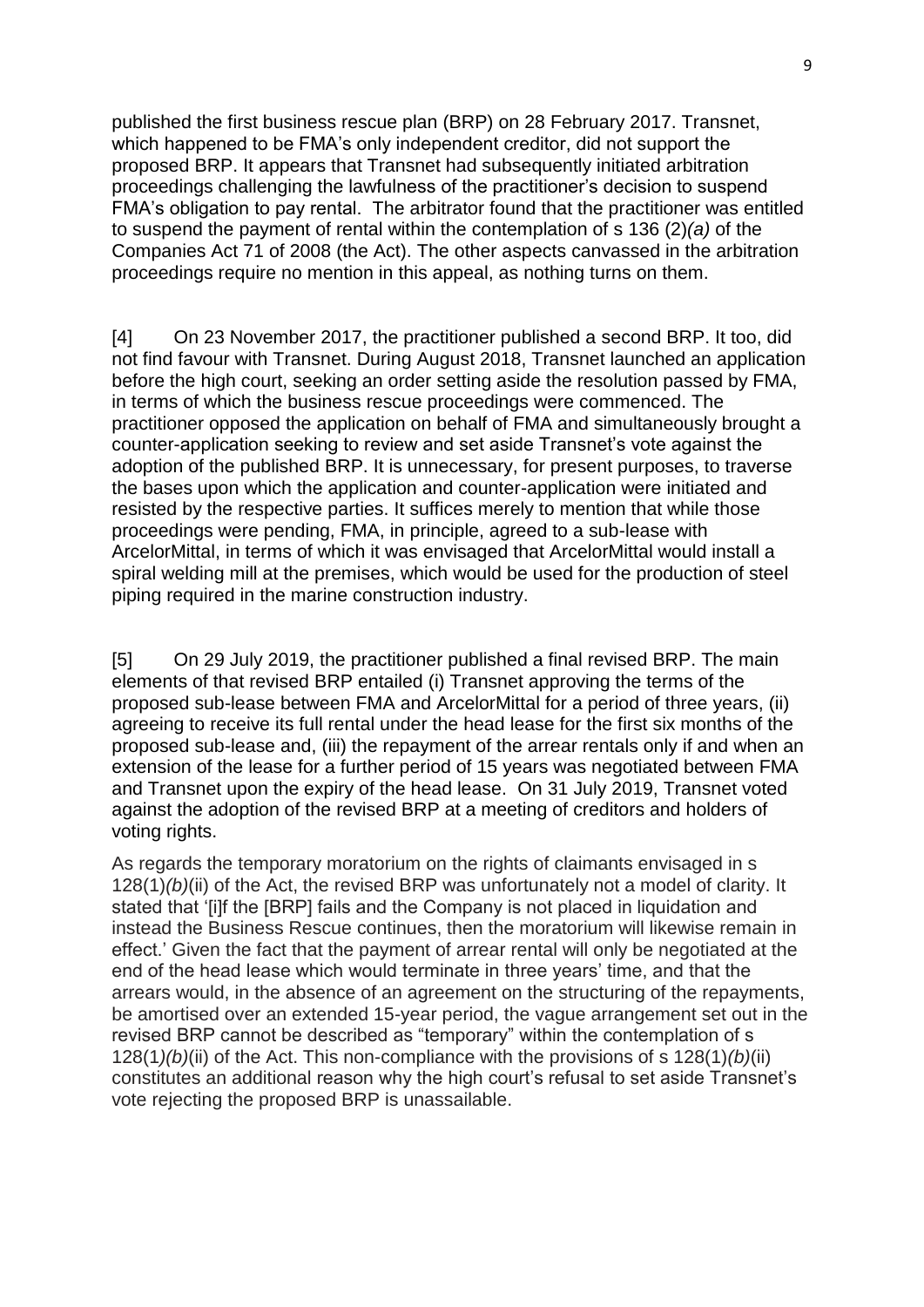[37] I am satisfied that all the circumstances alluded to in the foregoing paragraphs militate against finding that Transnet's vote against the adoption of the revised BRP was inappropriate and thus constitute sufficient factual bases for dismissing the appeal. It is therefore not necessary for this Court to examine the rest of the reasoning that informed the high court's decision.

# **[Firstrand Bank Limited t/a First National Bank v Venter \(242/2021\) \[2021\]](http://www.saflii.org/za/cases/ZAFSHC/2021/113.html)  [ZAFSHC 113 \(10 May 2021\)](http://www.saflii.org/za/cases/ZAFSHC/2021/113.html)**

Sequestration application- advantage to creditors-challenged- the applicant is merely required to show that there is reason to believe that creditors will be advantaged

[1] This is an opposed application for the provisional sequestration of the respondent's estate.

[2] On 22 October 2013 the parties concluded two written credit agreements in terms of which the applicant lent and advanced monies to the respondent. The credit agreements were secured by a notarial general covering bond over the respondent's immovable property number **532 Pentzplaas Farm** situated in Bultfontein ("the farm").

[3] The respondent failed to repay the amounts due to the applicant as a result the applicant instituted summons against the respondent and was later granted a default judgment on 19 December 2019 for the sum of R5 646 705.49 and R465 129.79 together with interest and costs.

[4] In terms of **s** 10 of the *Insolvency Act* 24 of 1936 ("The Act") a creditor who seeks to sequestrate the estate of a debtor must satisfy the court *prima facie* that it has an established a claim of not less than R100 which entitles it**[\[1\]](http://www.saflii.org/za/cases/ZAFSHC/2021/113.html#_ftn1)** to apply for the sequestration of the debtor who has committed an act of insolvency or is in fact insolvent and there is reason to believe that it would be to the advantage of the respondent's creditors if his estate is sequestrated.

[5] The applicant relies on the unsatisfied judgment to establish that it has a liquidated claim against the respondent. The application is premised on the provisions of **s 8** of the Act. The applicant submits that the respondent has committed acts of insolvency in terms of:

5.1. section 8(b) by failing to satisfy a judgment obtained against him or point out any disposable assets sufficient to satisfy the debt and that the Sheriff could also not find any disposable assets at the respondent's farm;

5.2. sections 8(c) and 8(d) by disposing of his movables; and

5.3. section 8(g) by confirming in writing his inability to pay his debts.

Except for a bald denial that the respondent ever owned a Land Rover and to aver that he is still in possession of the Toyota Bakkie, the respondent does not take the court into his confidence to explain why then the Sheriff's return is a Nulla Bona. It is a trite principle that a Sheriff's return of "what has been done upon any process of a court, shall be prima facie evidence of the matters therein stated.‖ **[\[2\]](http://www.saflii.org/za/cases/ZAFSHC/2021/113.html#_ftn2)** It thus follows that the onus is on the respondent to rebut such evidence and without an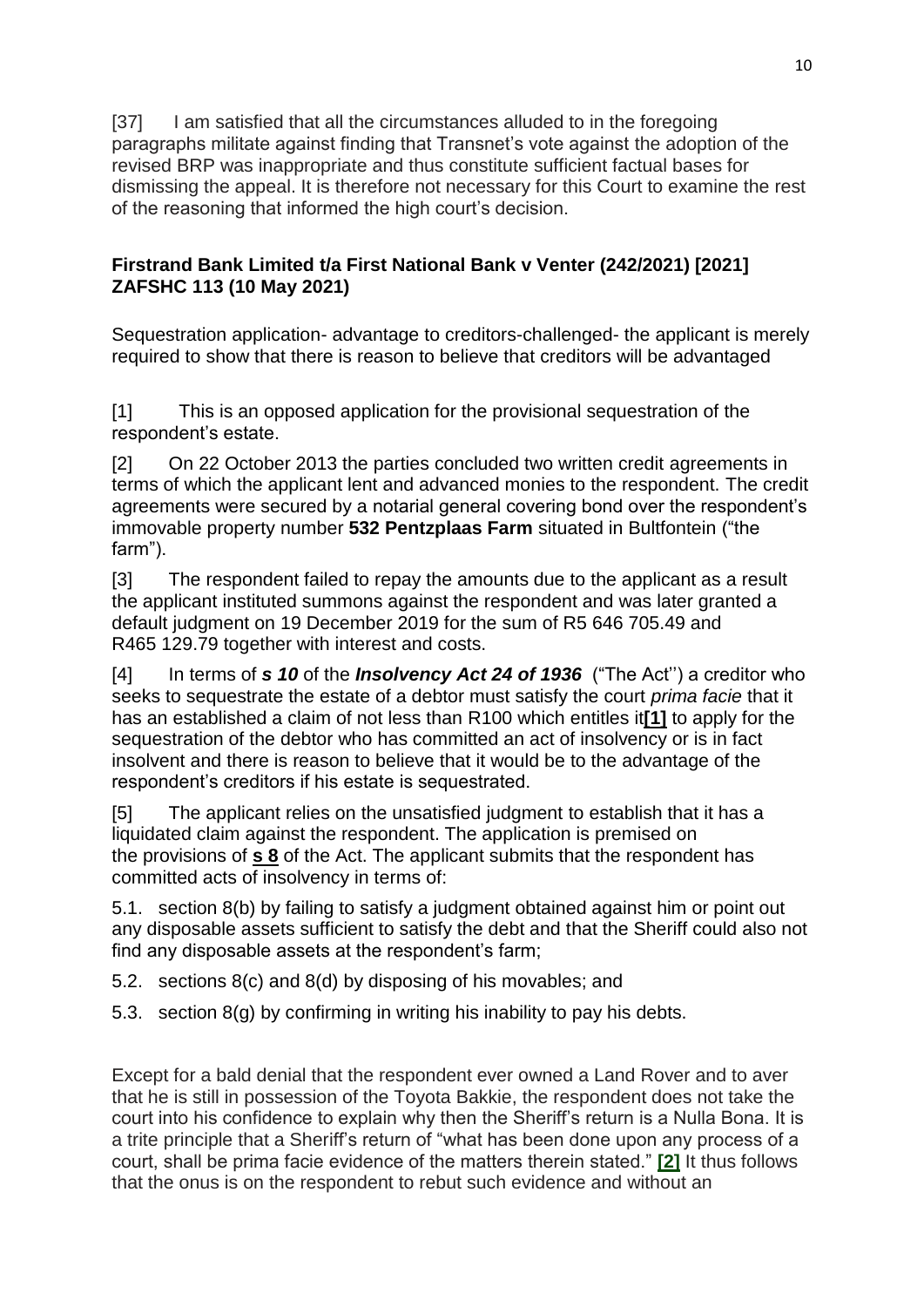explanation to the contrary, I'm inclined to accept the applicant's version that the respondent has committed the acts of insolvency as contemplated in **section 8**, **ss (b), (c), (d)** and **(g)**. The respondent is also unable to pay his debts when they become due he is thus insolvent.

[15] As regards whether the sequestration of the respondent's estate will advantage the creditors, the applicant is merely required to show that there is reason to believe that creditors will be advantaged. In *Meskin & Co v Friedman* **[1948 \(2\) SA](http://www.saflii.org/cgi-bin/LawCite?cit=1948%20%282%29%20SA%20555)  [555](http://www.saflii.org/cgi-bin/LawCite?cit=1948%20%282%29%20SA%20555)** (W) at 559 the Court held that:

―*there need not always be immediate financial benefit. It is sufficient if it be shown that investigation and enquiry under the relevant provisions of the Act might unearth assets thereby benefiting creditors."*

[16] The respondent is a farmer. In addition to the unexplained whereabouts of his farming equipment there is also no disclosure with regard to the farm's financial profitability or efficacy. I'm persuaded that sequestration of the respondent's estate will be to the advantage of the creditors as the trustee will bring about a convergence of all the assets and liabilities of the trust to ensure a fair distribution to the creditors.

[17] Taking into consideration all facts of this matter I'm satisfied that there is good reason to place the respondent's estate under provisional sequestration.

[18] I make the following order:

(1) The application to refer the matter for oral evidence is dismissed;

(2) A provisional sequestration order returnable at 9h30 on 10 June 2021 is granted as prayed for in the notice of motion dated 20 January 2021

### **[Firstrand Bank Ltd v 39 Indaba Accommodation & Catering \(Pty\) Ltd](http://www.saflii.org/za/cases/ZAFSHC/2021/124.html)  [\(3062/2020\) \[2021\] ZAFSHC 124 \(17 May 2021\)](http://www.saflii.org/za/cases/ZAFSHC/2021/124.html)**

Security-general notarial bond-perfecting thereof

[1] The applicant approached this court on motion seeking an order in the following terms:

1. That the applicant be authorized to perfect its security in terms of the general notarial covering bond, BN2265/2017 attached as annexure "**FA2**" to the founding affidavit (hereinafter *the bond*);

*2.* That the applicant be authorized to take possession, through the relevant sheriff for the district of Kroonstad and/or through any other sheriff in respect of any area of jurisdiction of the High Court of South Africa, of the livestock of the respondent to the maximum value of **R500 000.00** and an additional **R100 000.00** (the value to be determined by the relevant sheriff), situated at the farm Delport's Rust 853, district Kroonstad, Free State Province, or wherever same may be situated (hereinafter *the livestock*) and to retain possession of the livestock as security for so long as the respondent remains indebted to the applicant;

3. That such sheriff/s as provided for in paragraph 2 above, be directed and authorized to take all such steps as may be required in order to give effect to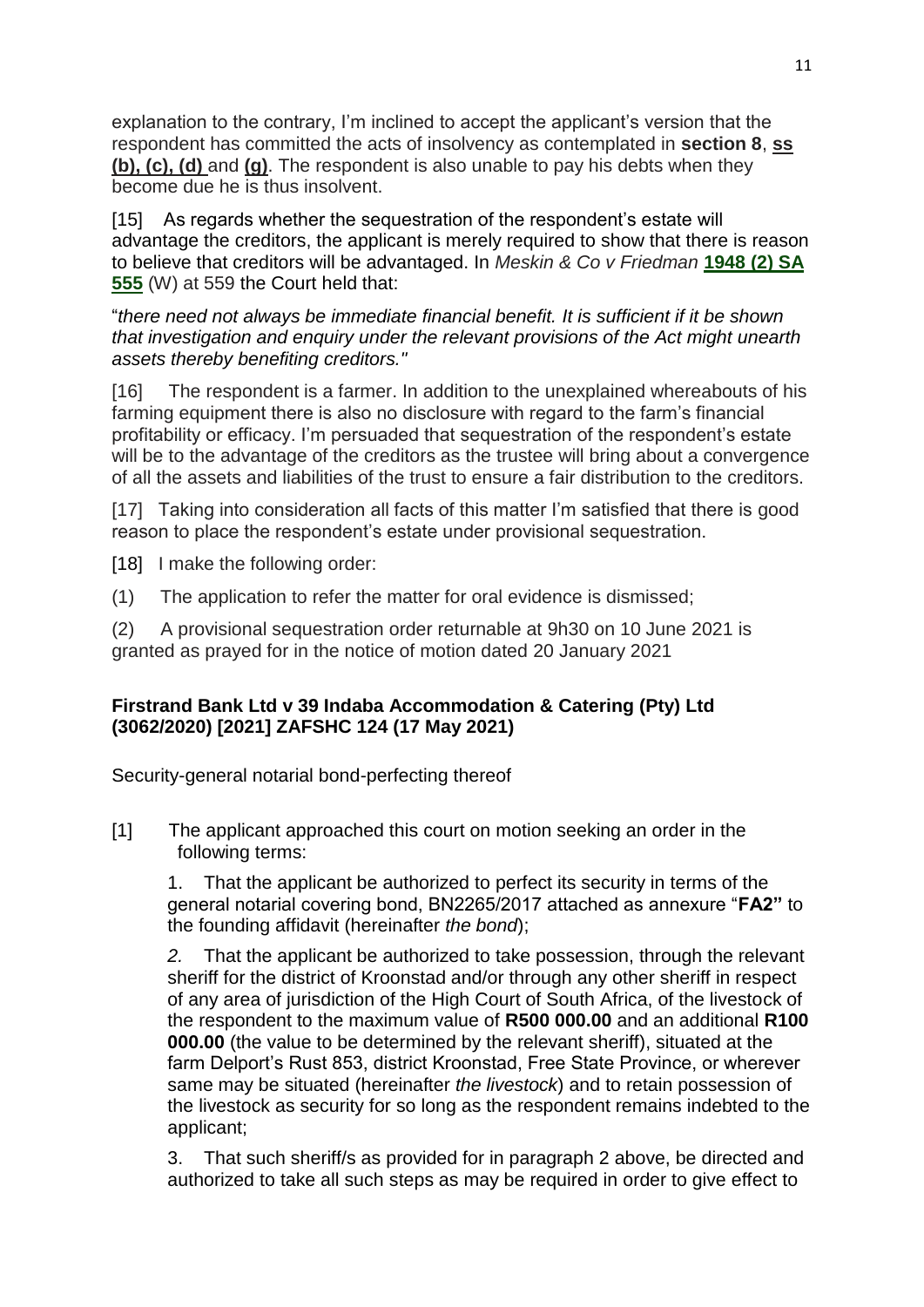the provisions contained in paragraphs 1 and 2 above, including without derogating from the generality of the aforegoing, to take the livestock into possession on behalf of applicant in any manner as such Sheriff/s may deem fit and practical;

4. That the taking into possession of the livestock by the sheriff/s, as provided for in paragraphs 2 and 3 above, shall constitute possession by applicant pursuant to the bond and in perfection of applicant's rights under the bond;

5. That the respondent, as well as any other party who opposes the application, be ordered to pay the costs of this application on an attorney and client scale;

6. That this order shall not prejudice the rights of any persons having a real right in and to any of the livestock acquired prior to the granting of this order;

7. Further and/or alternative relief.

The applicant is authorized to perfect its security in terms of the general notarial covering bond, BN2265/2017.

2. The applicant is authorized to take possession, through the relevant sheriff for the district of Kroonstad and/or through any other sheriff in respect of any area of jurisdiction of the High Court of South Africa, of the livestock of the respondent to the maximum value of R500 000.00 and an additional R100 000.00 (the value to be determined by the relevant sheriff), situated at the farm Delport's Rust 853, district Kroonstad, Free State Province, or wherever same may be situated and to retain possession of the livestock as security for so long as the respondent remains indebted to the applicant;

# **[Van Zyl v Boat Lodge Investments CC & others \(9417/2019P\) \[2021\] ZAKZPHC](http://www.saflii.org/za/cases/ZAKZPHC/2021/29.html)  [29 \(31 May 2021\)](http://www.saflii.org/za/cases/ZAKZPHC/2021/29.html)**

Liquidation application – deadlock-shareholders intervening

[1] The applicant instituted proceedings to place the respondent into provisional liquidation on the grounds that it is just and equitable that the respondent be wound- up, and that a liquidator be appointed. The basis for the application is that the applicant alleges the membership of the respondent is in deadlock without any prospect of the deadlock being resolved. The first and second intervening parties opposed the provisional liquidation order, and in addition, sought to intervene in these proceedings.

[2] In addition, the intervening parties also filed a notice to oppose the application on behalf of the respondent.

# **The relief**

[3] The relief which the applicant seeks is premised on s 81 of the Companies Act**[\[1\]](http://www.saflii.org/za/cases/ZAKZPHC/2021/29.html#_ftn1)** (2008 Companies Act) which finds application by virtue of s 66 of the Close Corporations Act (CC Act), the applicant alleging that it is just and equitable to wind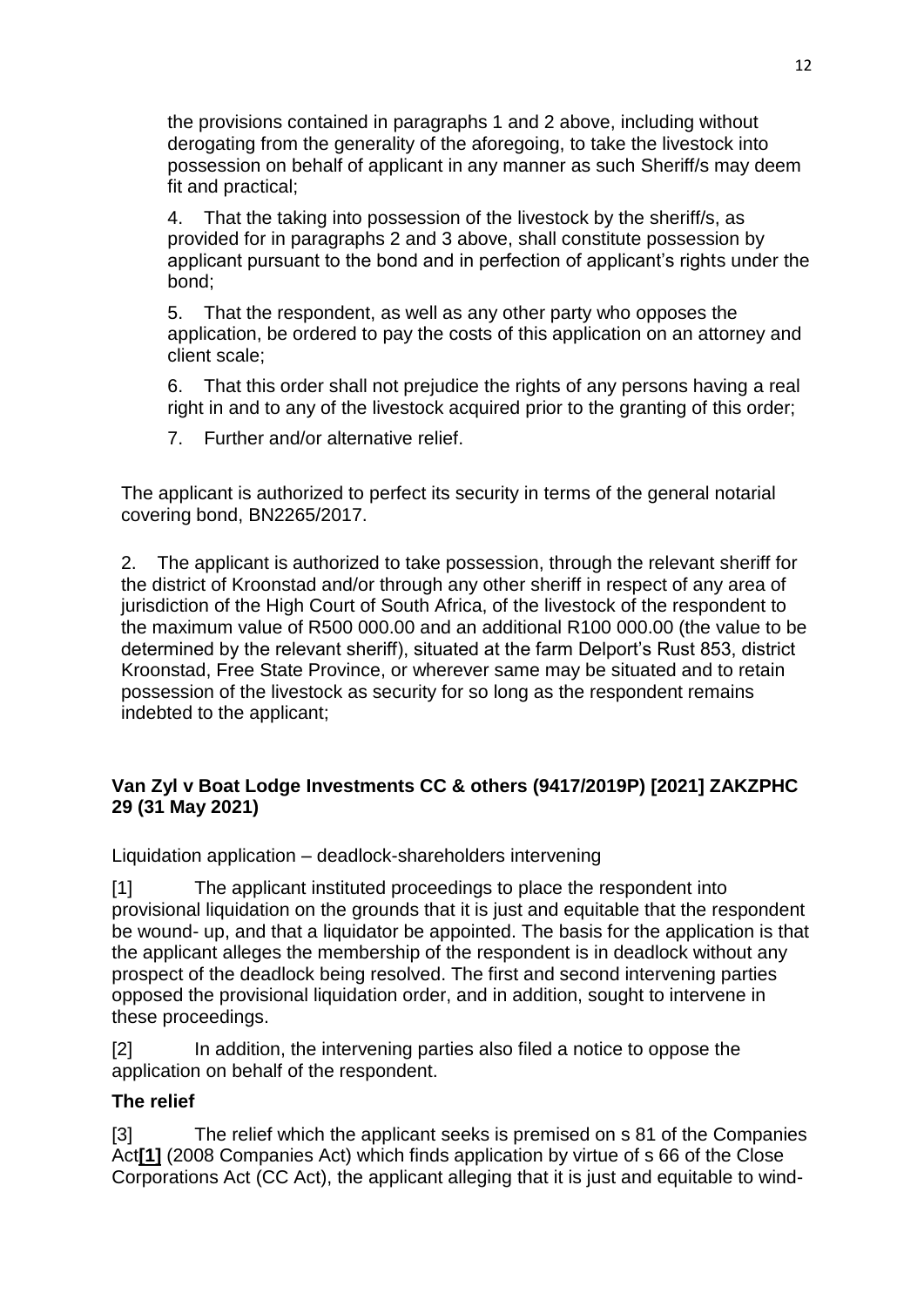up the respondent as there is a deadlock between the management of the respondent, being himself and the first and second intervening parties.

# **Issues for determination**

[4] The applicant submits that the following issues require determination:

(a) Whether the intervening parties have established a case for their intervention in the liquidation application, and whether they have established a *prima facie* defence to the liquidation application; and

(b) Whether the applicant has established, on a balance of probabilities, that *prima facie,* the members are in deadlock and their partnership has terminated, and that it is therefore just and equitable to wind-up the respondent.

6] From the CK2A form, it is clear that the applicant has a 75% member's interest in the respondent, and the first and second intervening parties together hold a 25% member's interest. It is common cause that the applicant initially held a 65% member's interest in the respondent and subsequently acquired a further 10% member's interest from Mr Jan Abraham Van Niekerk. Such interest has not been formally registered with the CIPC. In his founding affidavit, the applicant concedes that of his initial 65% member's interest in the respondent, 24% of such member's interest is held on behalf of the second intervening party although that too has not been registered with the CIPC. However, having regard to the content of the founding affidavit, the applicant holds a majority member's interest in the respondent of 51% and therefore has locus to institute these proceedings.

# **The factual matrix**

[7] To appreciate the nature of the alleged deadlock, it is appropriate at this juncture to set out how and why the respondent was established, and the nature of the business relationship between the applicant and the intervening parties.

[8] It is common cause that the business of the respondent was that of a property development corporation specifically created to develop land situated in Sodwana Bay, by building and selling units in the development named Jesser Point Boat Lodge (Jesser Point).

[9] The respondent obtained the right to develop the property from Repo Wild 1088 CC (Repo Wild), which entity holds the lease from the Ingonyama Trust, the owner of the land on which the development is situated. The shareholding in Repo Wild is the following: the applicant holds a 51% member's interest, the first intervening party a 25% member's interest and the second intervening party a 24% member's interest. Luxury boat lodge units together with luxury accommodation were constructed. The income of the development consisted of rental income and the sale of units in Jesser Point. Initially, the development was profitable until approximately mid-2017 when there was a slump in market sales. Currently the respondent owns units in the development which are rented out as holiday accommodation.

The following order is granted:

1. The application for leave to intervene is dismissed.

2. The respondent is hereby placed into provisional liquidation in the hands of the Master of the High Court, Pietermaritzburg, KwaZulu-Natal.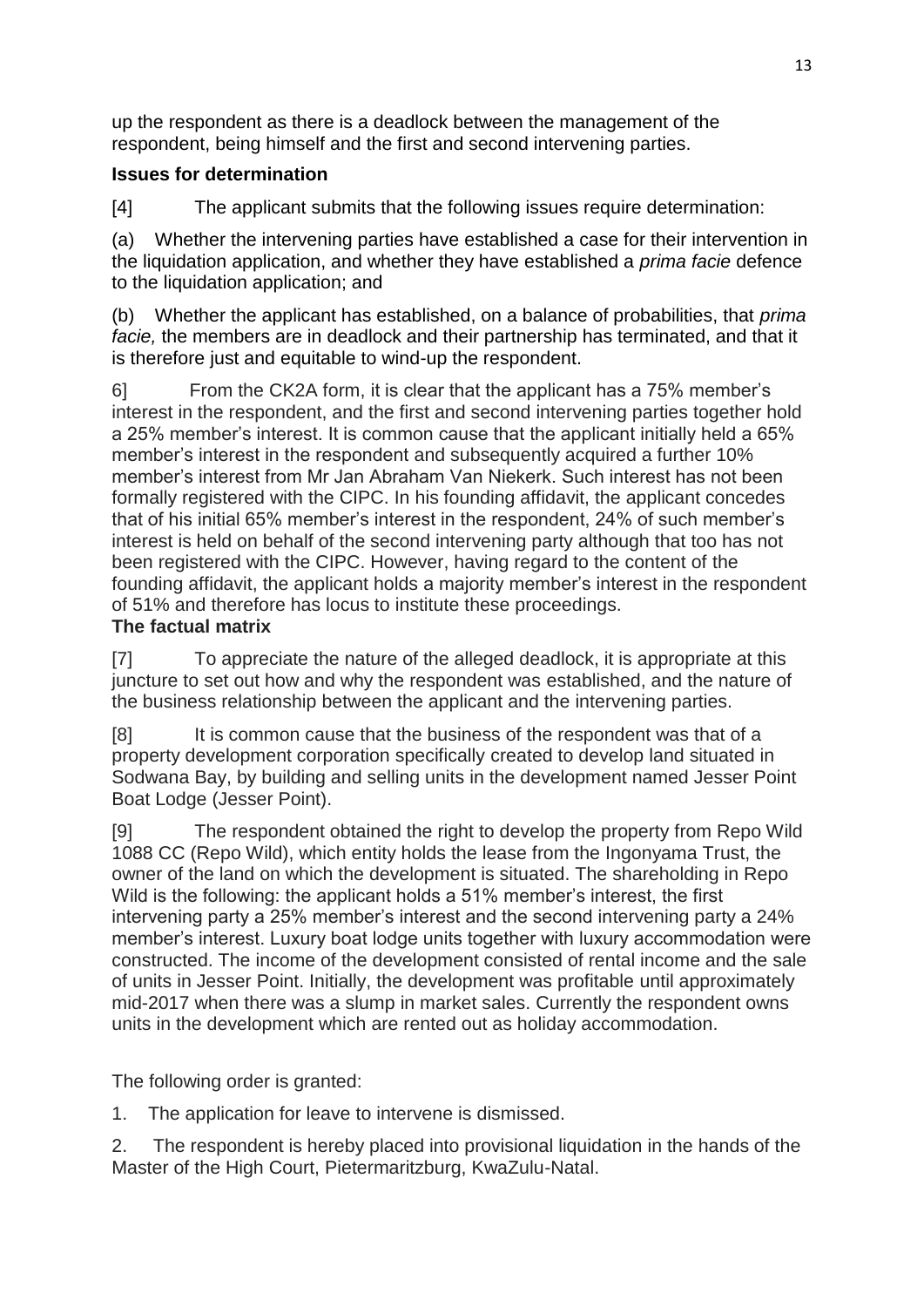3. A *rule nisi* is hereby issued calling upon the respondent and all other interested persons to appear and show cause, if any, to this court on the 19 day of July 2021 at 09h30 or so soon thereafter as the matter may be heard, why the respondent should not finally be wound up.

4. This order is to be served forthwith on the respondent, and the intervening parties, and published on or before the 2nd day of July 2021 once in the Government Gazette and once in a daily newspaper published and circulating in KwaZulu Natal .

5. The costs of the liquidation application be costs in the liquidation of the respondent.

6. The costs of the application to intervene are to be paid by the first and second intervening parties.

## **[Strydom N.O and Others v Brandt \(4579/2019\) \[2021\] ZALMPPHC 24 \(6 May](http://www.saflii.org/za/cases/ZALMPPHC/2021/24.html)  [2021\)](http://www.saflii.org/za/cases/ZALMPPHC/2021/24.html)**

Impeachable transactions[-section 26](http://www.saflii.org/za/legis/consol_act/ia1936149/index.html#s26) of the [Insolvency Act 24 of 1936-](http://www.saflii.org/za/legis/consol_act/ia1936149/) defendant received a significant amount of money over a period of time, which included repayment of the deposits or "capital payment" he had made and so-called ―dividends‖-scheme established

[1] The First, Second and Third Plaintiffs are the joint liquidators of Free Agape Enterprises (Pty) Ltd (in liquidation) ("Free Agape"), duly appointed as such on 7 March 2019. Free Agape was finally liquidated on 12 June 2018, the effective date of liquidation being 22 March 2018.

The Plaintiff have instituted an action against the Defendant, based on [section 26](http://www.saflii.org/za/legis/consol_act/ia1936149/index.html#s26) of the [Insolvency Act 24 of 1936,](http://www.saflii.org/za/legis/consol_act/ia1936149/) claiming an order that the disposition in terms of which Free Agape paid an amount of R 304 300.00 to the Defendant be set aside and the Defendant be ordered to repay the said amount to Plaintiffs.

- [2] On the 13 August 2018 the High Court, Western Cape Division in Case No.11938/2019 granted an order as follows:
	- 2.1. declaring the investment scheme conducted by the directors thereof under the name and style of Free Agape Enterprise (Pty) Ltd (in liquidation) and the respective trading names under which the scheme was conducted, propagated and marketed, namely Choice Lifestyle Change, CLC, Beleggingstrust Free Agape, Choice Beleggingstrust and lnduna Holdings, are declared to be illegal, unlawful and void;
	- 2..2.. declaring all investment agreements and related agreements entered into between members of the public or entities as investors with Free Agape Enterprises (Pty) Ltd (in liquidation) null and void.
- [3] The case that was made out by the applicants (the Plaintiffs in this case) in their application for the aforesaid declarators, is that Free Agape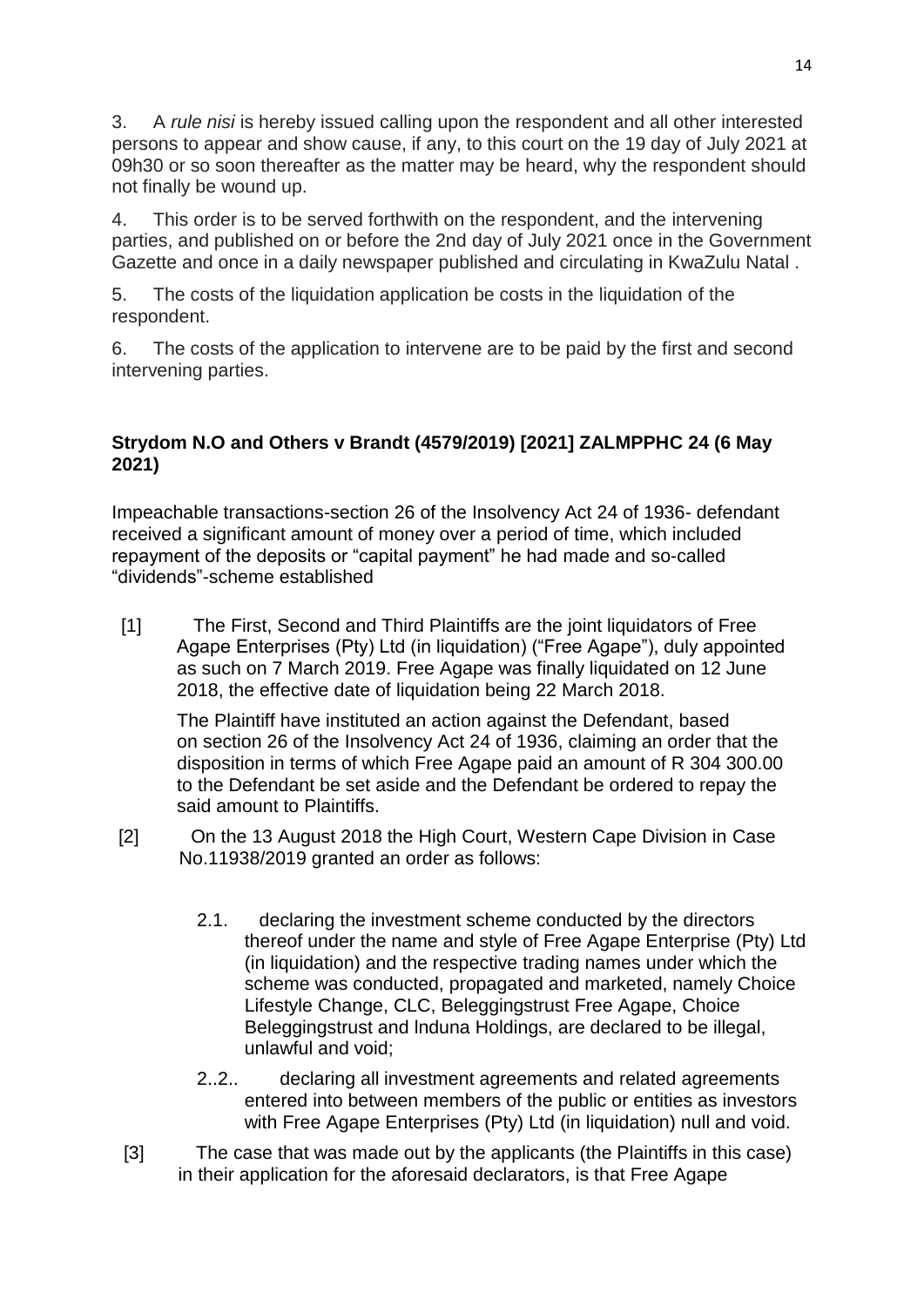conducted an unlawful multiplication or pyramid scheme over an extended period of time, which involved millions of transactions of receiving deposits, styled "investments" and paying out so-called "dividends" to investors. It did so under the various names referred to in the declaratory order. For purposes of the present case, Choice Lifestyle Change, is the most important.

[4] The Defendant is Neil Peter Brandt, a businessman residing in Polokwane. The Defendant was a member of Choice Lifestyle Change, from which he received a significant amount of money over a period of time, which included repayment of the deposits or "capital payment" he had made and so-called "dividends".

In this action the Plaintiffs claim repayment of the amounts received by the Defendant, and to this end instituted action against him for an order in terms of [section 26](http://www.saflii.org/za/legis/consol_act/ia1936149/index.html#s26) of the [Insolvency Act, 24 of 1936](http://www.saflii.org/za/legis/consol_act/ia1936149/) and for judgment against the Defendant.

#### **Factual Background**

- [5] The first witness to testify for the Plaintiffs is Mr Pieter Hendrik Strydom, the liquidator primarily dealing with the litigation arising from the administration of the insolvent estate of Free Agape and also the liquidator who conducted the enquiry under sections 417 and 418 of the Companies Act 61 of 1973 before Retired Judge Eberhardt Bertelsman in April 2019. The evidence of Mr Strydom follows hereunder.
- [6] The most important role players in the saga preceding the liquidation of Free Agape, were Mr. Maarten Stapelberg and his associate, Mr. Wouter Botha, residents of Polokwane.

They conceived the idea that became known to the public as ―*Choice Lifestyle Change"* and were the incorporators of Free Agape. Choice was described as an affiliate of Free Agape, a division of Free Agape and / or a product of Free Agape.

Members of the public were recruited by Stapelberg and Botha to apply for membership of Choice, which was only available to Christians.

In terms of a recruitment form, a member of Choice was invited to make payments which entitled the member to participate in the business of Choice, whereby Choice, acting through Free Agape, used the funds received from members to make "fixed deposits" with financial institutions. These fixed deposits were purportedly used to issue guarantees in favour of unidentified business entities which required bridging finance for short periods of time and were prepared to pay high rates of interest. The returns were between 14% and 17% per month.

- It is trite that in the event that the disposition was made more than two years before the liquidation, the Plaintiff bears the onus of proving that immediately after the disposition was made the insolvent's liabilities exceeded its assets**[\[6\]](http://www.saflii.org/za/cases/ZALMPPHC/2021/24.html#_ftn6)**.
- [28] In the event that the disposition was made within two years of the liquidation, like in this instance, the Plaintiff need only prove the disposition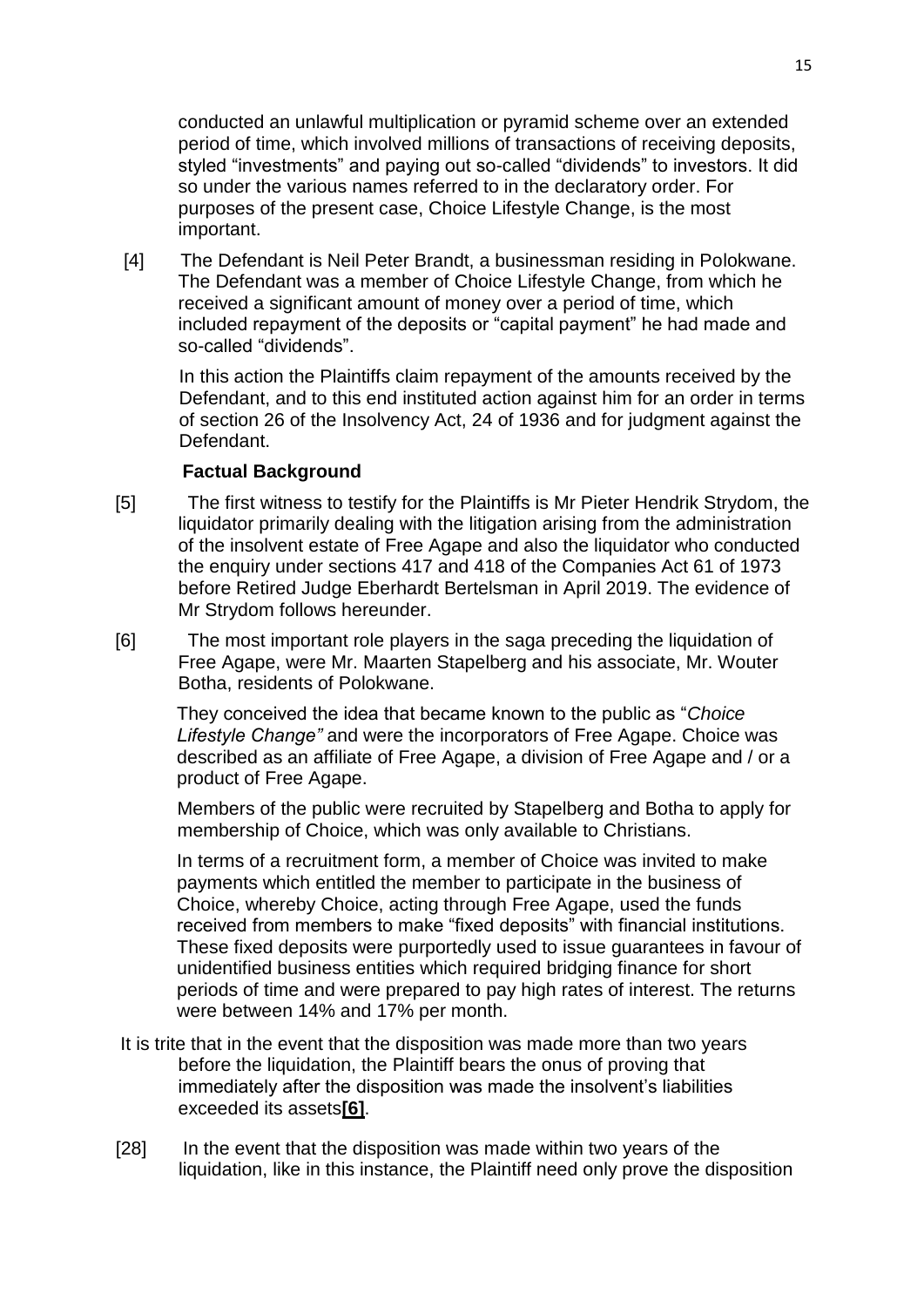without value, and on proof of this alone, the disposition will be set aside unless the Defendant can show that immediately after the disposition was made, the insolvent's assets exceeded its liabilities**[\[7\]](http://www.saflii.org/za/cases/ZALMPPHC/2021/24.html#_ftn7)**.

That is the only statutory defence available to a defendant facing a claim in terms of section 26 (1)(b), where the Plaitiff has successfully demonstrated that a disposition was made for no value.

In *casu,* the Defendant conceded that Free Agape was insolvent from at least 18 December 201 and has been insolvent at all relevant times. Furthermore, the Defendant conceded that the disposition was made for no value.

#### **Costs**

[29] Mr. Dekker is a qualified charted accountant specializing in forensic accounting investigation.

He was mandated by the Plaintiffs to do a forensic analyses and to address the following specific issues:

- 29.1. to reconstruct the transactions between investors and the scheme;
- 29.2. to determine the date of insolvency of the scheme; and

29.3. to identify whether specific investors received beneficial treatment over others.

I am of the view that Mr. Dekker's services and in particular his report, were necessary and served the interests of the estate as whole and the creditors and debtors involved. His services were necessary to enable Plaintiffs to identify and recover from those investors who received more than their investments.

- [30] The evidence of Mr. Strydom, the liquidator, was that there are approximately 400 - 500 actions that have been instituted or will be instituted and that this matter is the first to go on trial. The legal issues involved in this matter are of significant importance to the liquidators and the creditors, including other investors whose interests they represent.
- [31] I am persuaded that the legal issues involved in this matter and the complexity of the matter merit the attention of the High Court and also the employment of senior counsel.

#### **Conclusion**

- [32] The Plaintiffs have made out a good case for the relief sought. In the result the following order is granted:
	- 32.1. The dispositions made by Free Agape Enterprises (Pty) Ltd to the Defendant during the period 24 November 2016 to 18 December 2017 in the total amount of R304 300-00 are set aside in terms of section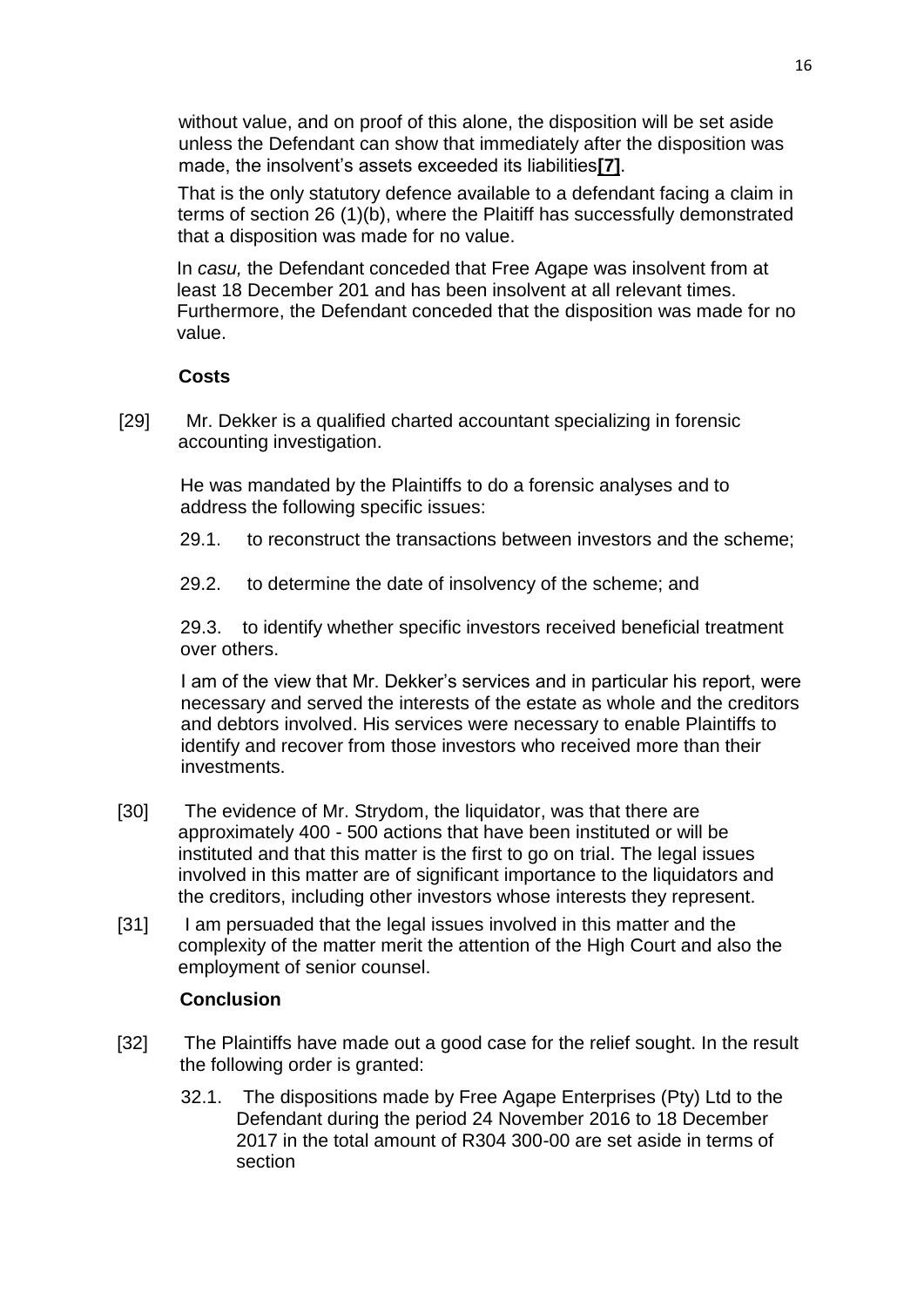### 26 (1)(b) of the **[Insolvency Act, 24 of 1936](http://www.saflii.org/za/legis/consol_act/ia1936149/)**;

- 32.2. The Defendant is ordered to repay the amount of R 304 300-00 to the Plaintiffs in their capacity as duly appointed liquidators of Free Agape Enterprises (Pty) Ltd (in liquidation);
- 32.3. The Defendant to pay interest on the amount of R304 300-00 at the rate of 7% per annum from date of judgment to date of final judgment;
- 32.4. Cost of suit, such costs to include the following:
	- 32.4.1. the qualifying costs of the forensic auditor, Mr Jan Decker, including the costs of his attendance at Court to testify in this action; and
	- 32.4.2. the costs of two Counsel.

## **[Van Rooyen N.O and Another v Mokwena and Others \(2064/2021\) \[2021\]](http://www.saflii.org/za/cases/ZALMPPHC/2021/23.html)  [ZALMPPHC 23 \(18 May 2021\)](http://www.saflii.org/za/cases/ZALMPPHC/2021/23.html)**

Interrogation-urgency-parties not heard on merits yet court a quo gave judgment on merits-invalid.

- [1] This matter comes before me as a result of an order granted by my brother Phathudi J on the 1<sup>st</sup> April 2021.
- [2] The Applicants seeks an order on an urgent basis setting aside that order on the basis of its unconstitutionality and a contravention of the *Audi Alteram Parterm* Rule Applicants rely in this regard on the SCA decision in **Knoop vs Gupta Case No 115/202 dated the 19th November 2020.**

# FACTUAL BACKGROUND

- [3] There is a long history of litigation between the first and second Respondents on the one hand and Majola Trust represented in these proceedings by the fourth and fifth Respondents. In order to contextualise the dispute in this matter it is necessary to provide a short chronology of salient events leading up to the present proceedings and what follows is a summary of relevant facts that are either common cause or are not seriously disputed on the papers.
- [4] During 2019 Majola Trust obtained judgment for payment of an amount of R1.5 million against the first Respondent on the basis of a suretyship that he had executed in favour of that Trust for the second Respondent's indebtedness to the Trust.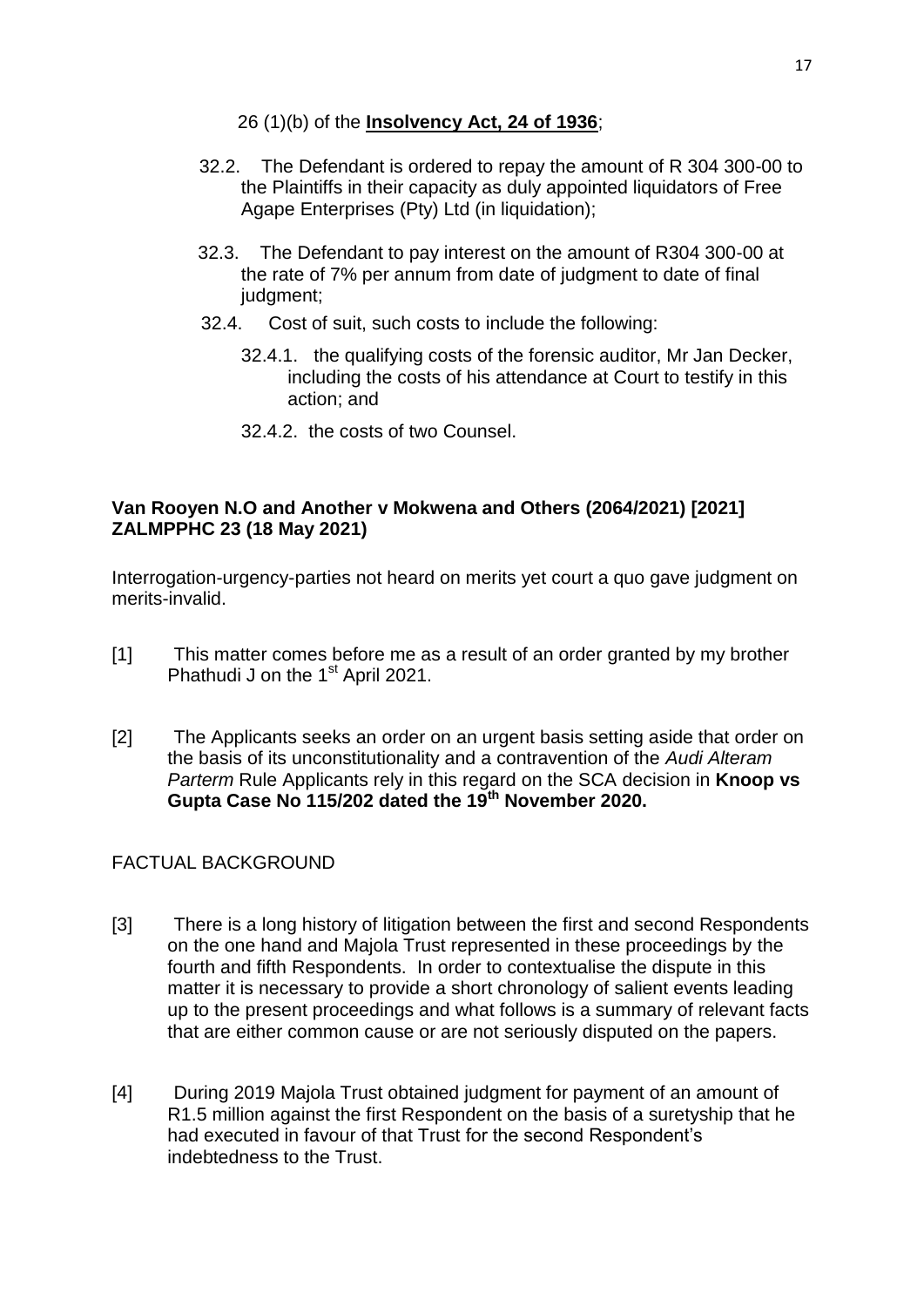- [5] The first Respondent is the sole Director and shareholder of the second Respondent which practices as an Incorporated Law Firm.
- $[6]$  On the 19<sup>th</sup> December 2019 before Kgomo J the second Respondent was placed under Liquidation. What followed thereafter between December 2019 and December 2020 is a series of applications interdicting execution of the liquidation order as well as applications for rescission of that order.
- [36] Section 2 read with Section 8 of the Constitution are the starting point in this regard. Section 2 reads as follows:

 ―This Constitution is the Supreme Law of the Republic, law and conduct inconsistent with it is invalid and obligations imposed by it must be fulfilled."

Section 8

 ―The Bill of Rights applies to all law and binds the legislature the executive the judiciary and all organs of state."

- [37] Section 34 of het Constitution guarantees a fair public hearing before a court or where appropriate another independent and impartial tribunal or forum. The court sitting in adjudication of the Main application on the 31<sup>st</sup> March 2021 was such a court falling within the ambit of Section 34 and its conduct falls to be scrutinised in accordance with the prescripts of Section 2 and 8 of the Constitution.
- [38] In **De Lange v Smuts NO [\[1998\] ZACC 6;](http://www.saflii.org/za/cases/ZACC/1998/6.html) [1998 \(3\) SA 785](http://www.saflii.org/cgi-bin/LawCite?cit=1998%20%283%29%20SA%20785) (CC) at paragraph 131** the principle enshrined in Section 34 was expressed as follows:

 ―The time honoured principles that no one shall be the judge in his or her own matter and that the other side should be heard [*Audi alteram partem*] aim towards eliminating the proscribed arbitrariness in a way that gives content to the rule of law. They reach deep down into the adjudicating process, attempting to remove bias and ignorance from it. Everyone has the right to state his or her own case, not because his or her version is right and must be accepted but because in evaluating cogency of any argument, the arbiter still a fallible human being must be informed about the points of view of both parties in order to stand any real chance of coming up with an objectively justifiable conclusion that is anything more than a chance. Absent these central and core notions, any procedure that touches in an enduring and far-reaching manner on a vital human interest points in the direction of a violation."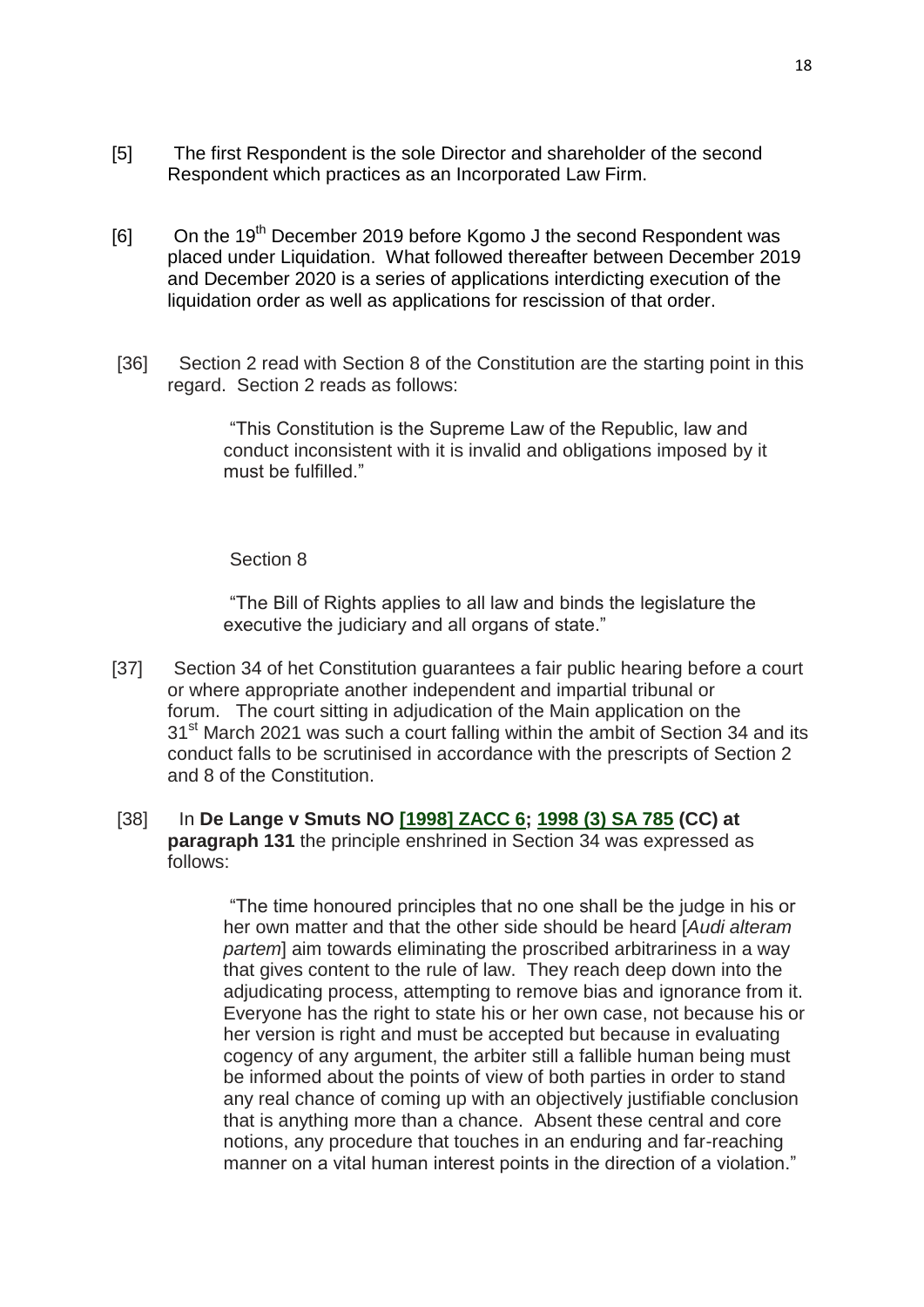[39] The court **in De Beer NO vs North Central Local Council and Another [\[2001\] ZACC 9;](http://www.saflii.org/za/cases/ZACC/2001/9.html) [2002 \(1\) SA 429](http://www.saflii.org/cgi-bin/LawCite?cit=2002%20%281%29%20SA%20429) (CC)** took the issue further in the following words at page 439 paragraph 11:

 ―This S34 fair hearing right affirms the rule of law which is a founding value of our Constitution. The right to a fair hearing before a court lies at the heart of the rule of law. A fair hearing before a court as a pre-requisite to an order being made against one is fundamental to a just and credible legal order."

- [40] None of the parties before Phathudi J were called upon to address the court on the merits, they were all directed to deal with the issue of urgency and urgency only. This much is borne out by the record itself. Counsel for the first and second Respondents maintains that all the parties did address the court on the merits that may well be so for it often happens that some aspects of the merits are closely connected with the issue of urgency.
- [41] What is strange is that in his judgment Phathudi J made reference to Section 34 of the Constitution and yet proceeded to deliver an order which violated the Constitutional rights of the Applicants and the fourth and fifth Respondents including the third Respondent who was not even before court.
- [42] Counsel for the first and second Respondents argue that Phathudi J's judgment cannot be annulled on the basis of the provisions of Section 172 of the Constitution because what we are dealing with in this instance is not "a Constitutional matter nor does it concern any law.‖ That argument is equally unsustainable when I requested counsel to address me on the issue whether the ruling by Phathudi J should not be described as "conduct" in terms of Section 172 (1) (a) of the Constitution I did not get a clear answer. For completion sake Section 172 (1) (a) of the Constitution reads as follows:

"When deciding a Constitutional matter within its power a court

- a) Must declare that any law or conduct that is inconsistent with the constitution is invalid to the extent of its inconsistency."
- [43] The conduct by Phathudi J in directing the parties to deal with urgency only and then give judgment on the merits is conduct that falls foul of the entrenched Constitutional right of a fair hearing. Not only did the court give an order that it was not asked to do there is nowhere in the record where the judge has dealt with issues on the merits. It is that conduct that must be declared invalid.
- [44] Applicants as well as the fourth and fifth Respondents referred me to the matter of **Kurt Robert Knoop NO and Johan Louis Klopper NO vs Chetali Gupta and Another Case Number 115/2020**. This case was heard by the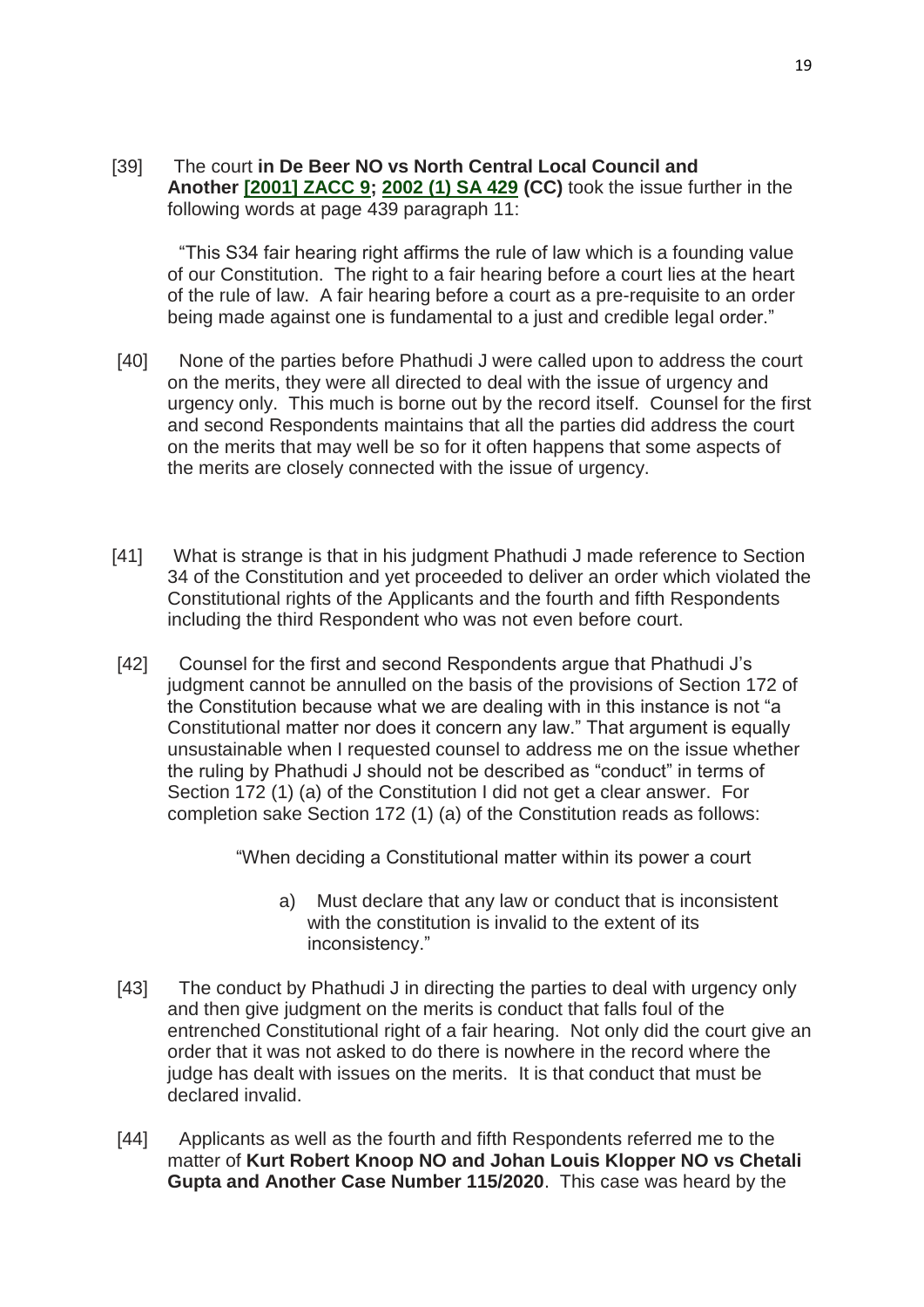Supreme Court of Appeal on the 6<sup>th</sup> Novembe 2020 and judgment handed down on the 19<sup>th</sup> November 2020.

[45] In that matter two aspects were dealt with firstly at paragraph 33 the court says the following:

"It follows that the full courts suspension order purporting to override the suspension of its execution order was invalid. It had no power or authority to make that order. It is inexplicable that it made the order without being asked to do and without having heard argument. The order was void."

- [46] Similarly in this matter Phathudi J never heard argument on the merits and he himself prevented the parties from dealing with the merits. His order in respect of the rest of the prayers except the prayer in respect of urgency are void and fall to be declared invalid and of no force and effect.
- [47] The second aspect that the Supreme Court of Appeal dealt with in that matter was by reference to the case of **Master of the High Court Northern Gauteng High Court, Pretoria v Motala NO and Others [2011] ZA**. In that matter the trial court in making an order for judicial management of a company had named two individuals to assume the duties of Judicial Managers. This was contrary to the provisions of Section 429 of the Company's Act 61 of 1973 which vests the power to appoint judicial managers on the Master of the High Court. The Master of the High Court in turn chose not to abide by that court order as a result the high court held the master to be in contempt. The SCA in an appeal to it set aside the high court's order appointing certain persons as judicial manager on the grounds that, that order was void from inception because it directly contradicted the statute.
- [48] The orders by Phathudi J are in contravention of not only the *Audi alteram partem* rule but in conflict with Section 34 of the Constitution.
- [49] In my view the conclusion I have arrived at namely that the order by Phathudi J is invalid is dispositive of all the other issues. The issue in respect of the third Respondent was well taken the third Respondent should never have been joined in the application this explains why the first and second Respondents abandoned the costs orders granted against the third Respondent in the main application.

### COSTS

[50] It is trite law that the award of costs is a matter wholly within the discretion of the court. The Applicants (Liquidators) as well as the fourth and fifth Respondents are entitled to costs in this matter. What is left is whether such costs should be on a party and party or on a punitive scale and if so which of the first and second Respondents should be mulcted with such costs.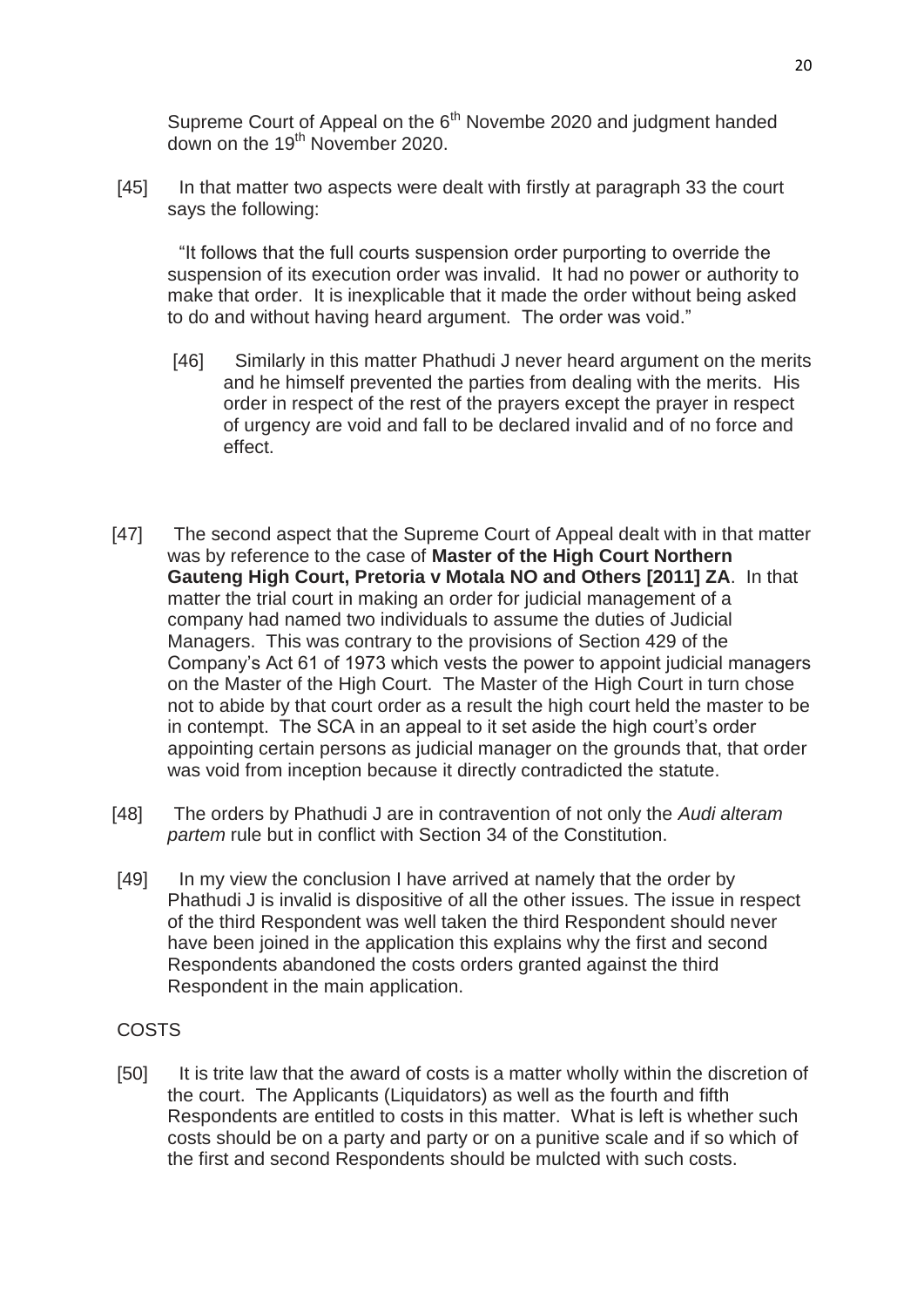- [51] The main application was launched at the instance of the first Applicant who wanted to avoid appearing in the Insolvency Enquiry hearing set down for the 31<sup>st</sup> March 2021.
- [52] The main application was nothing else but a continuation of the Stalingrad type of tactics that the first Applicant embarked on since the judgment of Kgomo J.
- [53] There was no appeal before the Supreme Court of Appeal when the first and second Respondents decided to approach court on an urgent basis.
- [54] In my view it is only fair that the first Respondent must pay costs of his application.
- [55] In the result the order marked "X" attached herein is made an order court.

### **[SV Trading CC Virtual Production v Suliman and Another \(19614/2021\) \[2021\]](http://www.saflii.org/za/cases/ZAGPPHC/2021/228.html)  [ZAGPPHC 228 \(10 May 2021\)](http://www.saflii.org/za/cases/ZAGPPHC/2021/228.html)**

Section 69 application-liquidators ordered to return items so removed

[1] In this application the applicant by way of *rei vindicatio,* claims from the first respondent, who is the duly appointed liquidator of Audio Logic CC, certain assets (listed in annexures VS and V6 to the founding affidavit) , on the basis that it is the owner thereof (the assets). The only issue for my determination is whether the applicant succeeded in proving ownership of the assets, which were attached and removed by the second respondent at the behest of the first respondent (the liquidator), in terms of an order obtained in terms of s 69(3) of the Insolvency Act. The application was found to be urgent and heard in the urgent court on 30 April 2021. On 3 May 2021, a judgment was handed down, in terms of which the matter was referred for hearing of oral evidence on the limited issue of ownership of the assets. Evidence was adduced on behalf of the parties, on Friday 7 May 2021.

[2] As stated in the judgment dated 3 May 2021, the facts of this application are mostly common cause. Both parties agree that an oral agreement of sale was concluded between Audio Logic CC ('Audio Logic') and the applicant during 2018. The applicant's case as set out in the founding affidavit, is that the parties agreed in 2018 that the applicant would purchase 'each and every asset' of Audio Logic, for an amount of R13m. The amount would not be paid in a lump sum, the creditors of Audio Logic would be paid and the balance would be paid to Marais, Audio Logic's sole member, by 2023. Pursuant to the conclusion of the agreement, the assets were delivered to the applicant on 6 April 2018 . The applicant contends that since this was not a cash sale, ownership passed to it upon delivery to it. The applicant also planned to convert Audio Logic into a company , as a vehicle to run a sound engineering academy.

[3] Audio Logic's version was set forth by its sole member, Marais. He intended selling Audio Logic and during 2027, met with Van Graan, who is a member of the applicant. In 2018 a meeting was held between Van Graan, Marais and Audio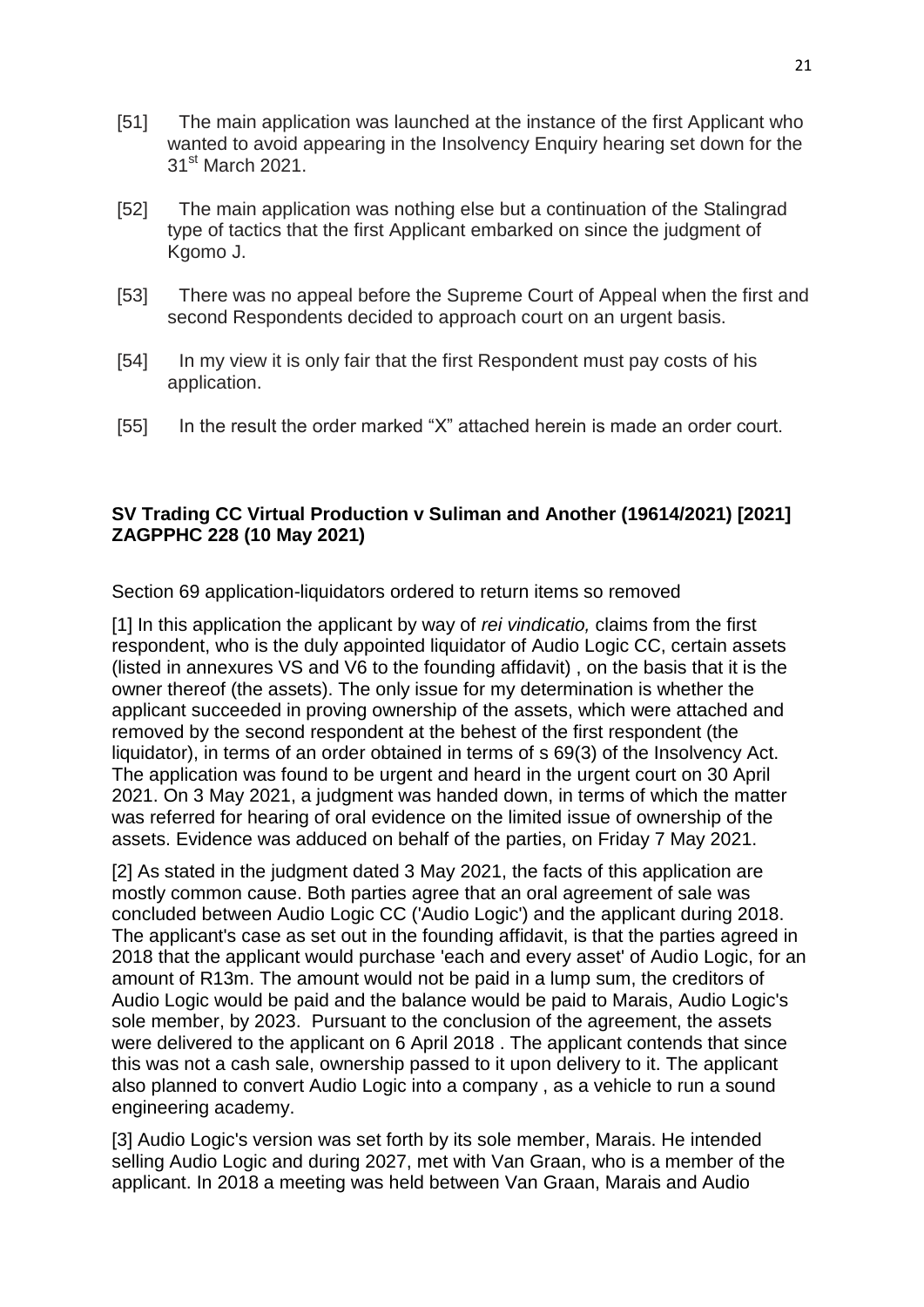Logic's accountant, Vorster. According to Marais, they discussed that 'Audio Logic' could be sold as a going concern for an amount of R13m. The applicant intended to integrate Audio Logic's business under the name of 'Virtual Productions'. The proposed terms of the agreement were that (i) the applicant would settle all Audio Logic's creditors before December 2018; (ii) the balance of the purchase price would be paid to Marais over a period of five years; (iii) Marais would remain an employee of Audio Logic for five years at a salary of R50 000.00, until April 2023. He was adamant that ownership of the assets would remain vested in Audio Logic until full payment of the purchase price. The liquidator states in her affidavit: 'No person in his right mind would conclude an oral agreement for the delivery of moveable assets worth R13m without the reservation of ownership'.

[4] The urgent court application was preceded by an application in the Magistrate's Court in terms of s 69(3) of the Insolvency Act. The founding affidavit to that application was attached to the applicant's founding affidavit in the urgent court application. It is noteworthy that the affidavit deposed to by the liquidator in the s 69 application corresponds largely with the answering affidavit. The terms of the proposed agreement are repeated verbatim , save for the fact that it is not stated in the first affidavit that the parties agreed that ownership of the movable assets would remain vested in Audio Logic until the full purchase price was paid. After considering the affidavits filed of record, together with the annexures thereto , I was of the view that a *bona fide* and genuine dispute of fact exists as to the parties' intention on whether ownership would pass, even if a robust approach was followed as required when the Plascon Evans principle is applied in deciding questions of fact in motion proceedings. As stated, I was of the view that a factual dispute existed regarding the question as to whether the parties' oral agreement contained an ownership reservation clause. In the result, the application was referred to oral evidence on this limited aspect.

In the result, the following order is made:

1. The applicant is declared the owner of the assets listed in annexure 'SV5" and 'SV6" to the applicant's founding affidavit;

2. The second respondent is ordered to release the assets from attachment and to return the assets to the applicant;

3. The costs are costs in the liquidation of Audio Logic CC.

### **[Nedbank Limited v Katompa and Others \(29675/20\) \[2021\] ZAGPPHC 299 \(12](http://www.saflii.org/za/cases/ZAGPPHC/2021/299.html)  [May 2021\):](http://www.saflii.org/za/cases/ZAGPPHC/2021/299.html)**

Sequestration application- Security for payment of fees -the Security Bond was not furnished within ten days of the date of the application- The condition precedent, namely, the master's certificate was furnished- there had been proper compliance with the requirements of Section 9(3

Sequestration application- *nulla bona* return was not served on the second respondent.- yet attached to papers-point dismissed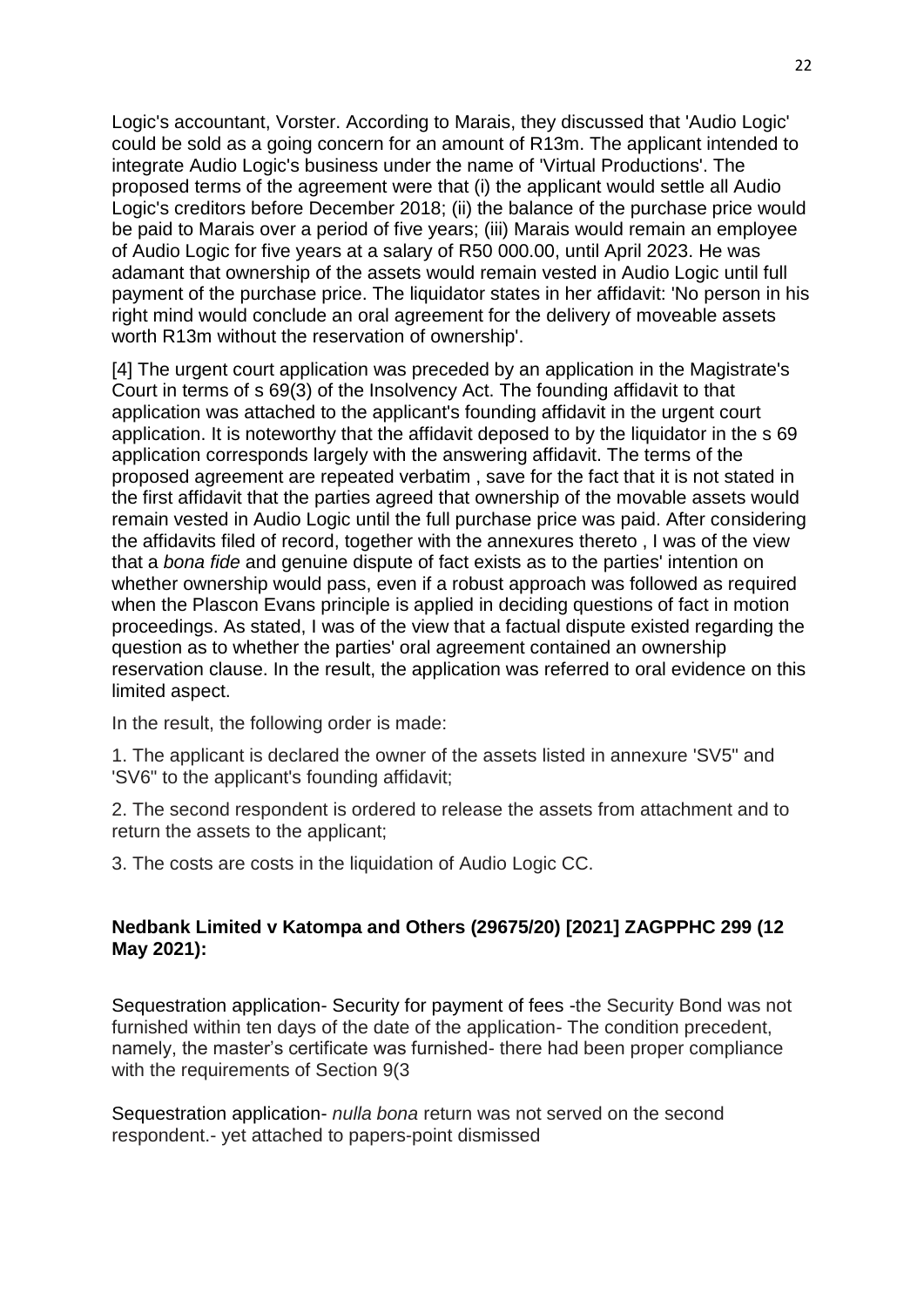- [1] This is an application for the provisional sequestration of the respondents joint estate. The respondents have also lodged a counter application for the setting aside of attachments made by the sheriff which are opposed by the applicant.
- [2] The applicant is a bank and the respondents are married in community of property. The applicant bases its claim on the fact that the joint estate is factually insolvent, alternatively that the respondents have committed an act of insolvency and that there is reason to believe that it will be to the advantage of creditors if the joint estate is sequestrated.
- [3] The application is being opposed by the respondents who have filed an answering affidavit which was responded to by way of a replying affidavit.

#### Points in limine

- [4] At the commencement of these proceedings counsel for the respondent, Mr Cohen, raised points of law in *limine* which had not been raised in the Heads of Argument.
- [5] Firstly, he submits that applicant's Security for payment of fees and charges issued by the Master of this Court, submitted as part of the sequestration application does not comply with the provisions of Section 9(3) of the Insolvency Act, 2 of 1936 ("The Act") in that it has become "stale". Secondly he submits that the *nulla bona* return upon which the applicant *inter alia* relies for the granting of the provisional order for sequestration of the joint estate is open to challenge as it has not been served on the second respondent.

### First Point in Limine

[6] At the request of the Court counsel filed supplementary Heads of Argument in which they both refer to Mars: The Law of Insolvency in South Africa, Tenth Edition, Bertelman et al, at paragraph 5.4 on page 127 regarding the first point in *limine*. Paragraph 5.4 reads thus:

―*A creditor who commences sequestration proceedings against a debtor is bound to prosecute them at his own expense until a trustee is elected, and is guilty of a punishable offence if he allows himself to be induced by any valuable consideration to refrain from so doing. In view of this liability to proceed at his own expense, he must deposit with the Master security for the payment of all fees and charges necessary for the prosecution of all costs of administering the estate until the election of a trustee, or if no trustee is appointed, all fees and charges necessary for the discharge of the estate from sequestration. A certificate from the Master, given not more than 10 days before the date of the application, that he has done so must be attached to his application. Such certificate need not be attached to the application served up on the debtor but must be produced in court at the hearing of the application. The date of the application is the date of signature thereof; the relevant date is the date of the Notice of Motion, not the affidavit. The certificate of the Master may be dated after the application when it is lodged with the court. It has been held that failure to comply with Section 9(3) is a fatal defect and cannot be*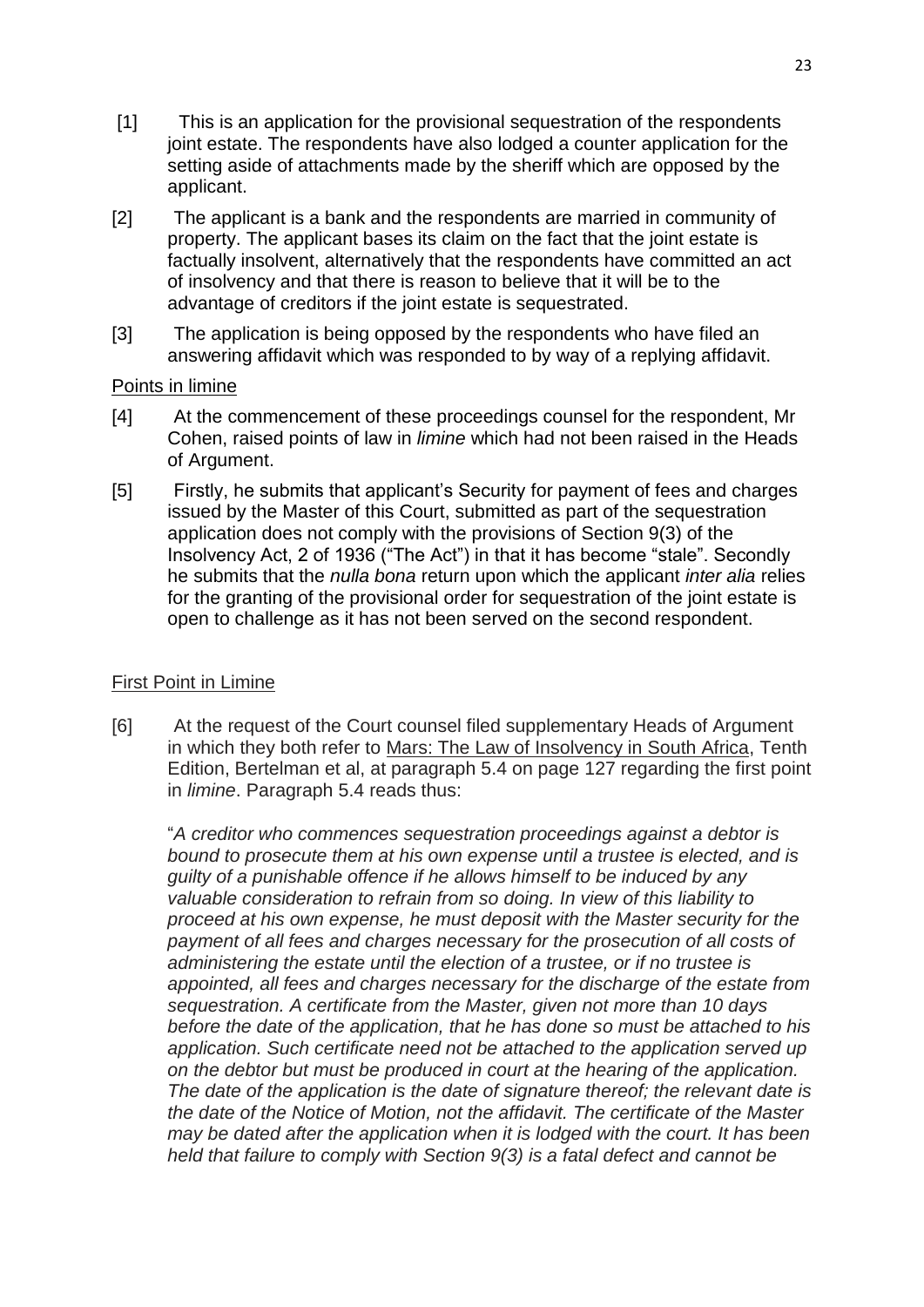*condoned, see further paragraph 5.5.4 below in respect of service of the application."*

- [7] It is common cause that the Security Bond which is dated 9 July 2020 and signed by applicant's attorney, Mr Hamman, was made available on the morning the application was heard whilst the notice of motion had been signed by the attorney on 29 May 2020.
- [8] Evidently, the date of the notice of motion predates the date of the Security Bond by a measure of two months which means that the Security Bond was not furnished within ten days of the date of the application.
- [9] The requirement of furnishing security is to discourage frivolous or vexatious proceedings against solvent persons and to safeguard such individuals against financial loss where such proceedings are nevertheless embarked upon. See *Arnawil Investments v Stamelman and Another* 1972(2) SA 13 (W) at 14.
- [10] The issue of furnishing security in terms of Section 9(3) of the Act has been the subject of numerous court decisions. In *De Wet NO v Mandelie (Edms) Bpk* 1983(1) SA 544(T) at 546 (C-E). The following was said:

―*It seems to be clear that the certificate need not be attached to the application when it is signed. Indeed, it need not exist. (Rennies Consolidated (Transvaal)(Pty) Ltd v Cooper 1975(1) SA 165(T); Mafeking Creamery Bpk v Mamba Boerdery (Edms) Bpk; Mafeking Creamery Bpk v Van Jaarsveld 1980(2) SA 776(NC) at 780 F.) There is some controversy, however, as to when, thereafter, the certificate may be taken out. At the extreme end of the scale in Franks and Another v Hairdressers' Supplies (Pty) Ltd* **[1934 CPD 92](http://www.saflii.org/cgi-bin/LawCite?cit=1934%20CPD%2092)***, in which the court, dealing with S 113(1) of the 1926 Companies Act, dismissed a point in limine which was based on the security certificate having been filed after the presentation of the petition. Henochsberg (op cit at 610) cites this case with approval and goes on to say: "It is submitted that this is still the position, despite the requirement that the certificate is to be issued by the Master not more than ten days before the application, i.e, that the requirement, although intended to be adhered to, is directory, and not a condition precedent to the court's granting a winding up order, the condition precedent being the actual furnishing of the required security (the most satisfactory proof of which, however, would be by way of the Master's certificate even though the latter were furnished at the hearing of the application). It is not required to be lodged ten days before the application."*

[11] The above *dictum* fully addresses the point raised in limine in the present application. The condition precedent, namely, the master's certificate was furnished at the hearing after being obtained two months after the lodging of the application. In the circumstances I find that there had been proper compliance with the requirements of Section 9(3) and that the interpretation given to the section by counsel on behalf of the respondents is incorrect.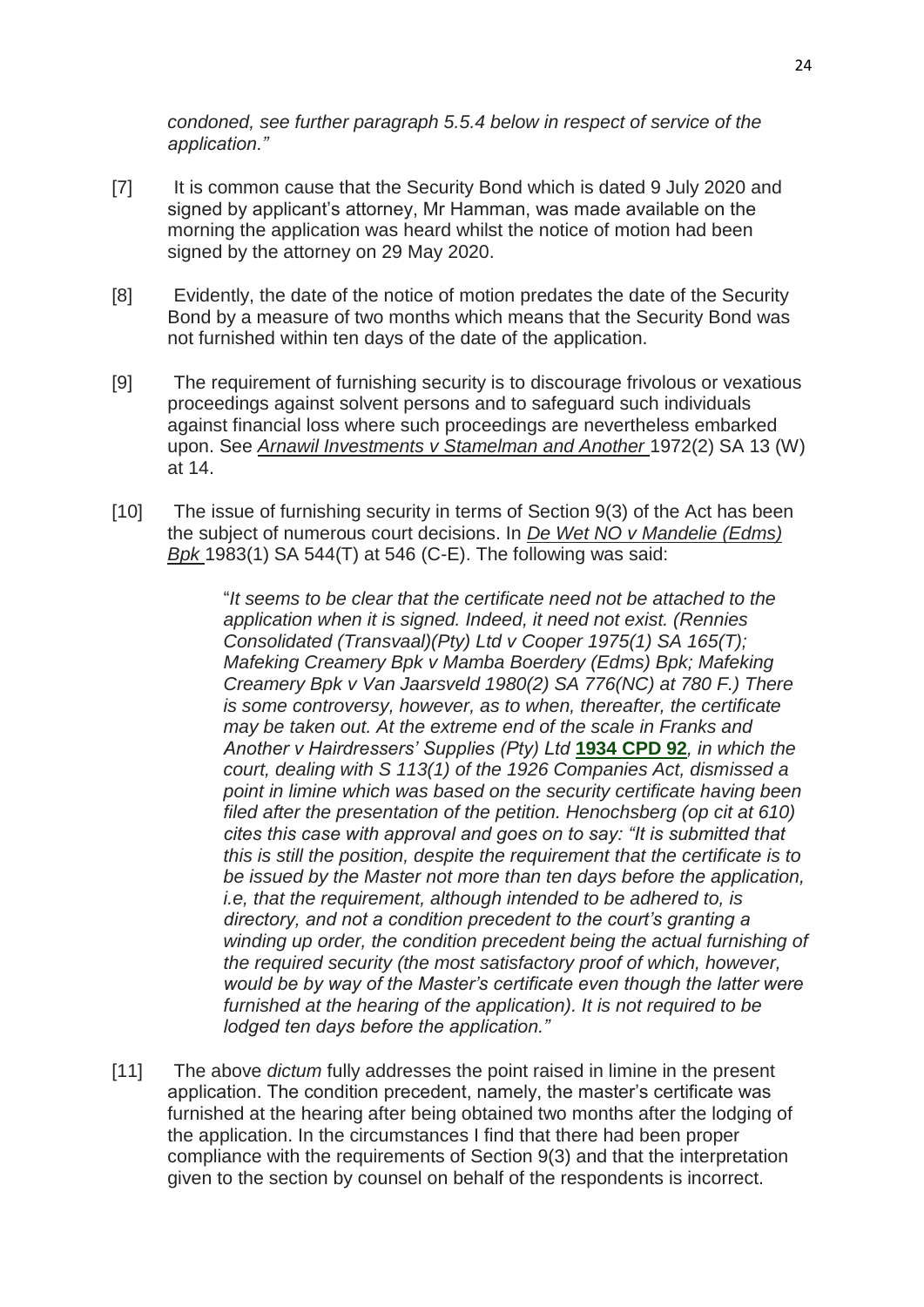[12] The conclusion I come to is that the respondents' first point *in limine* is found wanting both in fact an in law and as such falls to be dismissed.

#### Second Point in Limine

- [13] The second point in *limine* is that the *nulla bona* return was not served on the second respondent.
- [14] Section 8(b) of the Act on which the applicant bases its application describes an act of insolvency in the following terms:

―*If a court has given judgment against him and he fails, upon the demand of the officer whose duty it is to execute that judgment, to satisfy it or to indicate to that officer disposable property sufficient to satisfy it, or if it appears from the return made by that officer that he has not found sufficient disposable property to satisfy the judgment."*

- [15] Counsel for the respondents bases the second point in limine on the authority of Ratilal v Dos Santos 1995(4) SA 117(W) which the applicant disputes and submits should be distinguished from the facts of the present case.
- [16] In Ratilal, the applicant who was relying on a *nulla bona* return, sought and was granted a provisional sequestration order against the respondent without the service of the application on the latter. This fact alone immediately positions the present case on a different pedestal from Ratilal. In *casu* both respondents oppose this application with the second respondent also having deposed to an opposing affidavit.
- [17] The rationale behind the Ratilal decision is to be found at P119 H to 120C of that decision where the following was said: ―*The problem that has risen in this matter is that a provisional order of sequestration has been granted without notice to an interested party. The practice that allows the grant of such an order without notice where a nulla bona return is relied upon arose before, and does not have regard to the statutory provisions which render it necessary to serve an application for sequestration of a joint estate on both spouses. The logic that appears to be behind the grant of a provisional sequestration order without service is the existence of satisfactory proof in the*  form of a return of service by a deputy sheriff, that the respondent, when *served with a writ of execution, has already intimated that he has no assets with which to satisfy the judgment. In cases where there are two respondents and the return of service reflects that the writ has been served on one of them only, it does not seem to me to be appropriate that a provisional sequestration order which may affect the rights of the other respondent should automatically be granted without notice."*
- [18] On a proper reading of the Ratilal judgment, so the applicant submits, nothing prohibits this court from granting a provisional order for sequestration where the application was served on both parties and where the nature and content of the application came to both spouses' attention before the granting of a provisional order.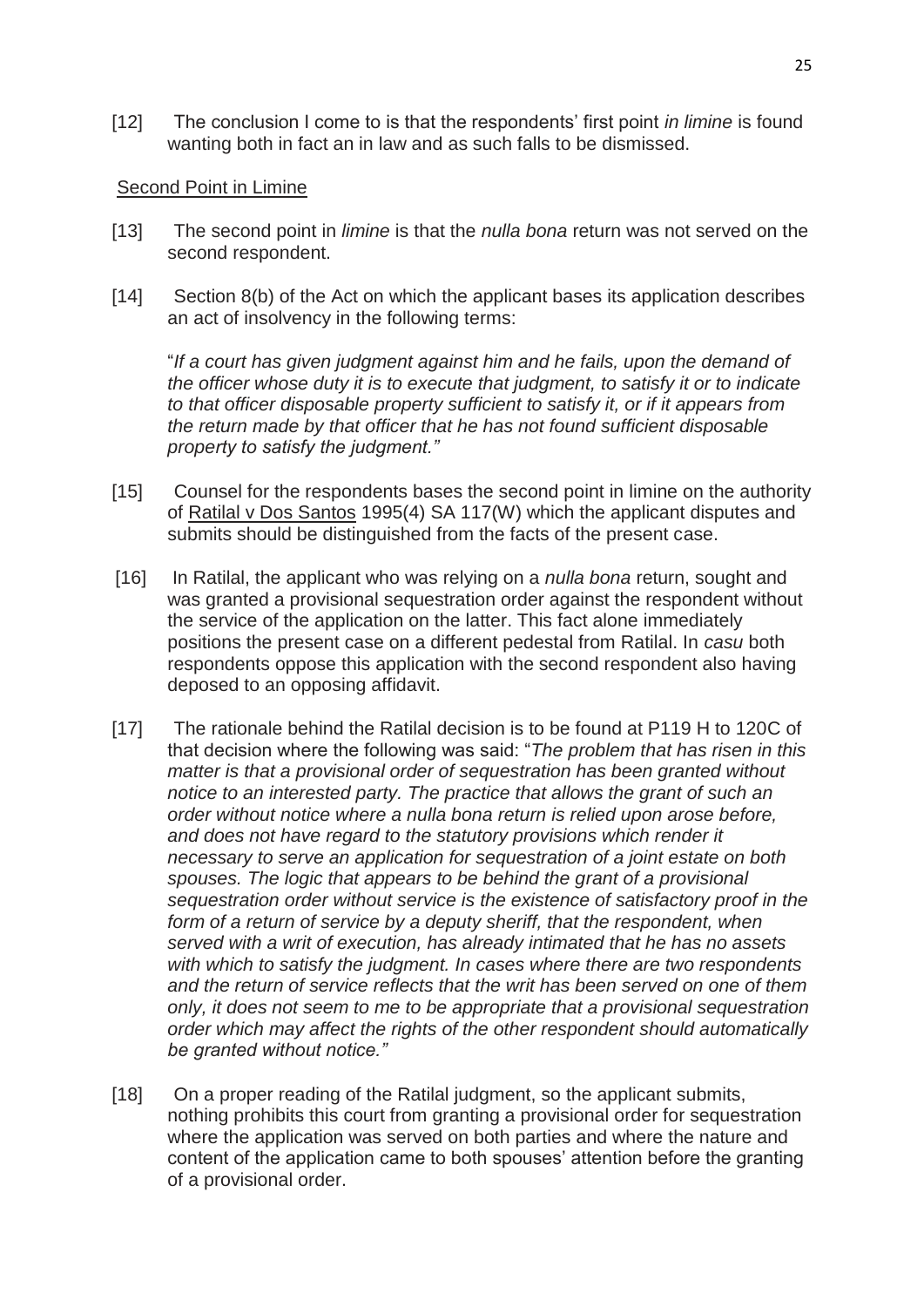- [19] In this application this court has had regard to the following facts: Judgment was obtained against the first respondent based on a deed of suretyship executed by her in the applicant's favour on 2 July 2013 and as part of the Deed of Surety, the first respondent completed a "Marital Status Declaration" stating that she is married to the second respondent in community of property.
- [20] Further, the second respondent also completed a "Marital Status Declaration" and he cannot be said to have been unaware that the first respondent was binding herself and the joint estate as surety and co-principal debtor in favour of the applicant.
- [21] Summons was served on the first respondent on 4 November 2015 and the matter was defended. On 5 September 2019 judgment was granted in favour of the applicant against the first respondent.
- [22] The judgment having gone unsatisfied, the applicant caused a writ of execution to be issued against immovable property on 26 September 2019, and the said warrant was served on the first respondent on 2 October 2019.
- [23] The first respondent was unable to point out assets to the sheriff (movable or immovable) of sufficient value to satisfy the judgment debt as a result of which the sheriff delivered a *nulla bona* return, the accuracy of which the second respondent has not taken issue with.
- [24] It is not disputed that the second respondent received service of the writ of Execution as well as the *nulla bona* return through the service of the Application for Sequestration to which those documents were attached. The second respondent does not take issue with the validity of the judgment, the nature and amount of the judgment debt, the content of the writ of execution or the accuracy of the *nulla bona* return of service. Absent the contestation of the validity of these documents, it remains an enigma what the purpose of another service of the *nulla bona* on the second respondent would achieve.
- [25] Counsel for the applicant, Ms Schoeman, submits, and I accept that the respondents are not only being overly technical but also engaging in stratagems and shenanigans to delay an inevitable sequestration day.
- [26] In light of all the above, I come to the conclusion that the second point in limine is not sustainable and falls to be dismissed.
- The Respondents' joint estate is placed under provisional sequestration in the hands of the Master of the High Court returnable on 31 May 2021 to the unopposed motion court roll

### **[Baker N.O and Others v Investec Bank Limited and Another \(14748/16\) \[2021\]](http://www.saflii.org/za/cases/ZAGPPHC/2021/298.html)  [ZAGPPHC 298 \(20 May 2021\)](http://www.saflii.org/za/cases/ZAGPPHC/2021/298.html)**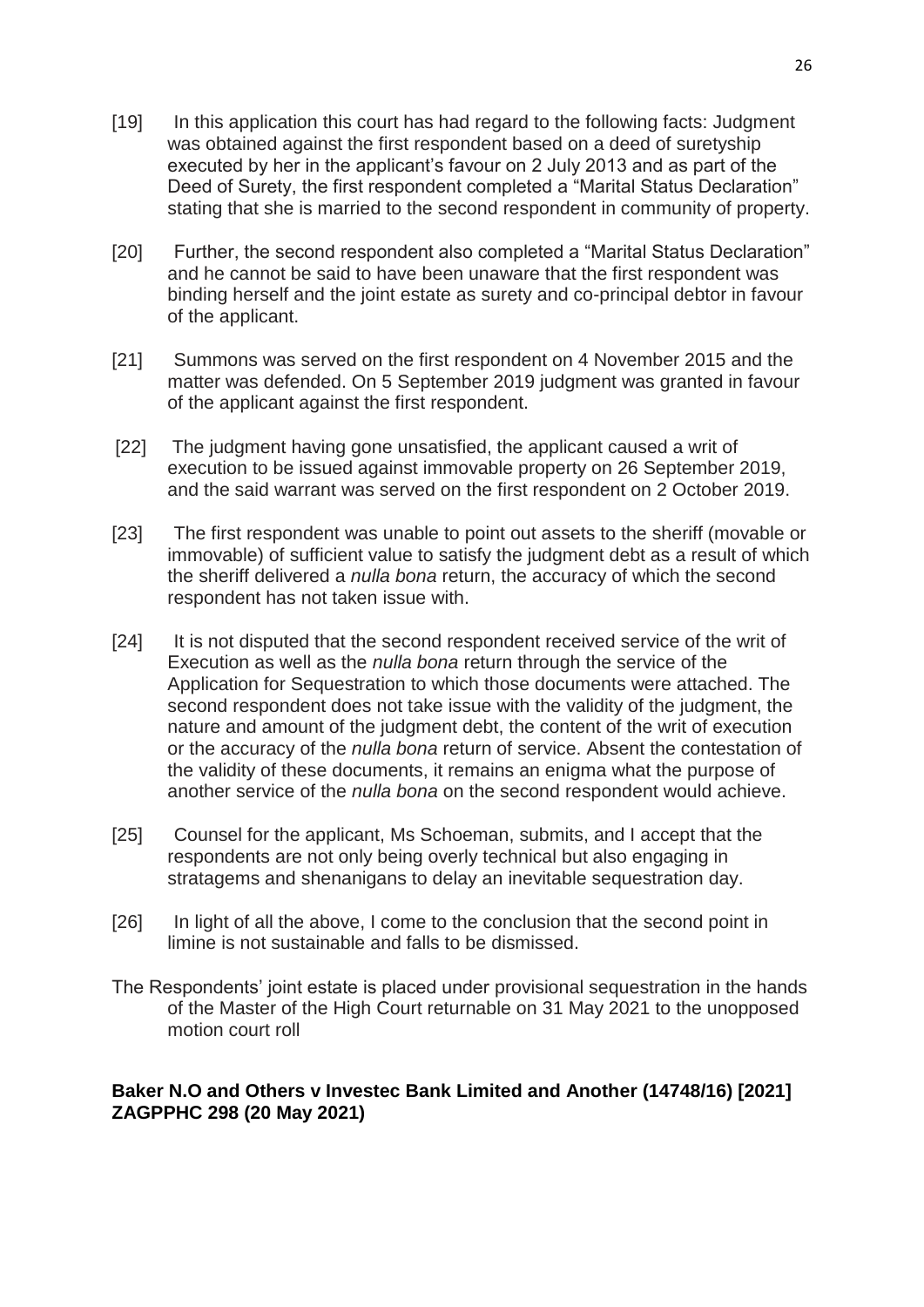Impeahable transactions-action brought by the creditors of Bluecore in the stead of the liquidators after the liquidators were indemnified as envisaged under s 32(1)(b) of the Insolvency Ac ("the Insolvency Act"). Action dismissed!

- [1] The plaintiffs have instituted an action against the defendants in which they seek relief in the following terms:
	- ―1.1 As against the First Defendant:
		- 1.1.1 An order that the disposition in terms of which the insolvent paid an amount of R 60 million to the First Defendant to be set aside and that the First Defendant be ordered to pay to the First to Third Plaintiffs the sum of 60 million.
	- 1.2 As against the Second Defendant:
		- 1.2.1 An order that the Second Defendant pay the amounts appearing in column 4 of annexure "C" to the lenders appearing in column 1 of annexure  $°C$ :
	- 1.3 Interest on the amounts claimed at 9% per annum against the First and Second Defendants,
	- 1.4 Costs against the First and Second Defendants.
	- 1.5 Further and/or alternative relief".
- [2] The first to fourth plaintiffs are the joint liquidators of Bluecore Investments (Pty) Ltd (in liquidation) ("Bluecore"). On 1 December 2009 Bluecore was placed under provisional liquidation and was finally wound-up on 16 March 2010.
- [3] This action is brought by the creditors of Bluecore in the stead of the liquidators after the liquidators were indemnified as envisaged under s 32(1)(b) of the Insolvency Act<sup>[\[1\]](http://www.saflii.org/za/cases/ZAGPPHC/2021/298.html#_ftn1)</sup> ("the Insolvency Act").
- [4] At a pre-trial meeting held on 23 May 2019, the parties agreed that there should be a separation of issues in terms of Uniform rule 33(4) and that the issue of merits be postponed *sine die* pending a determination of the special plea of prescription raised by the defendants.
- [5] Bluecore had intentions of developing a golf and eco estate to be known as 'The Hills' ("the development"). The land earmarked for this development is situated at Portions 72 and 73, portions of Portion 1 of the farm Rietfontein, Gauteng Province ("the development land").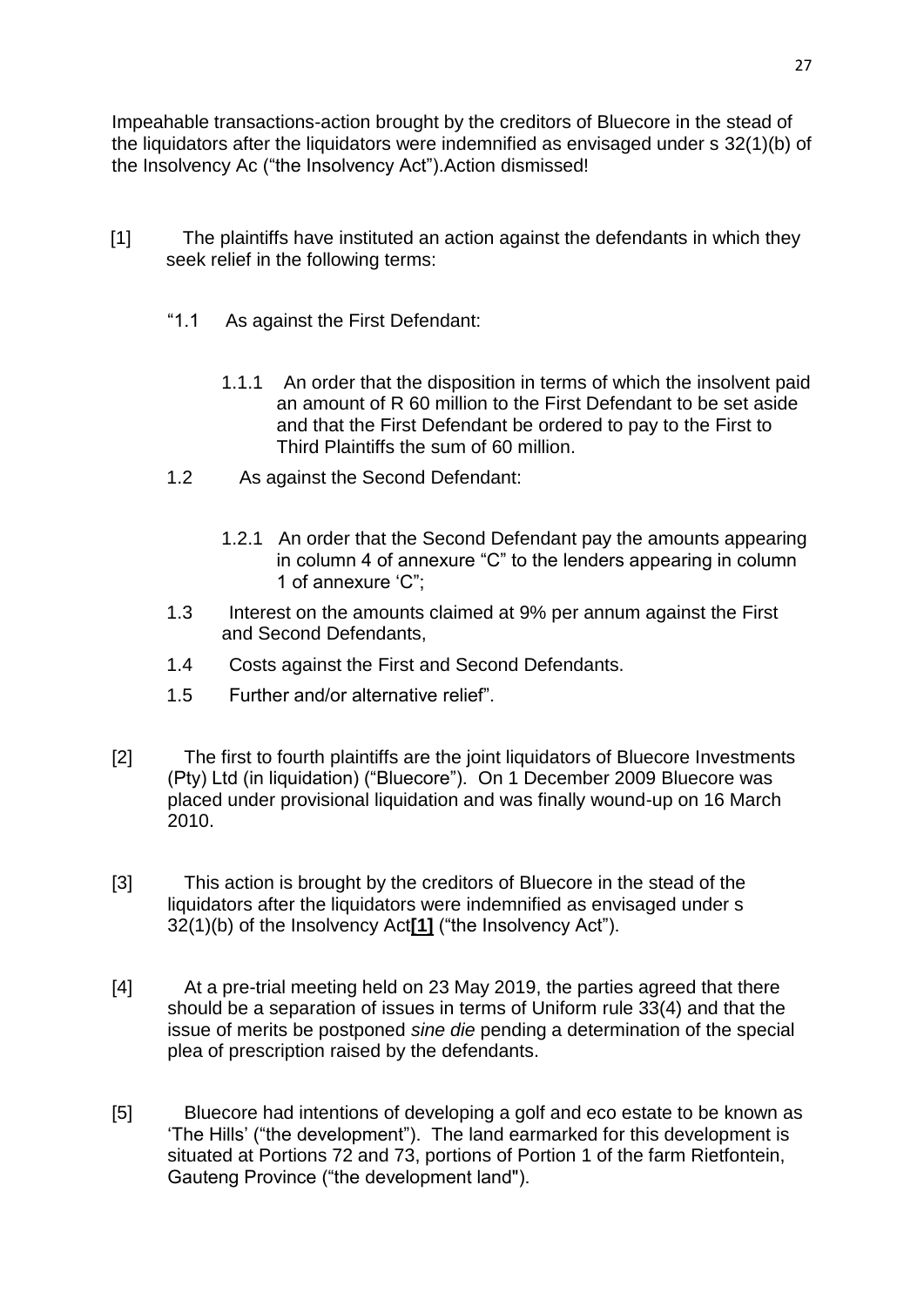The issue to be determined is when prescription began to run.

- [25] It is the plaintiffs' contention that their claims have not prescribed in that the debt only became due when summons was issued. It was submitted that the lenders only became aware of the facts giving rise to their claim during November 2013 and it is at that stage that prescription began to run. It was further submitted that even though the lenders were notified of the disposition on 13 August 2006, it is unreasonable to have expected the lenders at that stage to have examined their loan and sale agreements and to make enquiries about the payment.
- [26] The first defendant correctly contends, contrary to the plaintiffs' view, that the liquidators are the actual 'plaintiffs'<sup>[\[9\]](http://www.saflii.org/za/cases/ZAGPPHC/2021/298.html#_ftn9)</sup>. In *Reynolds and Others NNO v Standard Bank of South Africa***[\[10\]](http://www.saflii.org/za/cases/ZAGPPHC/2021/298.html#_ftn10)** the court stated that:

" $[13]$  In the present case, and because of the provisions of s 32(1) and 32(3) of the Insolvency Act, it is correct to describe the plaintiffs as merely 'nominal plaintiffs'. They are the plaintiffs because they are the only parties entitled to embark on the litigation concerned. The fact that a creditor is given to fund and direct such litigation because of the provisions of s 32(1)(b), when the plaintiffs are not prepared to do so, does not detract from the fact that it is the plaintiffs to whom payment will have to be made if the litigation is successful, and who will be liable for costs if it fails – hence the requirement of an indemnity as stated in s  $32(1(b)$ ".

- [27] On behalf of the first defendant it was submitted that since the plaintiffs were appointed as liquidators on 29 June 2010, they should have acquired knowledge of the disposition during 2010. Since summons was served on the first defendant on 3 March 2016, it is the first defendant's contention that the plaintiffs' claim prescribed three years after the liquidators were appointed.
- [28] On behalf of the second defendant it was submitted that the plaintiffs' claim has prescribed since the plaintiffs had knowledge of the dispositions. According to the second defendant, since the lenders were informed by the first defendant on 13 August 2006 that it was paying over the capital amount to Bluecore on the incorrect assumption that the specified suspensive conditions have been fulfilled, prescription began to run from the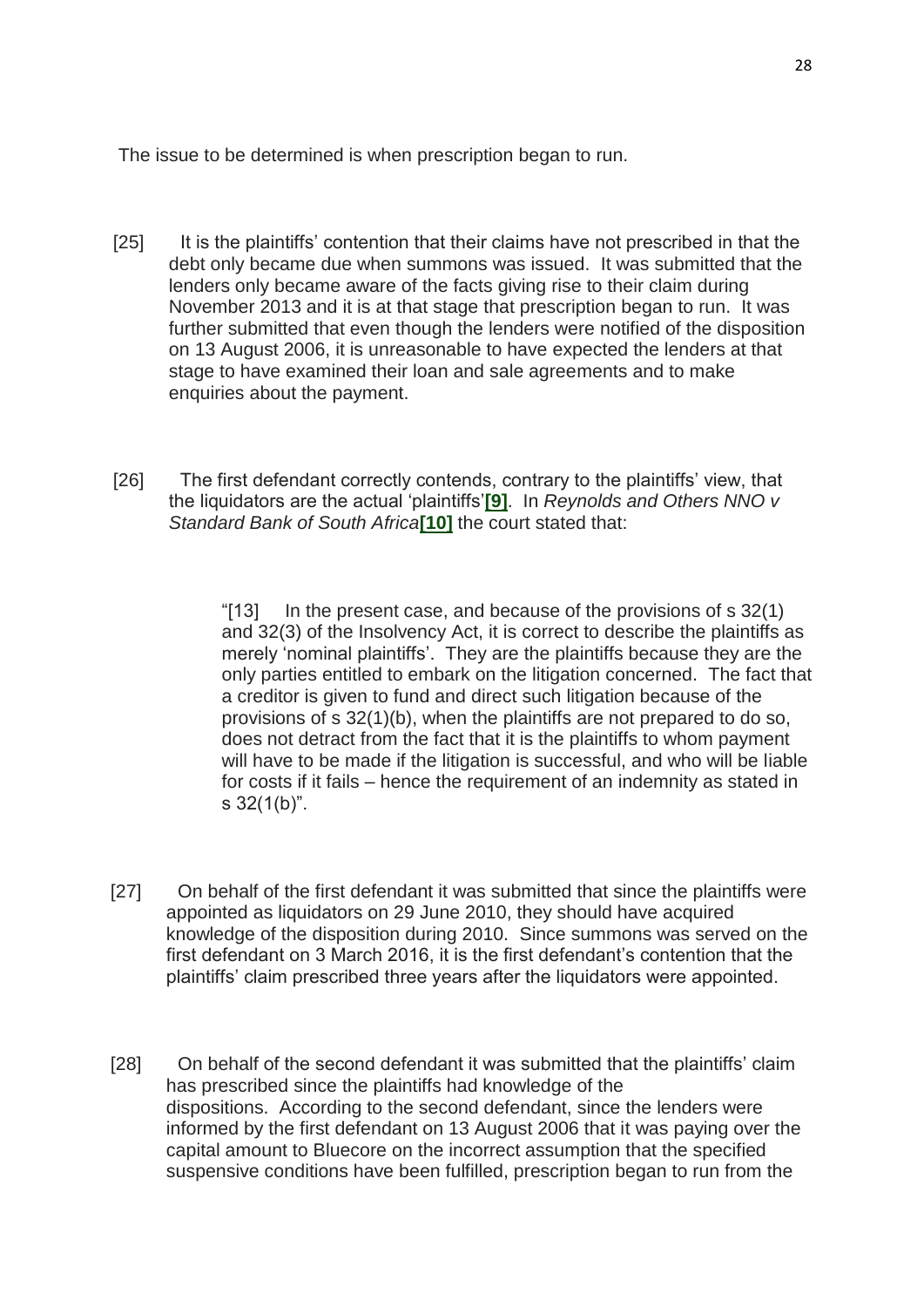date the lenders acquired knowledge of the disposition. Since summons was served on the second defendant on 23 February 2016, it is the second defendant's contention that the plaintiffs' claim prescribed on 12 October 2009.

- [29] In the alternative, it was submitted on behalf of the second defendant that the lenders were aware that Bluecore was wound-up on 16 March 2010, the plaintiff failed to act reasonably by not inquiring about the facts surrounding the disposition.
- [30] It is common cause that Bluecore was finally wound-up on 16 March 2010 and that the liquidators were appointed on 29 June 2010. Following the *dictum* in the *Kotze* matter (*supra*), the plaintiffs acquired the right to institute action to set aside the disposition without value on 29 June 2010. Therefore, the plaintiffs' claim prescribed three years from that date as envisaged in terms of s 10(1) read with s 11(d) of the Act. In view of the fact that summons was only served on the first and second defendants on 3 March 2016 and 23 February 2016, respectively, the three-year prescription period had by the time service of the summons was effected, expired. Further, in view of the fact that Bluecore was finally wound-up on 16 March 2010, and as correctly pointed out by counsel for the second defendant, the lenders would ordinarily have been informed about Bluecore's liquidation. Taking into account that the loan agreement provides that in the event of the liquidation of Bluecore the capital amounts loaned to Bluecore should be repaid to the lenders, by exercising reasonable care, the lenders would have acquired knowledge of the facts surrounding the disposition and could have acted upon it.
- [31] I am satisfied that the defendants have shown sufficient cause why their special plea of prescription should be upheld and for the plaintiffs' action be dismissed.
- [32] In the result the following order is made:
	- 1. The first and second defendants' special plea of prescription is upheld.
	- 2. The plaintiff's claim against the defendants is dismissed with costs, including costs of Senior Counsel.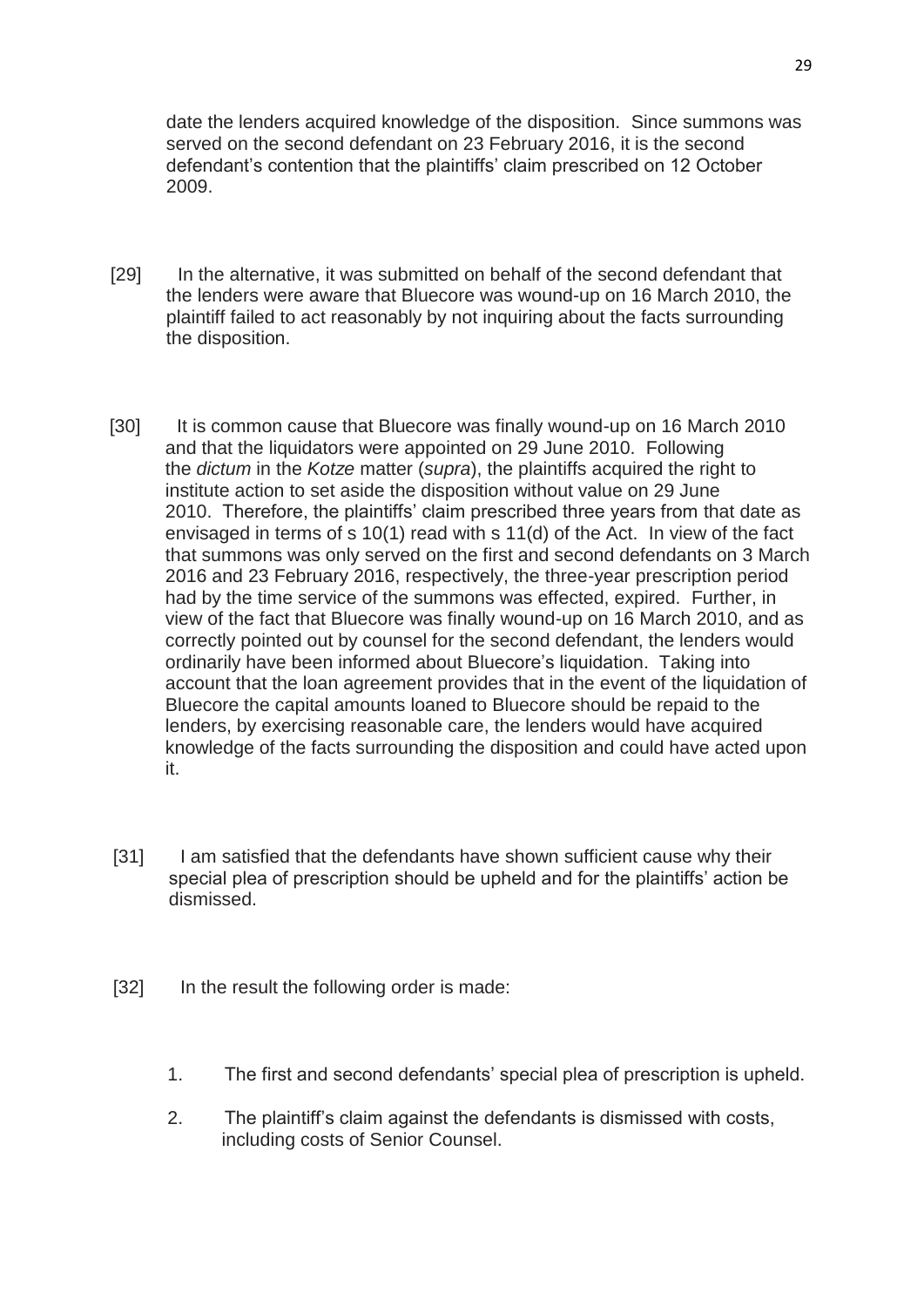## **KNOOP NO AND ANOTHER v GUPTA AND ANOTHER 2021 (3) SA 88 (SCA)**

Business rescue — Business rescue practitioner — Removal — Grounds — Court's discretion — General principles — Proof of grounds — Implications of practitioner being officer of court and subject to directors' duties — Companies Act 71 of 2008, ss 139(2) and 140(3).

The directors of a pair of companies (Islandsite and Confident Concept) had placed the companies in business rescue and appointed appellants (Knoop and Klopper) as business rescue practitioners (see [1]). Later a shareholder in both companies (Mrs Gupta, first respondent) applied for their removal on grounds that their staff were incompetent, they ignored and undermined the business rescue plans, they ignored offers for assets and insisted on sales by auction rather than private agreement, and they had breached the Value-Added Tax Act 89 of 1991 (see [15] and [16]). She alleged further that their conduct was in bad faith, involved failure to perform their duties and an insufficiency of care, that their interests were conflicted, that they lacked independence and that their conduct fell short of that of an officer of the court or director of a company (see [15], [30] and [34]).

The High Court upheld the application, ordered the practitioners removed, and later granted them leave to appeal to the Supreme Court of Appeal (see [2]). In upholding the appeal, the SCA considered the following:

 • The discretion of a court to remove a business rescue practitioner when one of the grounds in s 139(2) of the Companies Act 71 of 2008 is established (see [17]);

• general principles applying to removal (see [18]);

• proof of grounds of removal (see [18]);

 • the grounds of incompetence or failure to perform duties (s 139(2)*(e)*); failure to exercise proper care (ss *(b)*); engagement in illegal acts (ss *(c)*); and conflict of interest or lack of independence (ss *(e)*) (see [20] – [24] and [142]);

 • the implications of a business rescue practitioner being an officer of the court (s 140(3)*(a)*) and subject to the duties of a director (s 140(3)*(b)*) (see [30], [32] – [34] and [37]);

• that the facts failed to support the competence, business rescue plan,

competitive offer or VAT complaints (see [40] – [41], [55], [78], [93], [100] and [108] – [109]);

 • that the High Court had, by relying on irrelevant considerations and issues not raised in the papers, erred in failing to examine whether the evidence supported Mrs Gupta's case (see [13], [112], [114], [117], [119], [139] and [143]).

Appeal upheld and the High Court's order set aside and replaced with an order dismissing Mrs Gupta's application (see [146]).

# **PIETERS NO v ABSA BANK LTD 2021 (3) SA 162 (SCA)**

Winding-up — Dissolution — Date of dissolution — When Registrar recording dissolution in Companies Register, not date of publication of notice of dissolution in Government Gazette — Companies Act 61 of 1973, s 419.

Winding-up — Liquidator — Completion of duties — Master's certificates in terms of ss 419(1) and 385 of Companies Act — Effect — Whether Master having power to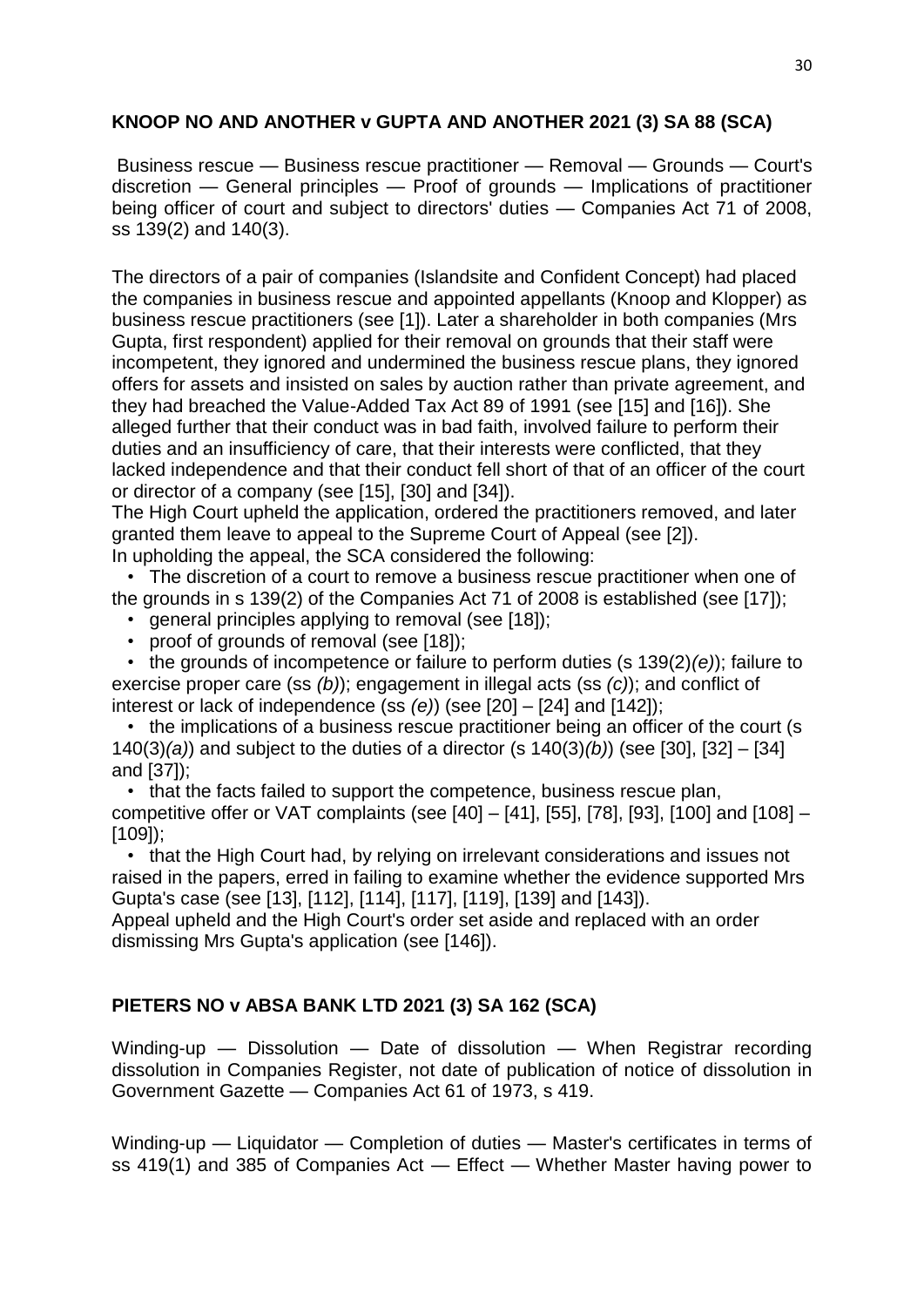reinstate liquidator subsequent to issuing of certificates — Companies Act 61 of 1973, ss 385 and 419.

The underlying issue to be resolved in the present matter was when a company was considered to be dissolved under the Companies Act 61 of 1973, which in turn called for a consideration of provisions in the Act dealing with dissolution: namely s 419, and in particular ss (2), which provides that the'Registrar shall record the dissolution of the company and shall publish notice thereof in the prescribed manner', and ss (3) that '(t)he date of dissolution of the company shall be the date of recording referred to in subsection (2)'.

The relevant background facts were the following:

The appellant, having completed her duties as liquidator of the company Cell F, applied, in terms of s 385 of the Companies Act 61 of 1973, to the Master of the High Court for a certificate confirming that fact. The Master issued a certificate, in which it made such a confirmation, and in addition stated that the bond of security the appellant had furnished could be reduced to nil. The Master on the same day issued to the Registrar of Close Corporations and Companies a certificate in terms of s 419(1) of the Companies Act, certifying that the company Cell F had been completely wound up. Nearly five years later the appellant wrote to the Master of the High Court asking him to 're-issue' her certificate of appointment to enable her to pursue recovery of a potential asset of Cell F that had come to her attention. The Master complied, issuing a certificate recording that the appellant had been 'reinstated' as liquidator. The appellant subsequently launched proceedings in the court a quo against the respondent, Absa Bank Ltd (Absa), claiming substantial damages. Absa successfully raised a special plea disputing the appellant's locus standi. The appellant appealed to the Supreme Court of Appeal.

The basis upon which the respondent claimed that the appellant had no locus standi to pursue its claim against it in the capacity as liquidator was that both the liquidator and the Master had fully and finally discharged their respective offices, Cell F having been finally wound up on 14 August 2003 when the Master certified in terms of s 419(1) of the Act that it had been 'completely wound up'. It was therefore not open to the appellant to request that her certificate of appointment be reissued, or to the Master to grant the request and 're-instate' her in that office. The crux of the appellant's response was that the company had never in fact been dissolved in terms of s 419(2) and (3) of the Act. The basis of this claim was seemingly that the Registrar had not published a notice of dissolution in the *Government Gazette*. For the appellant, the dissolution of the company was a consequence of publication in the *Gazette* and that it was only after publication that dissolution was complete.

Consequently, the appellant argued, the company remained in existence and in liquidation and that it was therefore permissible for the Master to reinstate her, thus clothing her with locus standing to pursue the present claim.

The SCA criticised the appellant's conception of dissolution under the Act. It stressed that the *recording* by the Registrar of the dissolution and *publication* of notice of the dissolution were two different acts. It held that s 419(3) reflected a clear legislative choice that it would be *the former* and not the latter date that would determine when the company was dissolved. Publication was merely a public intimation of an existing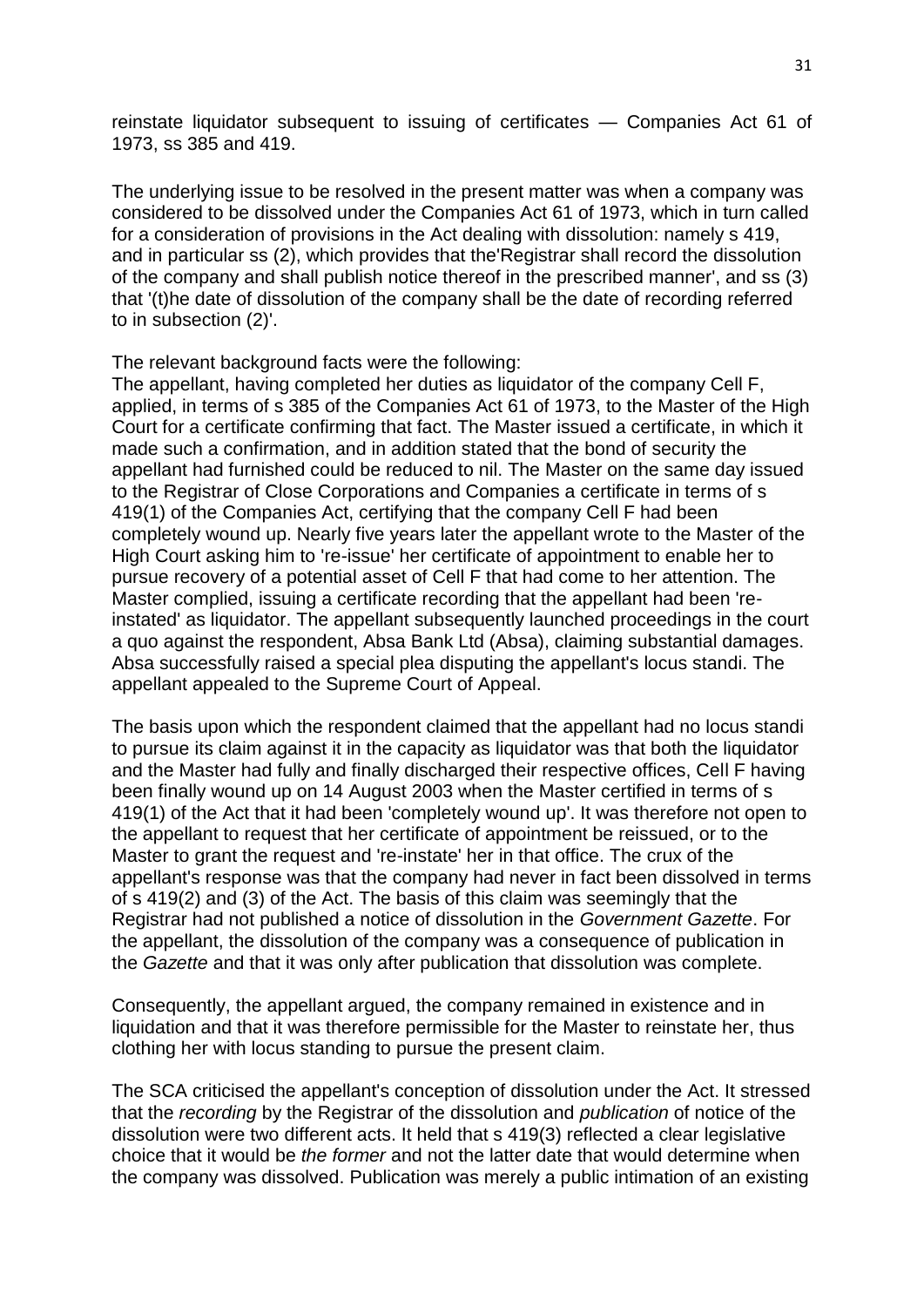fact, namely that the company has been dissolved. (See [12].) Accordingly, the absence of publication in the *Government Gazette* was irrelevant to the question whether or not dissolution had taken place (see [16]).

The SCA held that the appellant had failed to discharge the onus she bore of establishing that her appointment was legally effective giving her locus standi to bring the present claim, in that she had not proven that the Registrar had not recorded the dissolution of Cell F (see [18], [20] and [21]).

Even though the SCA held that the appeal could be dismissed on the above ground, it went on to consider whether, were Cell F not dissolved, the appointment would be valid. It held that it would not be. In its view, the issue by the Master of a certificate under s 385, permitting the liquidator to cause the bond of security to be cancelled, in conjunction with the issue of a certificate under s 419(1) that the company had been completely wound up, brought the winding-up process to an end and released the liquidator from office. Assuming in favour of the appellant that the company had not been dissolved and remained a company in liquidation, it was nonetheless a company in respect of which the liquidator's appointment had been terminated. If it transpired that there were further assets and this occurred between the completion of the winding-up and the company's dissolution, that required, at the very least, a fresh appointment of a liquidator, which could only be made in terms of s 377(1) of the Companies Act. That route was not followed in the present case. (See [25].) The SCA accordingly dismissed the appeal (see [28]).

## **Nyhonyha and others v Venter NO and others [2021] 2 All SA 507 (GJ)**

Insolvency – Provisional winding-up order – Application to set aside on ground that company was factually solvent and that it had experienced a temporary liquidity difficulty which resulted in its inability to timeously satisfy the claim of the creditor which had applied for its liquidation – Companies Act 61 of 1973, section 354 gives a court wide powers to stay or set aside a winding up at any time after commencement thereof – Interest of creditors a weighty factor to be considered in exercise of court's discretion – Winding up order set aside on basis that where all creditors could be paid, there was no advantage to keeping company wound up.

In September 2020, the court placed a company ("Regiments") under final windingup.

The applicants applied for the winding-up order to be set aside. The applicants' case was that Regiments was factually solvent and that it had experienced a temporary liquidity difficulty which resulted in its inability to timeously satisfy the claim of the creditor which had applied for its liquidation. It was alleged that as soon as the winding-up was set aside, it would be able to release sufficient funds to meet the claim of all its creditors in the amount of 100 cents in the rand. According to the applicants, Regiments had various assets residing in its subsidiary companies which could be liquidated to meet all its liabilities. Some of the subsidiaries were the sixth to eleventh applicants. The sixth applicant ("Coral") was the most important of the subsidiaries.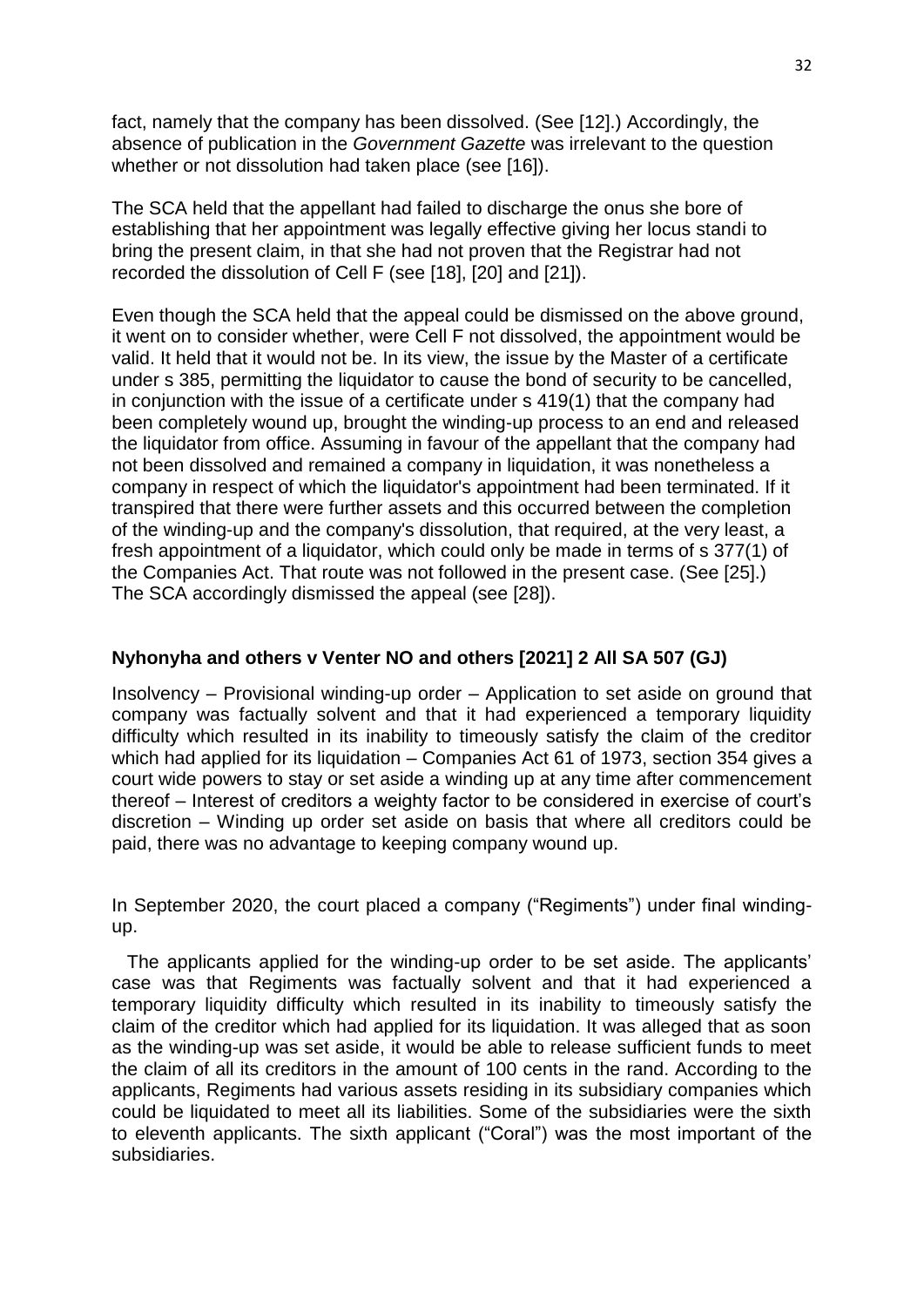Regiments had concluded a restructuring or unbundling transaction with the sixth to eighth applicants, the key element of which involved liquidating the assets held in Coral. Coral held shares in an entity ("Capitec") which were of substantial value. It was intended that those will be sold and the proceeds paid to Regiments and two other stakeholders. In consequence of the unbundling transaction, Regiments would, according to the applicants, be able to meet all its debts.

**Held** – Section 354 of the Companies Act 61 of 1973 allows a court to stay or set aside a winding up at any time after commencement thereof. The powers conferred on the court are wide. It is bound to scrutinise the facts very carefully and to exercise its discretion in a manner that at the very least does not disadvantage any creditor. The interests of the creditors weigh heavily with the court.

*In casu*, it was undeniable that if all the creditors could be paid then there was no advantage to keeping Regiments wound up. The winding-up order was accordingly set aside.

#### **Arqomanzi Proprietary Limited v Vantage Goldfields and others 549/2021 Mbombela case 549/2021**

Business rescue plan-unilaterally amended by business rescue practitioners-cannot be done

A rule nisi that was by agreement between the applicant, the business rescue practitioners of Vantage Goldfields Proprietary Ltd (Vantage), Barbrook Mines Proprietary Limited (Barbrook) and (Maronjwaan Imperial Mining Company Proprietary Limited (Maronjwaan) and other respondents issued on 23 February 2021 by Greyling-Coetzer in terms of which the rescue practitioners were interdicted from further unilaterally implementing the amended rescue plans pending finalization of the dispute between the parties, was laid before this court on 4 May 2021 being the return date of the rule nisi aforesaid. On the latter date, the rule nisi was extended to Thursday 6 May 2021 for the parties to comply with certain directives issued by the court.

[2] At the heart of the dispute the question is whether as a general rule the business rescue practitioners of the companies in business rescue proceedings can unilaterally make substantial amendments to the business rescue plans after they have been adopted by the creditors of the entities under business rescue? The other question of importance is whether the fourth and fifth respondents (the business rescue practitioners) could disregard an order made by Reclose AJ which directed them to publish amendments to the adopted business rescue plans and to allow the creditors to vote on those amendments that might be so proposed?

At the meeting convened in terms of section 151, the practitioner (referring to business rescue practitioner), must introduce the proposed business rescue plan for consideration by the creditors and if applicable by the shareholder1. At the meeting convened in terms of section 151, the practitioner must call for vote for preliminary approval of the proposed plan as amended, if applicable unless the meeting has first been adjourned in accordance with paragraph (d)(ii)2. In a vote called in terms of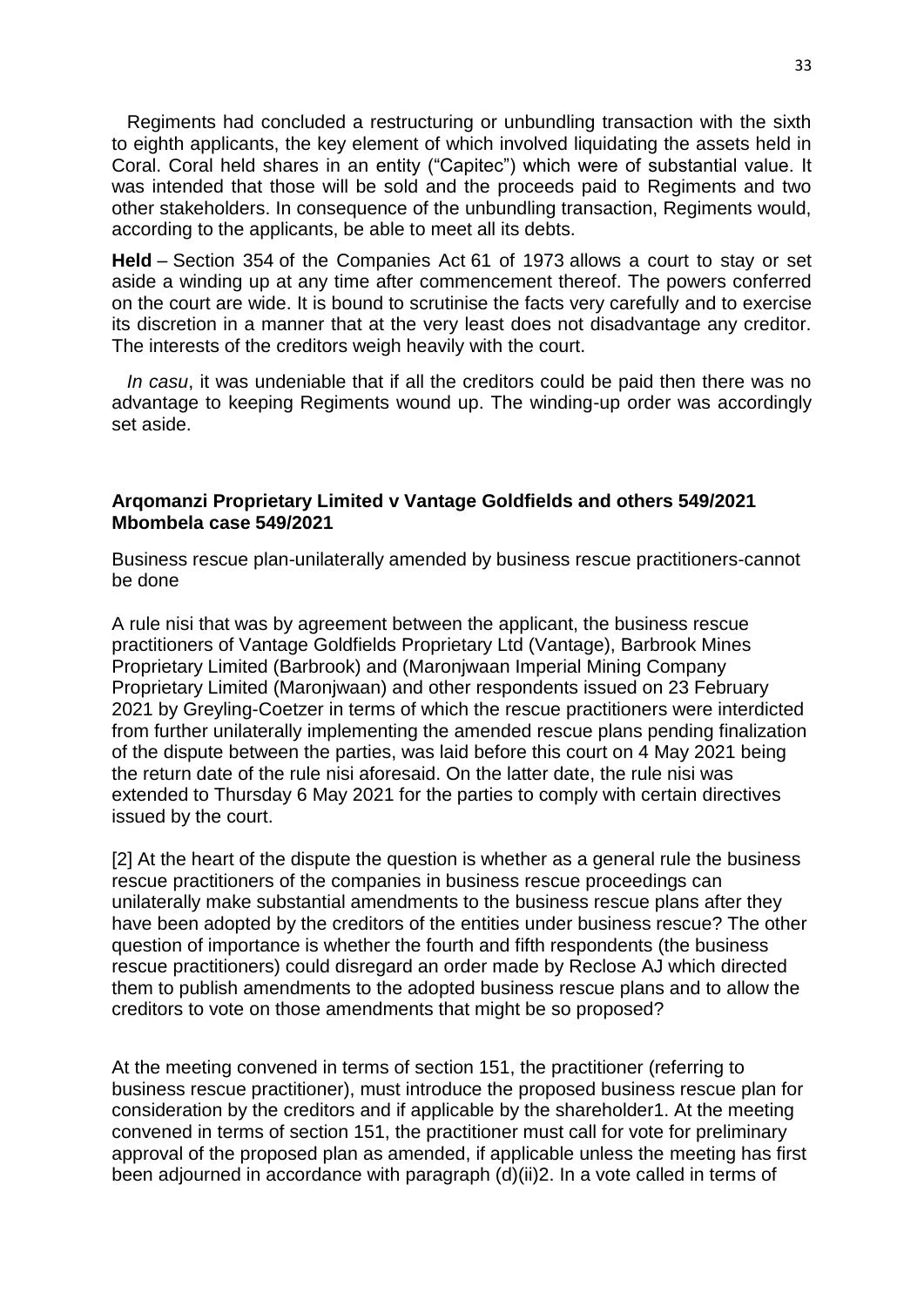subsection (1)(e), the proposed business rescue plan will be approved on preliminary basis if - (a) it was supported by the holders of more than 75 percentage of the creditors' voting interests that were voted and the votes in support of the proposed plan included at least 50% of the independent creditors interest if any, that were voted.

The practitioner must within 10 business days after publishing a business rescue plan in terms of section 150, convene and preside over a meeting of creditors and any other holder of voting, interest, called for the purpose of considering a plan4. The practitioner after consulting the creditors, other affected persons and the management of the company, must prepare a business rescue plan for consideration and possible adoption at a meeting held in terms of section 1515. The business rescue plan must contain all the information reasonably required to facilitate affected person in deciding whether or not to accept or reject the plan and must be divided into three parts6.

[49] Consequently an order is hereby made as follows:

49.1 It is hereby declared that the business rescue practitioners (fourth and fifth respondents) cannot unilaterally amend the previously adopted business rescue plans of the first, second and third respondents in business rescue.

49.2 It is hereby declared that the business rescue practitioners in this case cannot disregard an order which was granted by Roelofse AJ on 11 November 2019 which order is quoted in paragraph 6 of this judgment.

49.3 The rule nisi granted by Greyling-Coetzer AJ on 26 February 2021 and quoted in part in paragraph [19] of this judgement is hereby confirmed and granted as a final relief.

49.4 Should there be any other offers including that of the sixth and tenth respondents and that of the applicant, such offers shall be subjected to compliance with the relevant legislative frame-work for proper adoption by the creditors of the entities under business rescue and any such process along the same basis as contemplated in Roelofse AJ's judgment, shall be completed by not later 1 July 2021.

49.5 49.5 Should it not be possible by 1 July 2021 to complete the process in terms of the applicable legislative frame-work for the adoption of any proposed amendment to the adopted plans and to start with process of implementation thereof, the business rescue practitioners and any other affected person shall be entitled to approach the court by not later than 1 July 2021 for an appropriate relief.

49.6 The respondents, who opposed the application are hereby ordered to pay the costs of the application jointly and severally, the one paying the other to be absolved. Should it not be possible by 1 July 2021 to complete the process in terms of the applicable

#### **Agri Oil Mills (Pty) Ltd v Van Tonder and others Land and Agricultural Bank Intervening Party KZN PMB Case 3883/2020P on 13 May 2021**

Business rescue converted to liquidation –date of commencement of the liquidation proceedings-section 348-date of the issue of the application- 15 May 2021-more than one application

Business rescue converted to liquidation-application brought by Land bank in terms of section 130(1) (a)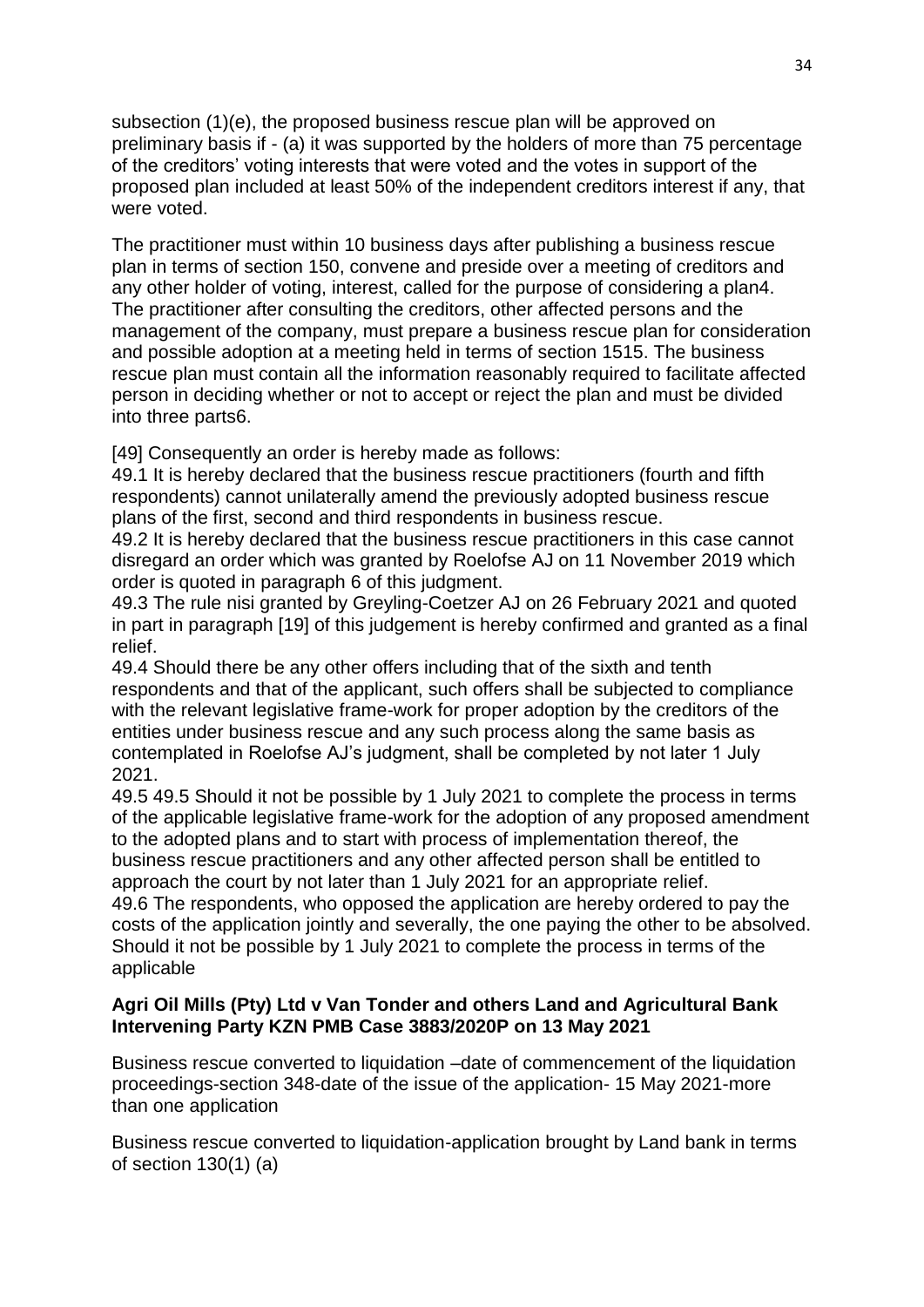BRP's continued notwithstanding launch of application. Plans were not approved. Non comploince with section 148 did not help Land Bank.

Notice of termination not filed section 132 (2) (b) Still conflicting cases!Court says it ends when when plan is rejected and no actions taken.

### **Syme and others v Southern Sky Hotel and Leisure (Pty) Ltd in re: intervention application Southern Sky Food Enterprise (Pty) Ltd in Vision Tactical (Pty) Ltd. Case 7535/2020 Limpopo 3 June 2021**

Business rescue-whilst company already liquidated- nothing can come from rescueno prospects.

No prospects of success, even plan attached not proper, "The company is not capable of being rescued. There was a previous attempt to embark upon business rescue in 2016 but with no sucees. It simply spawned extensive litigation at the instance of Ms. Rinderknecht and frustrated creditors. I see no prospect of the company being rescued."

### **De Wet and Another v Khammissa and Others (358/2020) [2021] ZASCA 70 (4 June 2021)**

Liquidators appointment-Master refusing to appoint liquidators and later appointing them – Master *functus officio* and second decision a nullity.

# **ORDER**

On appeal from: Gauteng High Court, Pretoria (Siwendu J sitting as court of first instance): judgment reported *sub nom Khammissa and Others v Master of the High Court, Gauteng and Others* **[2021 \(1\) SA 421](http://www.saflii.org/cgi-bin/LawCite?cit=2021%20%281%29%20SA%20421)** (GJ).

The appeal is dismissed with costs, including costs of two counsel.

### **JUDGMENT**

# **Makgoka JA (Saldulker and Mbatha JJA and Gorven and Goosen AJJA concurring):**

[1] This appeal concerns two mutually exclusive decisions made by the Master of the High Court, Gauteng Division, Johannesburg (the Master). The Master is appointed under **[s 2\(1\)](http://www.saflii.org/za/legis/consol_act/aoea1965274/index.html#s2)***(a)*(ii) of the **Administration [of Estates Act 66 of 1965](http://www.saflii.org/za/legis/consol_act/aoea1965274/)**. In **[s](http://www.saflii.org/za/legis/consol_act/aoea1965274/index.html#s1)  [1](http://www.saflii.org/za/legis/consol_act/aoea1965274/index.html#s1)** of that Act the term 'Master' is defined as meaning a Deputy Master or Assistant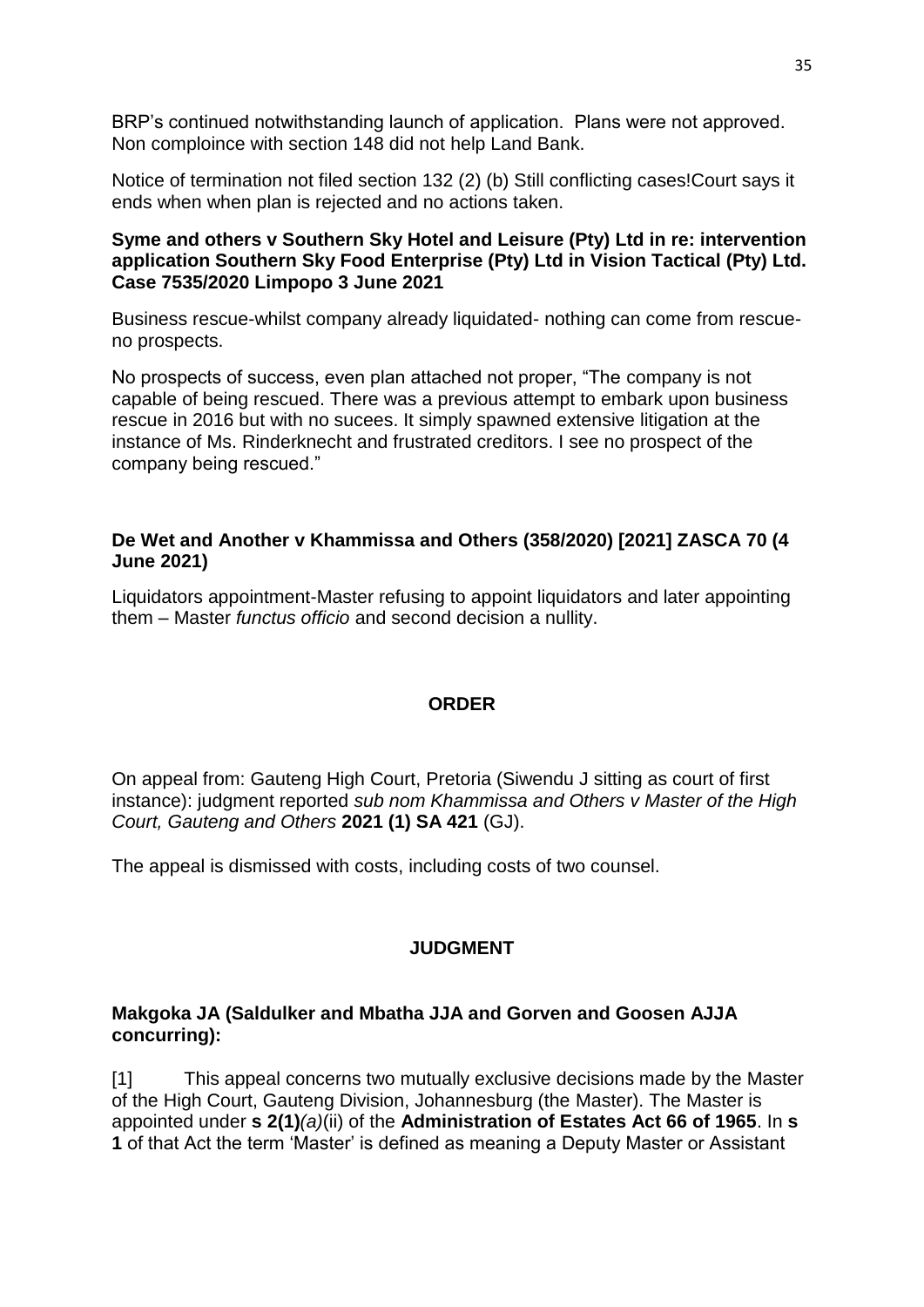Master appointed under **[s 2](http://www.saflii.org/za/legis/consol_act/aoea1965274/index.html#s2)** and is subject to the control, direction and supervision of the Chief Master.

[2] On 31 August 2017 the Master made a decision not to appoint the appellants as additional joint trustees of Duro Pressing (Pty) Ltd (in liquidation) (Duro), (the first decision). On 25 October 2017 the Master made a decision to appoint the appellants as additional joint trustees of Duro (the second decision). The two decisions were made against the following factual backdrop. Duro was voluntarily wound-up by special resolution on 27 February 2014. The winding - up was converted to a compulsory one by the court on 25 July 2014.

[3] The respondents and one CF De Wet were appointed by the Master as Duro's joint final liquidators on 8 April 2014. CF de Wet died on 23 May 2017. Acting in terms of s 377 of the Companies Act 61 of 1973 (the Companies Act), the Master convened a creditors' meeting on 29 August 2017 for the purpose of nominating a liquidator in the place of CF De Wet. The meeting was chaired by the Assistant Deputy Master, Mr Reuben Maphaha, during which the appellants were nominated for appointment as additional joint liquidators of Duro. The first appellant, Gert Steyn de Wet, is CF de Wet's brother.

[4] Pursuant to the creditors' meeting, on 31 August 2017, the Master, per Ms Pamela Dube, also an Assistant Deputy Master, conveyed the first decision in a letter to the appellants, and accordingly issued a new certificate of appointment reflecting the removal of CF de Wet as a liquidator of Duro, and the respondents as the only joint liquidators. In the same letter, the Master informed the appellants of their right in terms of s 371(1) of the Companies Act, to request the Master in writing to submit his reasons to the Minister of Justice for the first decision.**[\[1\]](http://www.saflii.org/za/cases/ZASCA/2021/70.html#_ftn1)** The appellants did not exercise this right. Instead, the Master received a letter from attorneys on behalf of undisclosed creditors seeking reasons for the first decision, and after Ms Dube had done so, they requested the Master to reconsider it. On 25 October 2017, the Master, represented by Mr Maphaha, made the second decision and accordingly issued an amended certificate of appointment, evenly dated, reflecting the appellants' appointment as co-liquidators with the respondents.

[5] On 20 December 2017 the respondents launched an application in the court a quo seeking to review and set aside the second decision, and declaring the first decision to be the valid one, together with ancillary relief. The application was brought in terms of s 151 of the Insolvency Act 24 of 1936 (the **[Insolvency Act\),](http://www.saflii.org/za/legis/consol_act/ia1936149/)  [alternative](http://www.saflii.org/za/legis/consol_act/ia1936149/)**ly the Promotion of Administrative Justice Act 3 of 2000 (PAJA). The grounds of review were that the second decision was: (a) ultra vires; (b) procedurally unfair; (c) taken arbitrarily or capriciously; and (d) not rationally connected to the information before the Master. The Master did not oppose the application, and filed a notice to abide the decision of the court a quo. Accordingly, the Master took no part in this appeal. The appellants opposed the application but did not deliver an answering affidavit. Instead, they filed a notice in terms of rule 6(5)(*d*)(iii) of the Uniform Rules of Court, in which they raised the following three questions of law: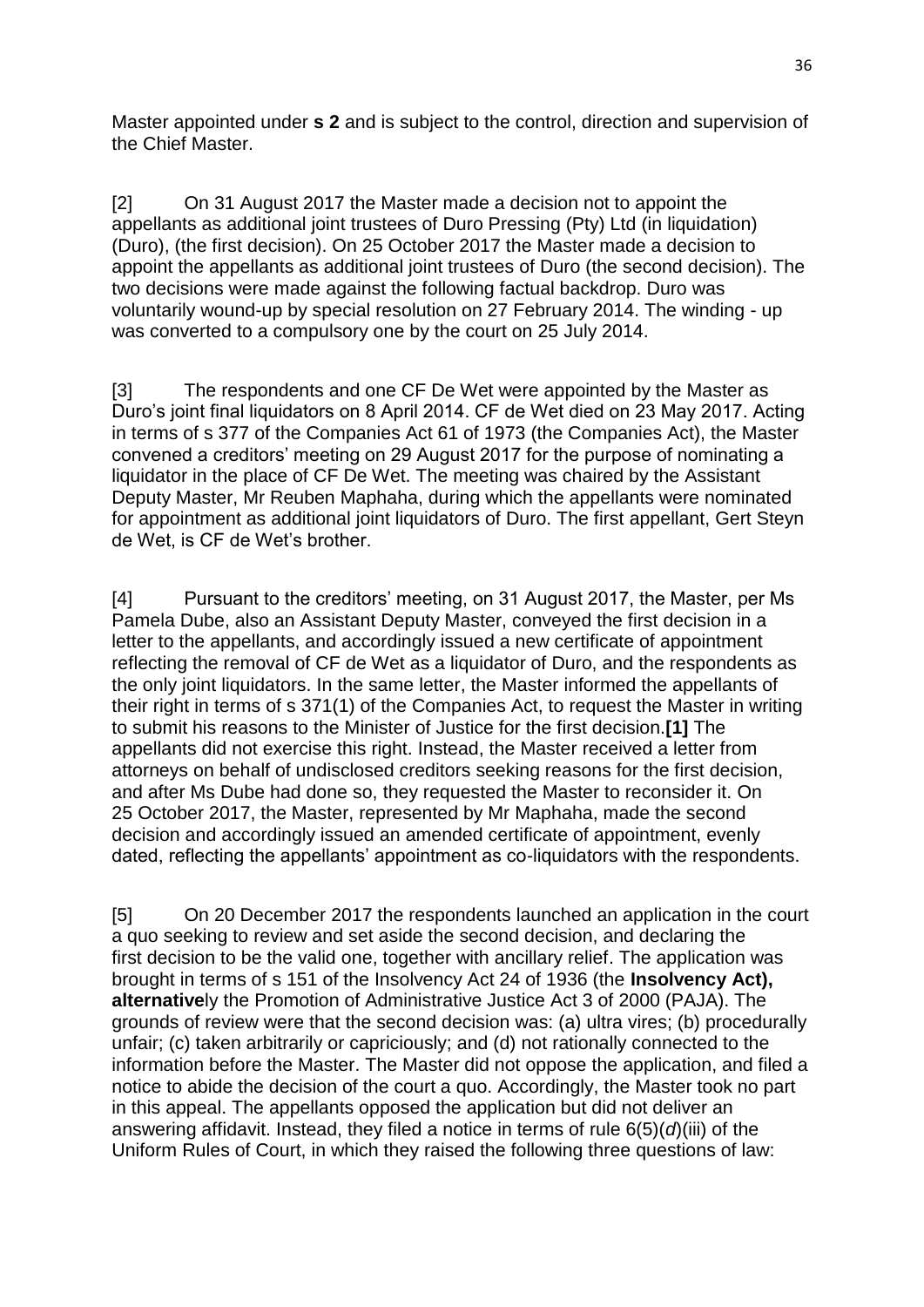‗1. That the applicants [the respondents] do not have locus standi to seek the relief to the main application; and

2. That the relevant provisions of **[section 151](http://www.saflii.org/za/legis/consol_act/ia1936149/index.html#s151)** of the **[Insolvency Act of](http://www.saflii.org/za/legis/consol_act/ia1936149/) [1936](http://www.saflii.org/za/legis/consol_act/ia1936149/)**, and the provisions of the **[Promotion of Administrative Justice](http://www.saflii.org/za/legis/consol_act/poaja2000396/) [Act of 2000](http://www.saflii.org/za/legis/consol_act/poaja2000396/)** do not apply to the relief sought in the current application;

3. That the applicants [the respondents] have disregarded the provisions of section 371 of the Companies Act of 1973, which failure is destructive of the relief sought in the current application.'

[6] The thrust of the appellants' case was this: **[s 151](http://www.saflii.org/za/legis/consol_act/ia1936149/index.html#s151)** of the **[Insolvency Act](http://www.saflii.org/za/legis/consol_act/ia1936149/)  [finds](http://www.saflii.org/za/legis/consol_act/ia1936149/)** no application in the matter and that **[s 371](http://www.saflii.org/za/legis/consol_act/ia1936149/index.html#s371)** provides the only means of obtaining redress in respect of the Master's appointment of liquidators. Even if **[s](http://www.saflii.org/za/legis/consol_act/ia1936149/index.html#s151)  [151](http://www.saflii.org/za/legis/consol_act/ia1936149/index.html#s151)** applied, it was not available to the respondents as they were not 'aggrieved persons' for purposes of that section. Furthermore, PAJA was not applicable since the respondents had failed to exhaust internal remedies by not appealing to the Minister in terms of **[s 371.](http://www.saflii.org/za/legis/consol_act/ia1936149/index.html#s371)** Even in the event of PAJA being applicable, the respondents had failed to establish the requisite locus standi.

[7] The application came before Siwendu J. The learned Judge recorded that ‗whether such a decision is reviewable under PAJA was raised but not pursued'. She proceeded to identify the issues for determination as follows (at para14):

‗The contested issues expose two fundamental legal considerations. The first is, who can legitimately challenge *an appointment of a liquidator*? *In this case, can the applicants challenge the appointment of another liquidator*? The second is, what is the correct gateway to relief when there is a *challenge to an appointment of a liquidator*? There is limited and conflicting authority on these issues.' (Emphasis added.)

As I demonstrate later, the court a quo, with respect, misconstrued the basis on which the review application fell to be determined. As a result, it embarked on an unnecessary survey of **[ss 371](http://www.saflii.org/za/legis/consol_act/ia1936149/index.html#s371)** and **[151](http://www.saflii.org/za/legis/consol_act/ia1936149/index.html#s151)**.

[8] To determine the respondents' locus standi, the court a quo considered **[s](http://www.saflii.org/za/legis/consol_act/ia1936149/index.html#s371)  [371](http://www.saflii.org/za/legis/consol_act/ia1936149/index.html#s371)** and the related case law. As mentioned earlier, **[s 371](http://www.saflii.org/za/legis/consol_act/ia1936149/index.html#s371)** entitles 'any person aggrieved' by the appointment of a liquidator or the refusal thereof, to request the Master in writing to submit his reasons for such appointment or refusal to the Minister of Justice. The court a quo spent considerable effort seeking to determine whether the respondents qualified as 'aggrieved persons'.

[9] It considered three decisions of provincial divisions: *Janse Van Rensburg v The Master* **[2004 \(5\) SA 173](http://www.saflii.org/cgi-bin/LawCite?cit=2004%20%285%29%20SA%20173)** (T); *Geduldt v The Master and Others* **[2005 \(4\) SA](http://www.saflii.org/cgi-bin/LawCite?cit=2005%20%284%29%20SA%20460)  [460](http://www.saflii.org/cgi-bin/LawCite?cit=2005%20%284%29%20SA%20460)** (C) and *Patel v The Master of the High Court* 2014 JDR 0346 (WCC). Those decisions are not unanimous on who qualified as an 'aggrieved person' to clothe them with the necessary locus standi in terms of **[s 371.](http://www.saflii.org/za/legis/consol_act/ia1936149/index.html#s371)** The court preferred the reasoning in *Geduldt* and *Patel* and concluded that the appellants qualified as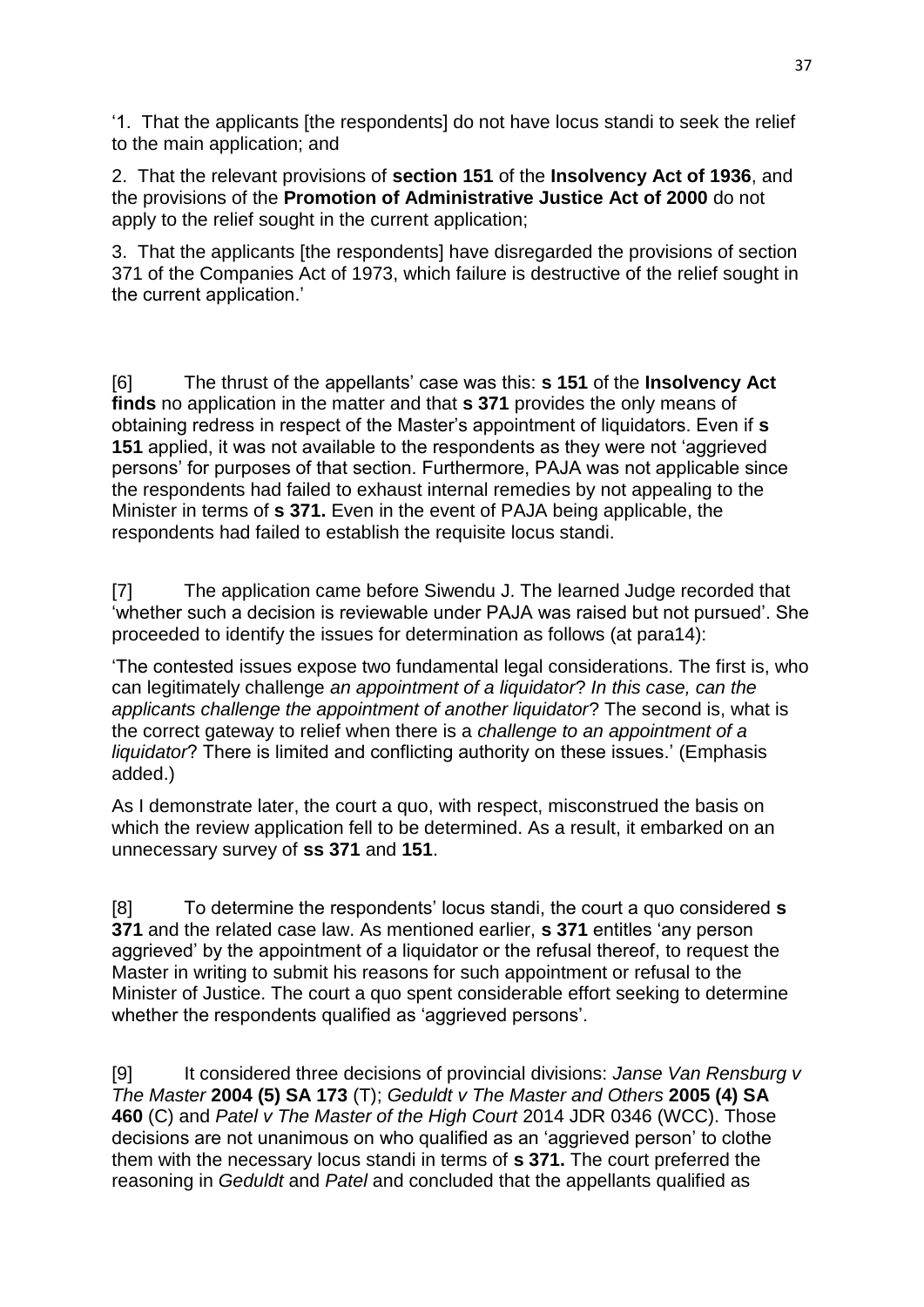‗aggrieved persons' as envisaged in **[s 371.](http://www.saflii.org/za/legis/consol_act/ia1936149/index.html#s371)** The court also concluded that, in addition to **[s 371](http://www.saflii.org/za/legis/consol_act/ia1936149/index.html#s371)**, the respondents were entitled to rely on **[s 151](http://www.saflii.org/za/legis/consol_act/ia1936149/index.html#s151)** to challenge the Master's decision.

[10] Having disposed of the issue of locus standi in the respondents' favour, the court concluded that the Master was *functus officio* and 'not empowered to issue a second decision once the decision not to appoint the second and third respondent was made'. Accordingly, the court a quo issued an order in terms of which: the second decision was reviewed and set aside; the Master's certificate of appointment in respect of the second decision was revoked; and the appellants were ordered to pay the costs of the application, including costs of two counsel.

[11] Aggrieved by that order, the appellants appeal to this Court, with the leave of the court a quo. In this Court, the appellants persisted with the gravamen of their case asserted in the court a quo, summarised in para 6 above. As already stated, the court a quo, with respect, failed to properly identify the issue for determination. The respondents' challenge, properly construed, was not about the merit of the appointment of the appellants as joint liquidators, as the court a quo consistently mentioned in its judgment. It is so that the decision under review has its genesis in that appointment. However, the thrust of the respondents' challenge was that the Master had become *functus officio* once she had made the first decision, and thus had no power to revoke it and replace it with second decision.

[12] Viewed in that light, the application quintessentially concerned administrative law, as opposed to insolvency or company law. The decision of the Master directly affected the respondents and they indubitably had locus standi at common law. They did not need either s 371 of the Companies Act or **[s 151](http://www.saflii.org/za/legis/consol_act/ia1936149/index.html#s151)** of the **[Insolvency Act](http://www.saflii.org/za/legis/consol_act/ia1936149/)  [to](http://www.saflii.org/za/legis/consol_act/ia1936149/)** establish their locus standi. If anything, it is the appellants who would have had to rely on **[s 371](http://www.saflii.org/za/legis/consol_act/ia1936149/index.html#s371)** had they sought to challenge the Master's first decision (not to appoint them), a decision they clearly were aggrieved by.

[13] Once the conceptual issue concerning the nature of the appellants' true complaint is appreciated, it follows that the court a quo's excursion on **[s 371](http://www.saflii.org/za/legis/consol_act/ia1936149/index.html#s371)** and the related case law, was irrelevant. This applies with equal force to the court a quo's interpretation of **[s 151](http://www.saflii.org/za/legis/consol_act/ia1936149/index.html#s151)**, on which the court a quo also expended much effort. As a result, I do not express any view as to the correctness of the court a quo's interpretation of these sections, nor of any of the decisions referred to in its judgment. To be clear, that should not be considered as an endorsement or rejection of the court a quo's conclusions.

[14] This case demonstrates the importance of a court's central role in the identification of issues. It is only after careful thought has been given to a matter that the true issue for determination can be properly identified. That task should never be